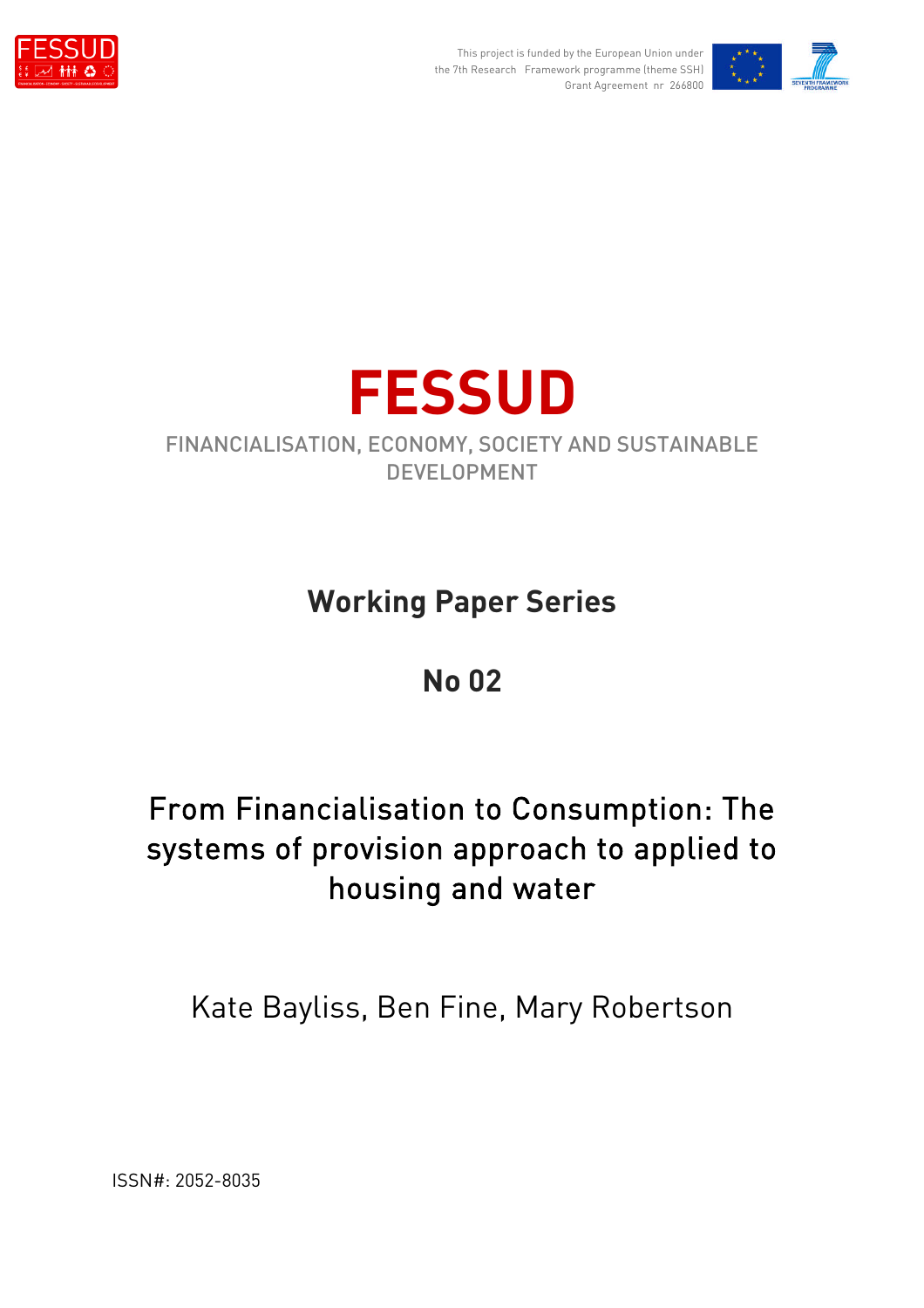



## From Financialisation to Consumption: The systems of provision approach to applied to housing and water

#### Kate Bayliss, Ben Fine, Mary Robertson

#### **School of Oriental and African Studies, UK**

#### **Abstract**

This paper presents an introduction to the concept of systems of provision (sop) and illustrates some of the core themes by applying the sop framework to the study of the financialisation of housing and water. The sop approach considers consumption to be part of a chain of activity interlinked with production processes. By adopting a vertical analytical structure, the study of consumption (and the consumer) is attached to distinct, and distinctly structured, systems that are commodity-specific. Each sop needs to be addressed by reference to the material and cultural specificities that bring together production, distribution, access, and the nature and influence of the conditions under which these occur. Consumption patterns emerge from a complex web of structures, agents, processes and relations and are specific in time and location. Originally developed to address private commodity consumption, the sop approach is widened in this paper to address the delivery of essential services, in which the state often plays a significant role. The paper shows that the role and impact of finance and financialisation within these sectors can only be understood by locating these within the integrated chains of activity. The resulting analysis provides a rich and complex understanding of consumption, which is anchored in reality, thereby creating a more useful and appropriate basis for policy than other approaches, whilst critically synthesizing from them.

**Keywords**: systems of provision, consumption, material culture, housing, water, financialisation

#### Journal of Economic Literature classification codes: H4, L95. R31, R38, P16, P10

**Acknowledgements**: We are very grateful for the comments of Andrew Brown, David Spencer and Piotr Lis on earlier versions of this paper. Remaining errors are the responsibility of the authors. The research leading to these results has received funding from the European Union Seventh Framework Programme (FP7/2007-2013) under Grant Agreement n° 266800.

Contract details: bf@soas.ac.uk (Ben Fine), kb6@soas.ac.uk (Kate Bayliss) maryrobs@googlemail.com (Mary Robertson)

**Website:** www.fessud.eu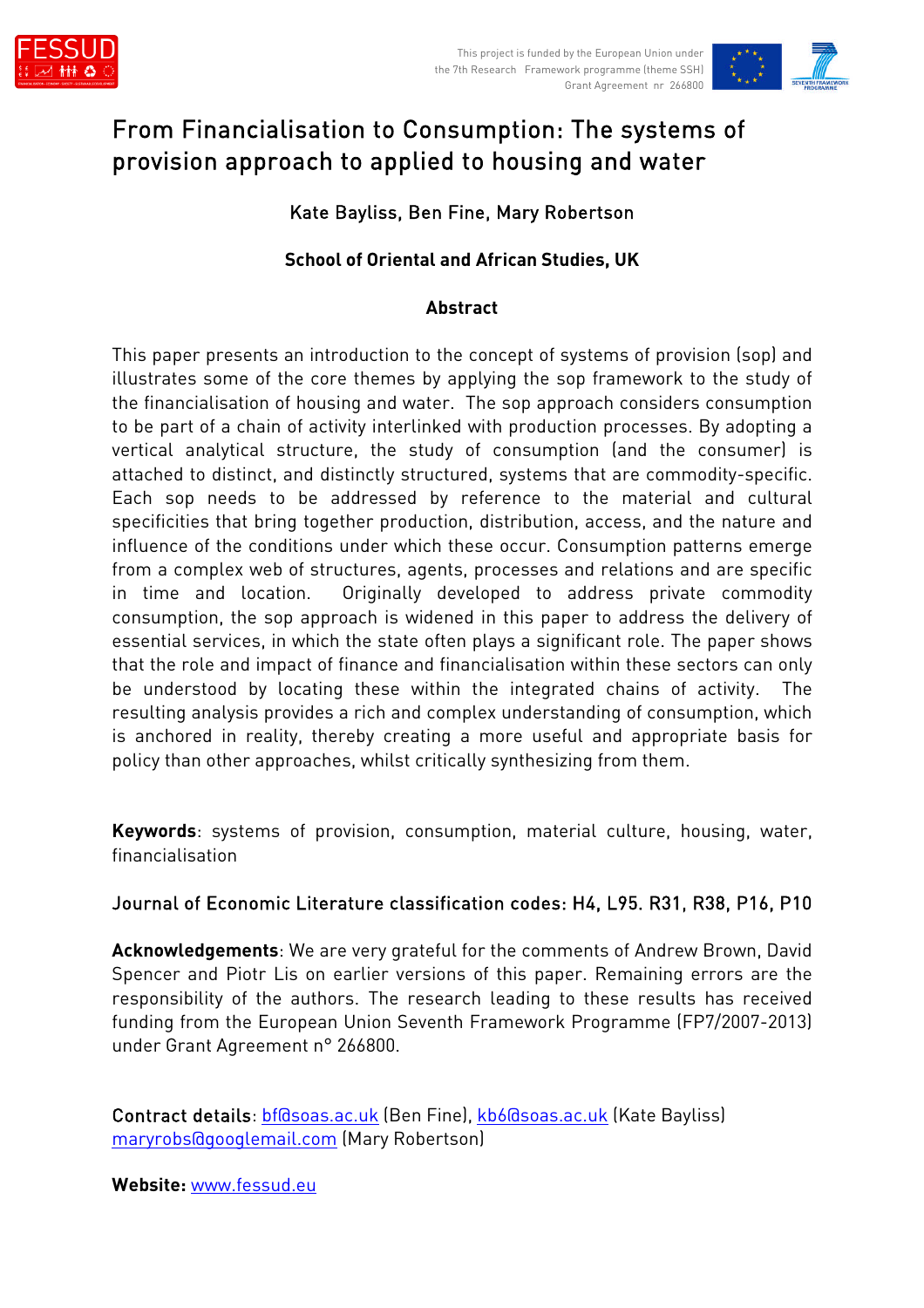



## 1 Introduction

This paper provides an introduction to the concept of "system of provision" (sop). It has been drafted for the EU-funded project: Financialisation, Economy, Society and Sustainable Development as part of Work Package 8 which is titled: Finance, Real Economy and the State. It is intended as a prelude to the implementation of case studies on housing and water in five countries although the paper has been drafted to serve as a more general contribution.

The sop approach presents an alternative perspective to orthodox understandings of consumption. In contrast to neoclassical economic theory, where consumption patterns are assumed to derive from the aggregated decisions of rational, selfserving individuals, the sop approach sees consumption as inherently linked to the chains of production which, in turn, are shaped by many parameters including social, political, economic, geographic and historical factors.

Furthermore, the sop approach rejects the notion that different disciplinary perspectives on consumption (for example, from economics, sociology, psychology) can be collated to derive a general theory universally applicable to all goods as is often found, for example, in various forms across marketing studies. The sop approach, in contrast, is built on a vertical analytical framework in which the study of consumption (and the consumer) is attached to distinct, and distinctly structured, systems that are commodity-specific.

The sop approach also incorporates and addresses the role of material culture. The material properties of a good or service fundamentally affect consumption patterns (for example water has different material attributes from housing) and goods and services are imbued (often subtly) with cultural significance. For example, there are certain cultural associations attached to private provision of essential services such as health and water. Owner-occupied housing has different cultural meanings than privately-rented tenures. For the narrowly-defined physical characteristics attached to provision, and consumption, are necessarily culturally endowed in the widest sense. Such cultural content is also subject to wider considerations that range far beyond the immediate provision of the good itself (such as gender, class and nationality). Each sop needs to be addressed by reference to the material and cultural specificities that take account of the whole chain of activity, bringing together production, distribution, access, and the nature and influence of the conditions under which these occur.

The sop approach offers considerable advantages over traditional approaches to consumer theory largely because it is firmly anchored in real world practices. To achieve this requires recognition of the complexity and diversity of goods and of the societies in which they are consumed. By locating consumption in the context of a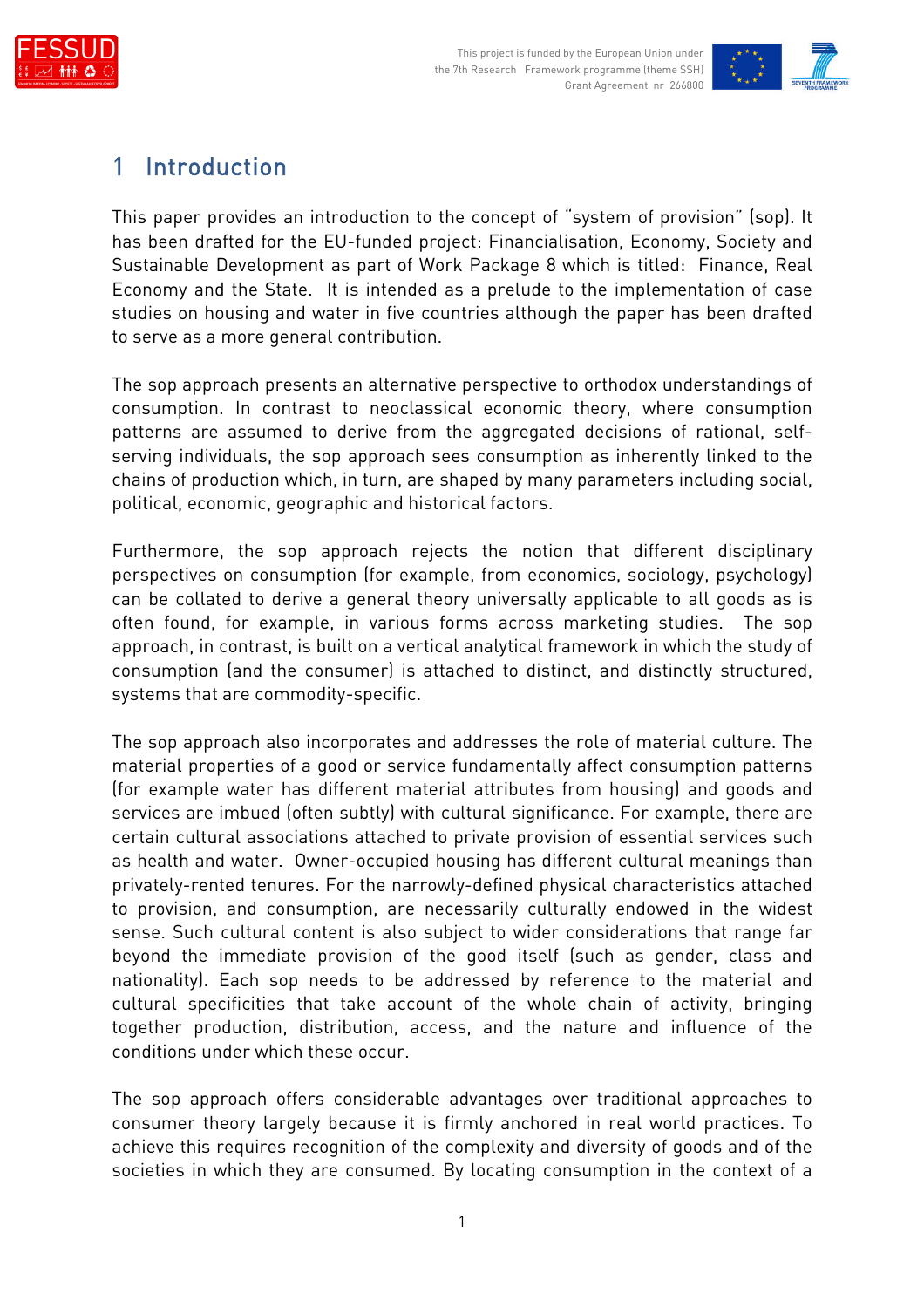



chain of processes and structures brought about by relations between agents, the sop approach opens the way for a more grounded interpretation of policy impacts and outcomes. Originally developed in the early 1990s and then applied to food and clothing industries, this paper shows how the approach can be applied to government consumption and public sector sops, pssops, in particular.

When it comes to practical application, sop does not offer a blueprint because by its nature, each sop is different and specific. The application of the sop approach in practice is heavily inductive not least in determining where one sop ends and another begins. A sop is, potentially, huge if all aspects of material culture and production are connected to consumption. In practice, the way a sop is identified depends on the research question at hand. Given the focus of the EU research programme, of which this is a part, the sop analyses here are angled towards the role of finance and financialisation in the delivery of housing and water. This paper is intended to raise issues that are expected to be of significance in the forthcoming case studies rather than specifying the sops themselves.

This paper is organised as follows. The following section sets out the concept of sop in more detail, with particular attention to the factors that shape cultural systems. The pssop is introduced in relation to social policy, and the issues involved in the practical specification of sops are reviewed. Sections 3 and 4 look at the sops for housing and water, respectively, drawing on experiences in the UK, before section 5 concludes. The overviews of the sop for these two sectors have significant parallels and contrasts, demonstrating that the sop approach incorporates key themes and issues across sectors but their relevance and application will always be casespecific.

### 2 An overview of the systems of provision approach

#### 2.1 SOP – origins and inspiration

A system of provision (sop) for a good<sup>1</sup> is understood as the integral unity of the economic and social factors that go into its creation and use. Each sop is seen as distinct from, if interacting with, others and to vary significantly from one commodity (or commodity group) to another. The sop approach, then, examines consumption in terms of commodity-specific chains of provision, appropriately acknowledged in popular discourse and understood as food, clothing, energy, housing systems, etc.

The sop approach was originally developed by Fine and Leopold (1993) in a comprehensive response to the perceived failings of consumer theory across the

<sup>1</sup> The sop approach was initially developed specifically for commodities for consumption but it can be applied equally if mindfully to non-commodity provision. In part, this might be justified by the "mimetic" forms taken by non-commodity "sops" especially in view of their location within capitalism and the greater or lesser pressures towards commodity forms and calculation.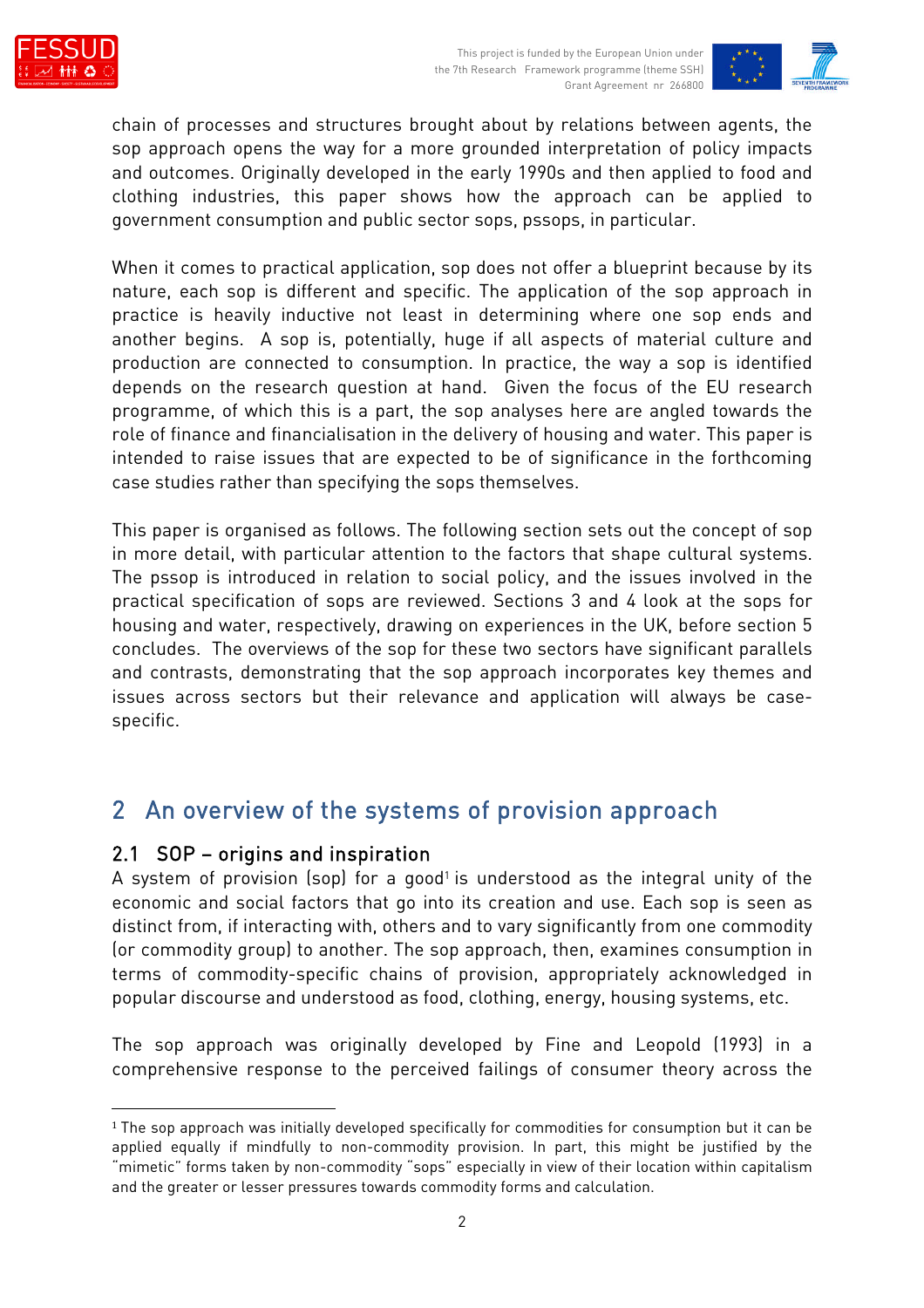



social sciences. At one extreme, the orthodox approach to consumer studies has been built on neoclassical economics where the processes of production are assumed to be "harmoniously and efficiently linked through the free play of the market mechanism" (Fine and Leopold 1993, p.20). Individual utility is both a determining explanatory factor and a desirable outcome giving rise to the idea of consumer sovereignty. Production systems are assumed to respond to the whims of consumers. According to Fine and Leopold (1993, p.20):

"The system of production responds as a servant to the needs and wishes of consumers subject to the availability of resources. In this sense, consumption can be traced back from the individual, through exchange, to act as a determining moment upon production – even if allowance can also be made for distortions in efficiency and competitiveness along the way".

Neoclassical economics, then, conceives of reality as a departure from an idealised equilibrium (with deviations accounted for by monopoly, externalities, merit goods etc). Essentially the starting point is a pro-market position and specific goods are examined in terms of market imperfections. This approach is built on a raft of unrealistic assumptions, taking as its model the perfectly competitive industry with well-informed consumers and rigidly formed or inherited preferences and meanings of goods in and of themselves and to the consumer.

Within neoclassical economics, but at the other end of the spectrum from consumer sovereignty, are approaches where monopolistic producers predominate over consumers, not only through pricing but also through heavy dependence on manipulative advertising. Theories of consumption within mainstream economics have also been attached to Keynesian considerations of aggregate effective demand. In a way, though, this reflects a failing of more micro-oriented studies in which the understanding of consumption is generalised and universalised across different goods. Little or no account is taken, even on its own terms, of why, for example, some goods may be more subject to consumer sovereignty than others and why some might be more subject to sacrifice over economic cycles (although such difference always forced themselves into consideration once engaging in empirical work).

The other extreme in consumer theory, taken as critical point of departure by Fine and Leopold, was the exploding presence of postmodernism across the social sciences in general, other than economics, and its overwhelming presence in an expanding consumer studies on these terms in particular. Whilst for neoclassical economics, the subjectivity of the consumer has been tied to a mechanically-applied optimisation of a given utility function (across objects of consumption with given meanings), the postmodern consumer is subjectively capable of endless and unlimited reinvention of the objects of consumption and own identity. In this parallel universe to orthodox economics, reference to the material properties (and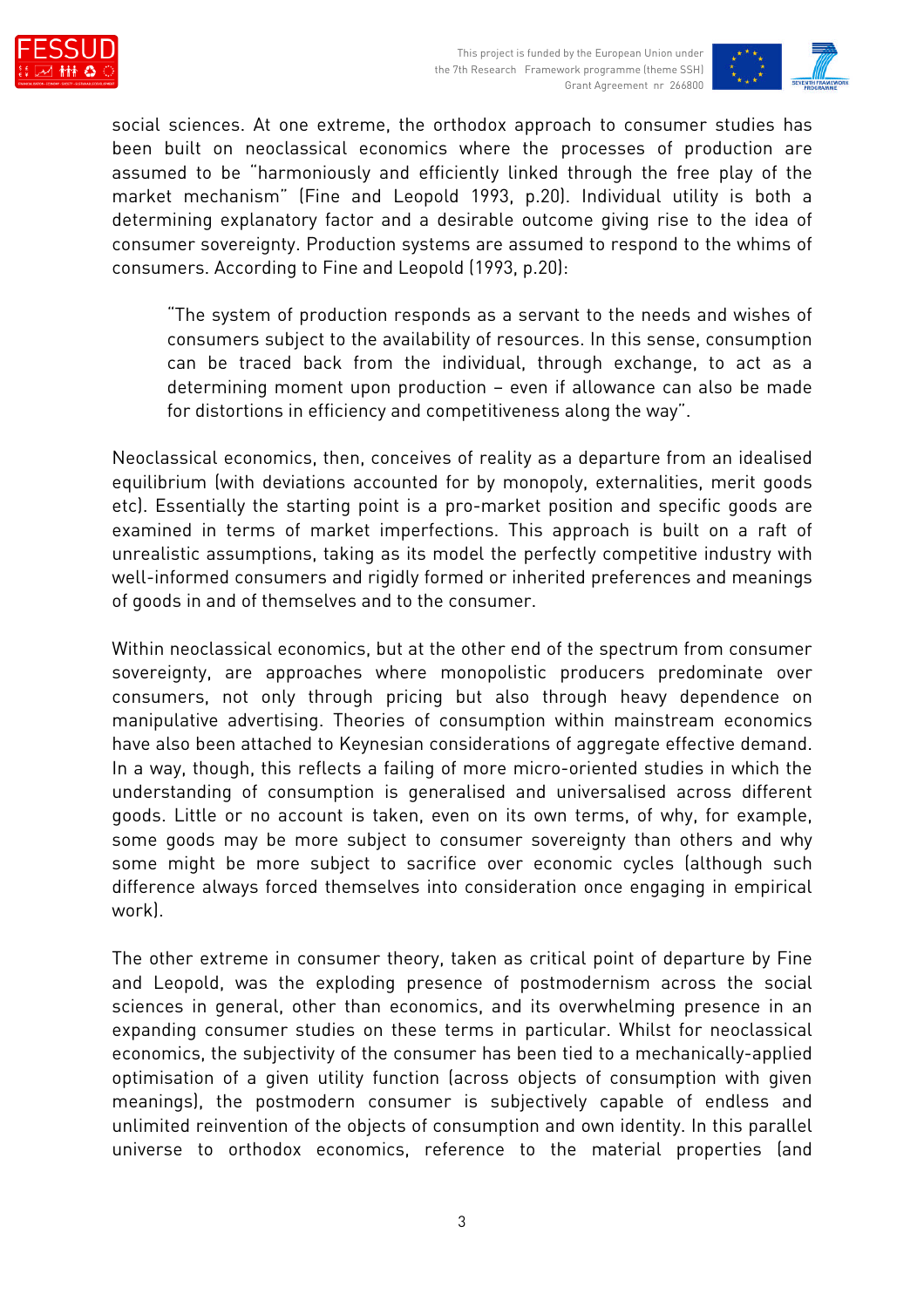



provisioning) of commodities tends to evaporate by giving way to deconstruction of the meaning of consumption to the consumer and the latter's own inventiveness.

Between, these two extremes, Fine and Leopold also found a common set of deficiencies across consumer theory more generally. First, the study of consumption had been heavily organised around a disciplinary division of labour to the extent that one or more 'horizontal' theories were applied within each discipline – utility theory for economics, semiotics for postmodernist study, emulation and distinction for sociology, and so on, usually with commodity-specific consumption taken as a universal and generalisable norm (it is no accident, for example, that the postmodernist invention of the deconstructing consumer would focus on the more fantastic as opposed to the more mundane items of consumption and those subject to heavy advertising or cultural prominence, the better to be able to deconstruct). In formulating the sop approach, the idea was rejected that these separate, generally mutually inconsistent (by method and concept), horizontal theories could be stacked to give a general theory universally applicable to all goods (although that is how consumer or marketing studies might be conceived with their appetite for combining different approaches for the practical purposes of selling goods or working out, however successfully, which marketing strategies work and why). The sop approach, in contrast, is built on a vertical analytical framework in which, as already indicated, the study of consumption (and the consumer) is attached to distinct, and distinctly structured, systems that are commodity-specific.

Second, then, it was recognised that the varieties of factors that make up the study of consumption across the social sciences could be integrated, if only inductively according to their weight of presence, mode of combination and specific (historical and social) context as well as incidence across society. There are, for example, different issues for consumption by reference to gender, not least in clothing, and the factor of fashion correspondingly has a different presence for men and for women. Further, the water system is different from the housing system by virtue of what is provided as well as by national and other contextual considerations.

Third, the approach initially drew upon the example of a particular sop, the UK housing system as addressed by Michael Ball. His work from the mid-1980s took its point of departure from two aspects of the contemporary literature. On the one hand, there was a major preoccupation with the role of landed property in the housing system (drawing upon rent theory). On the other hand, the issue of forms of tenure was also extremely prominent. Ball persuasively argued that these issues needed to be located in relation not only to one another but also to the chain of activity running from access to landed property through the processes underpinning provision of, and access to, housing by consumers. Such an approach to the housing system suggested that other items of consumption should be similarly regarded as belonging to integral chains of activity that were specific to themselves. In this way, the conundrums associated with different disciplinary approaches to consumption could be resolved by attaching consumer theory to specific sops rather than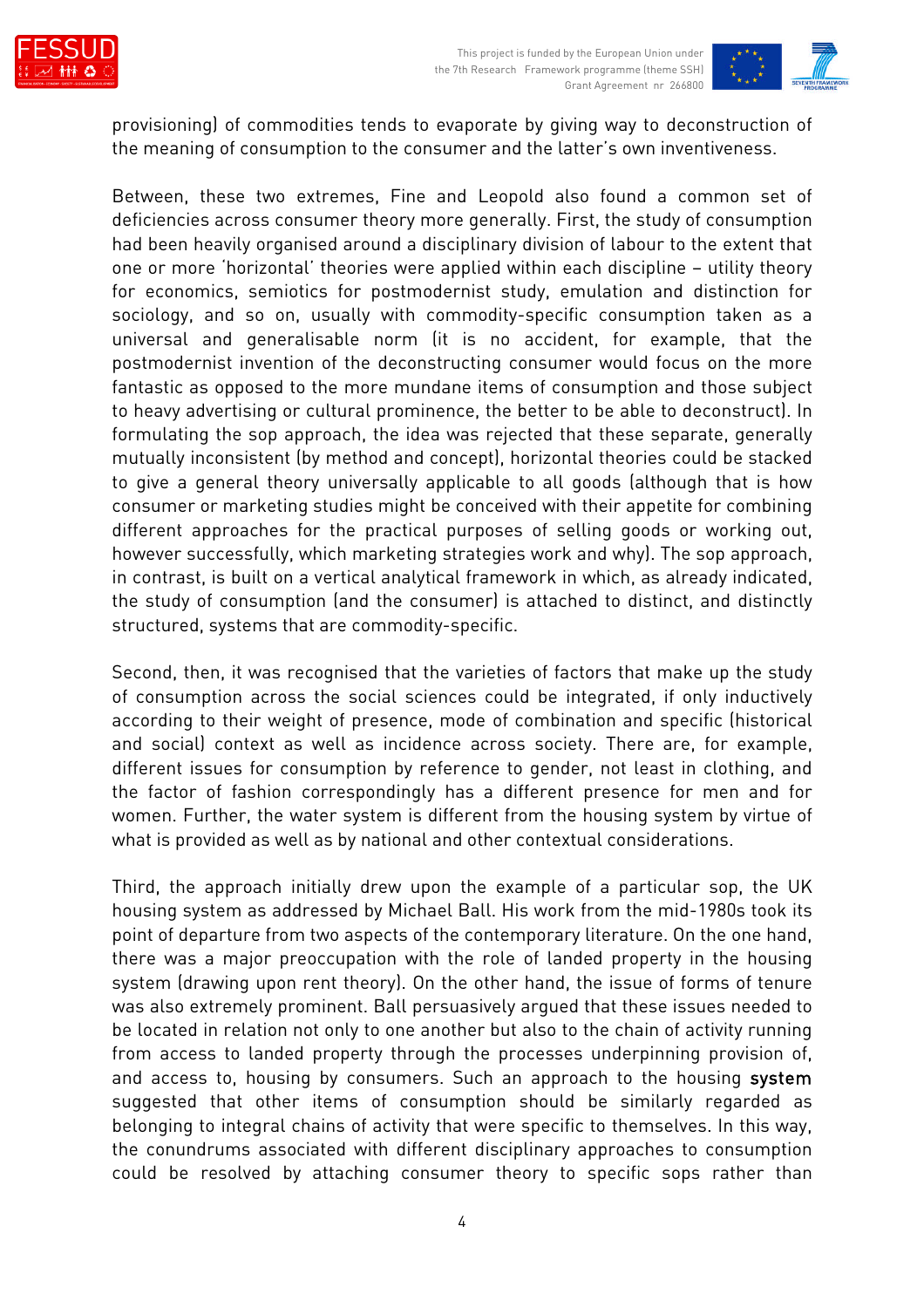



overgeneralising horizontally. By the same token, as already emphasised, each sop takes on its own features to be discerned empirically.

Finally, the aim was to place emphasis upon norms of consumption. On the one hand, these involve not average but different levels or quality of consumption by socio-economic stratification. On the other hand, norms of consumption interact with the how as well as the what of provision, linking consumption (or living standards) to the sop itself.

More recently, especially in Fine (2002) in an updating of Fine and Leopold to take account of developments in the field of consumer studies, the sop approach has been influenced by, and responded to, the concept of material culture.<sup>2</sup>, With reference to the study of consumption, material culture has emerged in response to the rise of neoliberalism and a corresponding waning of postmodernism in which discursive practices have become increasingly perceived to be a consequence of material circumstances (as well as giving rise to a proliferation and sequence of post-postmodernisms of various hues). As a consequence, the sop approach has no longer sought to present itself in terms of departure from the two subjectivist extremes of rational choice and postmodernism but has focused on how to address the relationship between the material and culture in terms of the practices and meanings associated with consumption and the relationships between the two. It is not just the factors involved in the delivery of a service or the inputs into a good that constitute the sop. Also relevant is the culture and meaning with which a good or commodity is associated, to both consumers and providers alike. Goods and services have cultural significance associated with modes of provision, as has been readily recognised in terms of the meanings of water contingent upon public or private delivery systems (which are themselves each subject to considerable variation).

A key example of the way in which our relationship with goods, services and commodities is culturally and socially dependent is demonstrated in the paradox of the recent parallel expansion of both unhealthy diets and healthy eating campaigns. This demonstrates that there is considerable complexity in the way in which information is translated into 'knowledge' and culture, and these in turn into behaviour. The provision of a good or a service or of information does not necessarily mean these will be used as intended or anticipated. The sop approach recognises that the cultural perceptions and identities of the users will be significant in the consumption and production processes, and these are heavily influenced if not rigidly determined by the material practices attached to the corresponding sop.

The cultural content of a good is related not only to the material system of provision but also to wider cultural influences (gender, class and nationality). Each sop is attached to its own integral cultural system and this cultural system derives content

<sup>2</sup> For more on the material culture of financialisation, see Fine (2013) MCF paper submitted for WP5.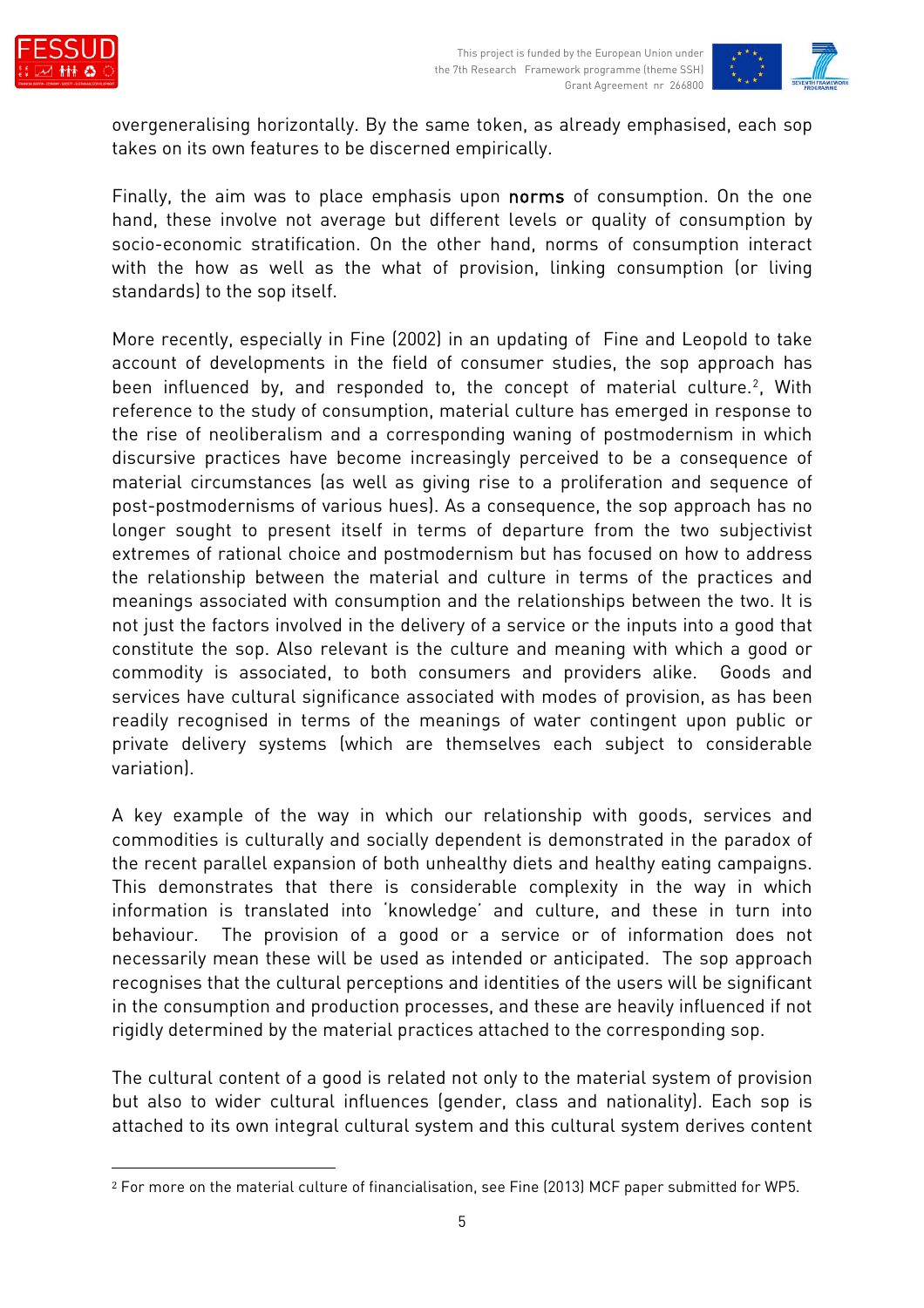



from each and every material aspect of the sop but in ways that are not rigidly predetermined. This represents a departure from the culture that might be associated to the commodities themselves to explore the underlying factors that shape the ways in which cultures are determined. In this analysis, consumers are reflexive. They are not passive recipients but are active collaborators. The factors that shape cultural systems have been grouped by Fine (2013) under ten headings (known as the 10 Cs) and these interact with each other in complex and diverse ways as follows:

- 1. Constructed the cultural systems attached to consumption are constructed in that they are influenced by the material practices of the sop. Commodities have associated meanings for consumers, which may be variably responsive to what they know of the chain of provision, and its distinctive material properties. These may also be subject to change and to manipulation (eg drinking a particular brand of bottled water may project a certain image as well as quenching one's thirst; buying a house in some locations may be a financial investment as well as a place to live).
- 2. Construed objects of consumption are endowed with qualities construed by consumers. These can float free from the material properties of the objects themselves. The process of construal is influenced by a multiplicity of factors and these are derived from context. Sources of experience and knowledge are reacted to or against and imbued with meaning rather than simply received passively by the consumer.
- 3. Commodified to greater or lesser degrees, cultures may be influenced by commodification even if the good is not. In the UK, even supposedly noncommodified services such as the health service may be understood in commodified terms with, for example, pressure for greater cost efficiency, or non-commercialized aspects of a good used as a selling point (eg home-made). The process of commodification serves to frame alternative ways of thinking and interpreting what is consumed.
- 4. Conforming regardless of what choices the consumer makes, meanings to them are influenced by the circumstances of provision, whether social as opposed to private housing is seen as a right or as a dependency for example.
- 5. Contextual cultures of consumption differ in time and place and what is consumed is not only located in specific circumstances (high or low price, good or bad quality) but these are associated with particular and variable meanings to the consumer (for example, an item of clothing may have different significance depending on the situation). One person's necessity may be another's luxury and the distinction may change over time, location and across income levels.
- 6. Contradictory different agents and forces compete to give content to the cultural systems and these may provide a stimulus in opposite directions (eg compulsions to spend and to save; to eat and to diet).
- 7. Chaotic material cultures draw together (or not) a multiplicity of practices and influences across a multiplicity of dimensions which are reflected on by households going about their daily life and so will be riddled with inconsistencies.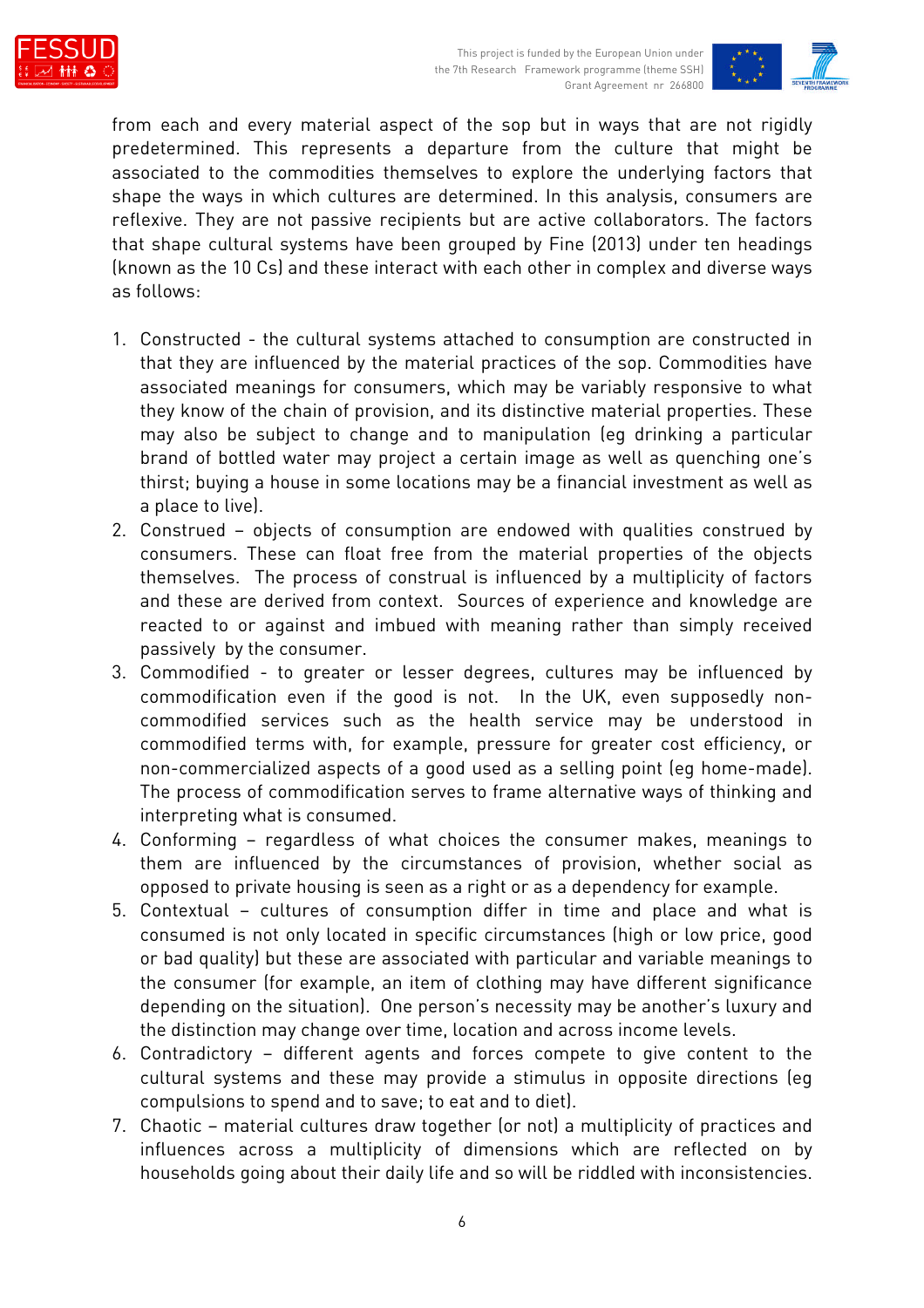



This does not mean that there is no rationale but that these may differ and lead to tensions and unpredictable outcomes.

- 8. Closed there is unequal participation in a sop and unequal and differentiated roles in constructing cultures (eg in the financial sector, while everyone may be involved, the process of intervention is both by and for an increasingly powerful financial elite with a corresponding loss of democratic accountability and rise in inequality; eg trade-marking standards, branding, regulations all shape cultures but only a select few are involved in their making).
- 9. Contested different cultures of consumption may come into conflict for example with the Occupy movement or with global protests against privatization of water. Contestation may also occur in the terms of the conditions attached to the material practices along the sop chain.
- 10. Collective contestation is usually collective. While individuals may carry out acts of dissent, collective action is likely to be a more successful form of contestation.

The relevance and usefulness of the different Cs will vary depending on the type of good, the sop and the reason for which it is being investigated. For each sop, consumption is, by virtue of material provision and material culture of consumption, differentiated in its own way in terms of socio-economic and socio-cultural characteristics. Patterns of consumption will be affected by gender, age, income level, location, occupation and (un)employment, race and ethnicity and so on, but in different ways and with different outcomes according to the specific sop itself. As a result, the norms of consumption specific to each sop need to be identified with a subsequent corresponding explanation for how these are reproduced or transformed, and the differentiated meaning to which consumption norms are attached.

To summarise, then, the sop approach offers considerable advantages over traditional approaches to consumer theory largely because it is firmly anchored in real world practices. To achieve this, requires recognition of the complexity and diversity of goods and of the societies in which they are consumed. By locating consumption in the context of a chain of processes and structures brought about by relations between agents, the sop approach opens the way for a more grounded interpretation of policy impact/outcomes.

However, the approach is heavily inductive in application, leaving researchers to identify particular sops in practice. Given its inductive nature, the application of the sop approach in practice is not simple, not least in identifying where one sop begins and another ends. Indeed, there has been debate over whether the approach is legitimate at all given the interactions across different sops, whether within broader groups such as food systems as opposed to sugar, meat and dairy systems. In a sense, this is to revisit the horizontal/vertical dualism in the study of consumption. This is itself acknowledged within the sop approach by both seeking to identify integral forms of provisioning whilst also acknowledging that these interact with one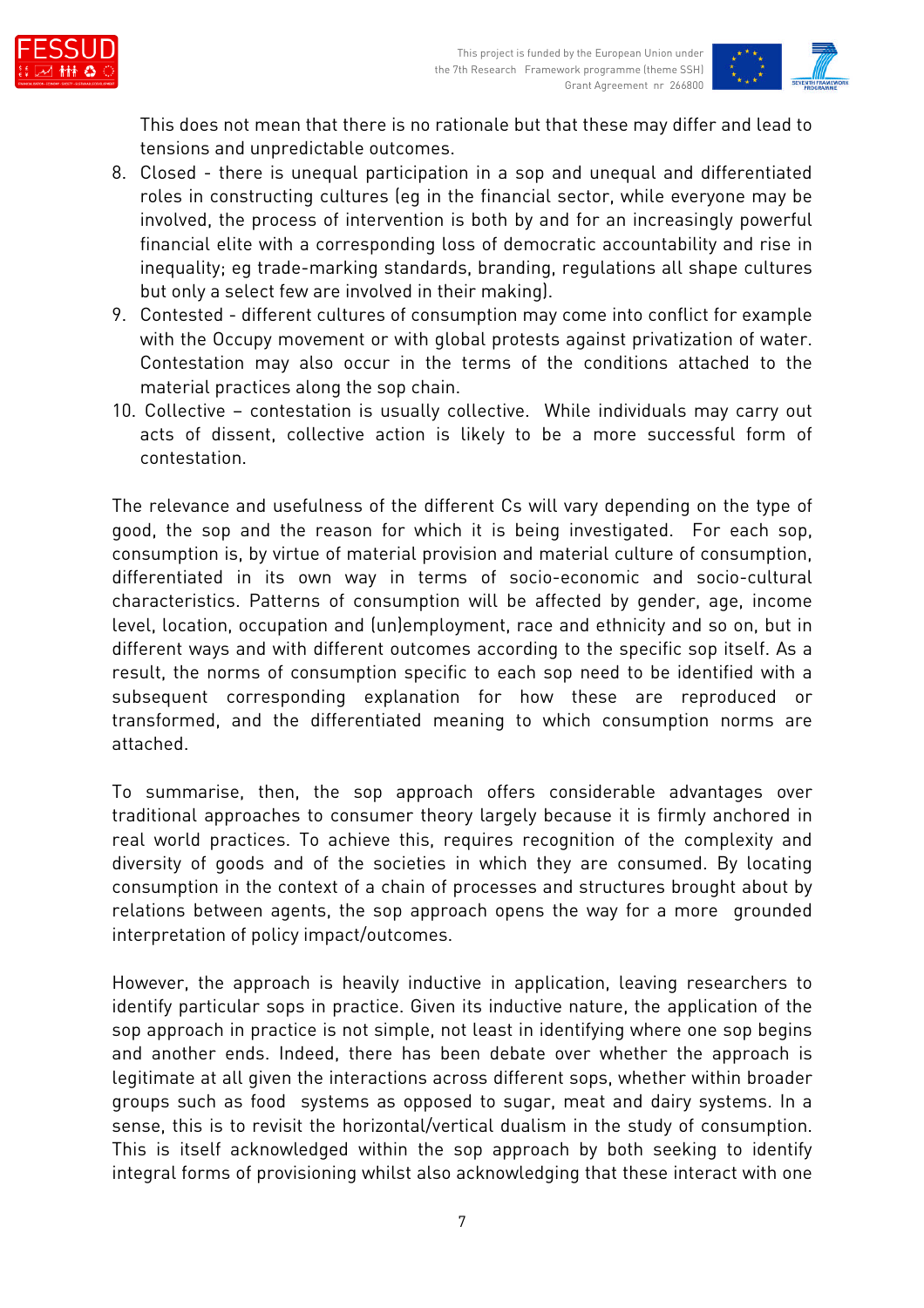



another. Sops also share common horizontal factors even if integrating them differently in extent and manner, at both national and international levels and across conditions such as equity and quality of provision, labour market conditions and macroeconomic impacts. However, as suggested, these are different for different sops and so need to be examined within the framework of the sop approach.

The sop approach is also methodologically and theoretically open to a considerable degree although this does not mean that it is analytically neutral. Indeed, it definitely rejects many other approaches, not least where they are inconsistent with the sop approach's more open stance (as against the demand theory of mainstream economics for example). Finally, if to some extent easing rather than impeding application, the sop approach allows for incorporation of other lesser comprehensive elaborations of production-consumption relations, in particular picking up and incorporating contributions that focus upon particular elements of the sops themselves. This might, though, involve transformation in the understanding of these elements in and of themselves and by virtue of locating them more broadly within the sop approach (as with advertising for example and emphasis upon who advertises what and why and not just how as with semiotic treatments).

The way a sop is identified depends, to some extent at least, on the question at hand. For research purposes it is usually necessary to shine a spotlight on the elements of the sop that are of particular relevance to the issue under consideration. Ball's structures of provision approach originally served to argue that researchers interested in the incidence and impact of state subsidies on housing outcomes, especially distribution, needed to take into account considerations beyond tenure balance because the way that housing was provided determined the characteristics of different tenures. This is not the same as saying that every element in the chain of provision plus every relevant contextual or 'horizontal' factor needs to be thoroughly investigated before questions of subsidy and distribution can be addressed. Similarly, in investigating housing and financialisation, some elements of the housing sop will be more relevant than others (which is compatible with recognising interlinkages and mutual determination). Some important elements of the sop (such as Housing Associations, DIY, repair and maintenance, architecture etc) may not be covered in this study. Similarly for water, the focus will be on interlinkages and distributional outcomes from modes of financing. Important components of the water sop, such as river basin management, hydrology and climate change, will not be addressed.

Significantly, the sop approach was described over a decade ago by Leslie and Reimer (1999: 405) as "perhaps the most comprehensive elaboration of productionconsumption relations", and as has also been seen as one of the main approaches to the study of consumption, and cited as such in Jackson et al (2004, p. 8). It has also been adopted in an OECD study, OECD (2002, p. 8):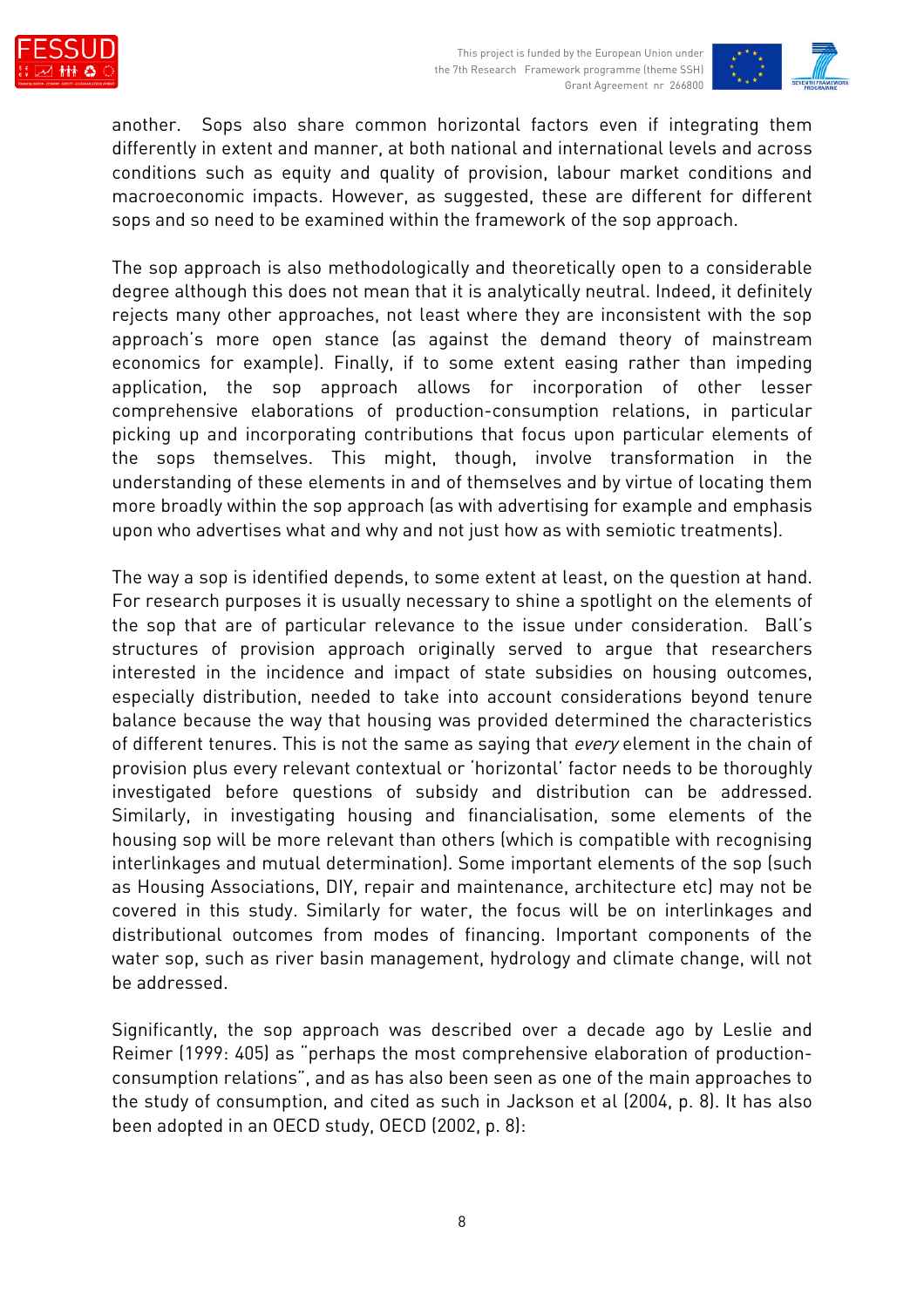



To analyse the key forces shaping consumption patterns, the report use the system of provision framework. The systems of provision approach analyses consumption as an active process, with actors seeking certain lifestyles, and constructing their identity by selective consumption and practices. The "systems of provision" is defined as the chain that unites particular systems of production with particular systems of consumption, focusing on the dynamics of the different actors (producers, distributors, retailers as well as consumers). In this light, it becomes clear that by the way governments design and transform energy, water and waste systems can either enable or obstruct household behaviour towards sustainable consumption.

The systems of provision framework for understanding consumption patterns stresses the importance of exploring the mechanisms that shape everyday practices related to commodities and services and the extent to which they can be seen to support or impede sustainable consumption behaviour. In this light, household consumption is not the sum of individual behavioural patterns, each consciously motivated and evaluated by the actor. Instead, household consumption is a whole set of behavioural practices that are common to other households … They are social practices carried out by applying sets of rules and shared norms. They are also connected to production and distribution systems (technological and infrastructure network) that enable certain lifestyles that connect consumers to one another.

Such is an apt description of the sop approach.

#### 2.2 Public Sector SOP

The sop approach was originally devised as an alternative to theories of consumption that were entirely focused on private demand and supply although it was noted how traditional approaches tended to overlook public sector provision for individual or collective consumption. Effectively all government provision tended to be seen as equivalent to private provision or seen as distinct from (private) consumption altogether by being alternatively designated as social policy and/or as belonging to the welfare state. But such goods and services can also be understood as being attached to their own sop. A theory of social policy must accommodate a variety of structural determinants, how they interact across agencies, processes, relations and institutions to give rise to a diversity of shifting outcomes. The conceptual gaps in consumption theory apply equally, if not more so, to provision within the public sector. Applying the sop approach to modes of public provision gave rise to what Fine (2002) has termed the public sector sop or pssop approach (Fine 2002).

However, virtually all sops incorporate some element of public sector involvement or regulation as even private provision cannot prevail in a totally disembodied market. The extent of public sector involvement varies considerably across countries even for the same good. Thus, for example water is provided entirely by private companies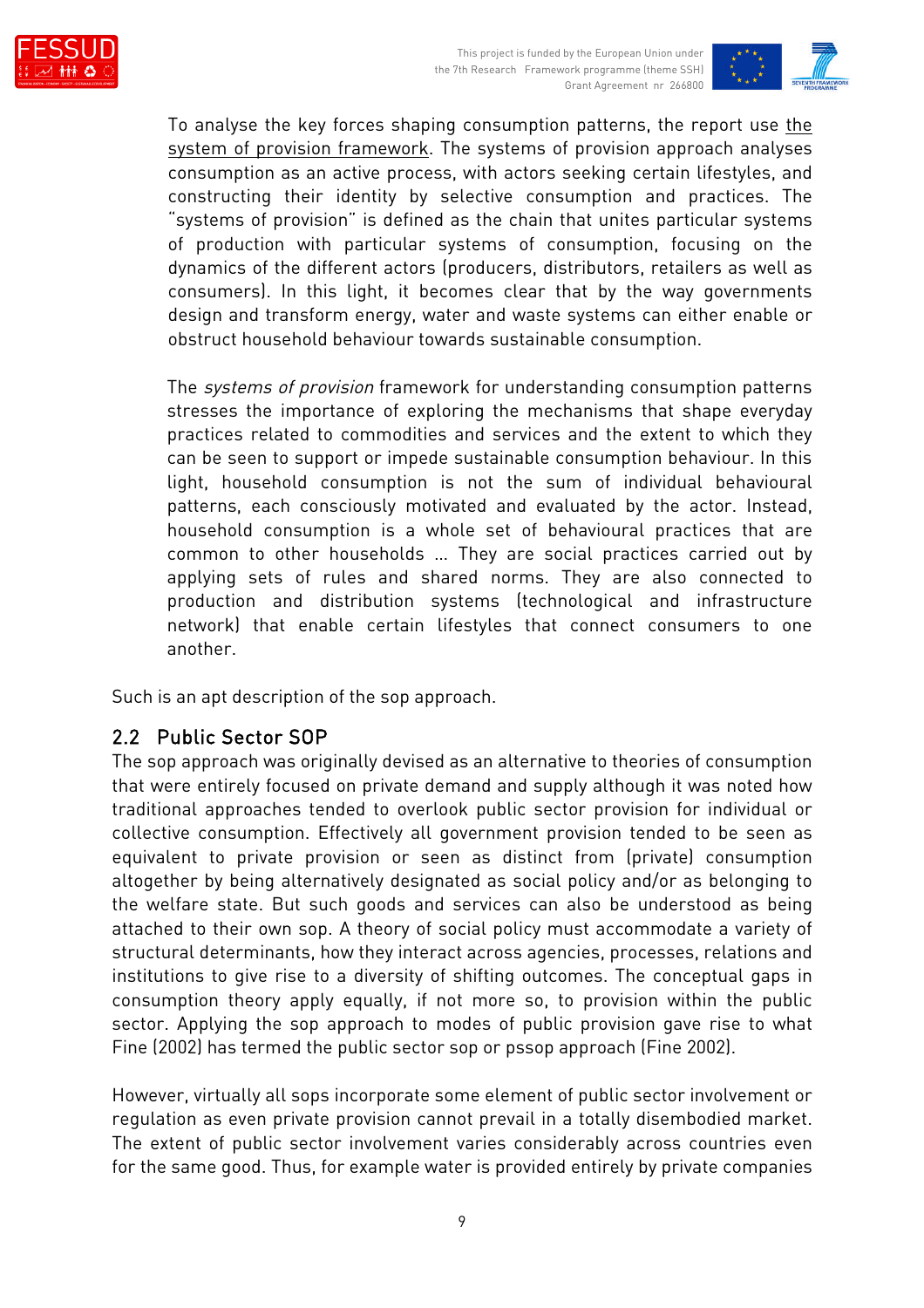

at present in the UK but is subject to state regulation of tariffs and quality. Other countries have water delivery services that are entirely within the public domain.

The extent of state involvement varies, not just in terms of provision but also with the state as regulator and / or provider of finance. The state can be involved in varieties of ways along the chain of provision, reflecting both material and cultural, including political, factors. These have been expressed traditionally in terms of factors such as aspirations for universal coverage (as with health, education and housing) or as a response to market imperfections whether as externalities or economies of scale and scope. For many pssops, with the objective of universal access or provision, there are significant issues of production and distribution, with corresponding issues of spatial differentiation in provision whether for water or housing, for example, with corresponding interactions with other elements of social construction of space in light of standards of public and private provision of social and economic amenities.

While broad trends are observed, there is considerable diversity in public sops. Housing is different from education, for example, so that different principles and issues in delivery will arise. The essence of the sop approach is that each element of the sop is attached to an integral and distinctive system – the health system, the education system and so on. Recognising diversity allows greater understanding of the issues which are historically specific and depend on comparative location. As mentioned above, orthodoxy takes a market stance and interprets decisions as to the respective roles of the public and private sectors in terms of market and state failures. So, for example, externalities may require state regulation. However, the nature of such 'failures' is sector-specific and requires a deconstruction of the nature and attributes of a good or service

As with sops, consumption from pssops is also differentiated by socio-economic and socio-cultural characteristics that cannot be determined in advance in terms of which of these characteristics are liable to be salient. They can range over gender, age, income level, location, occupation and (un)employment, race and ethnicity and so on. As a result, the norms of consumption specific to each (ps)sop need to be identified, with a subsequent corresponding explanation for how these are reproduced or transformed, and the differentiated meaning to which consumption norms are attached. Thus, there is not only differentiation in access to, and quality of, housing by forms of tenure but the meaning of housing to occupants is different, and potentially changing, across and within these forms of tenure. On the other hand, in case of water, it is the greater degree of homogeneity in access and quality (if not always use) of public supplies that provides the basis for privatised forms of bottled water as a form of consumption distinctive from the tap. In short, according to Fine (2013), "the sop approach has the advantage of potentially incorporating each and every relevant element in the processes of provisioning, investigating how they interact with one another, as well as situating them in relation to more general systemic functioning. This allows for an appropriate mix of the general and the specific and, policy-wise and strategically, signals where provision is obstructed,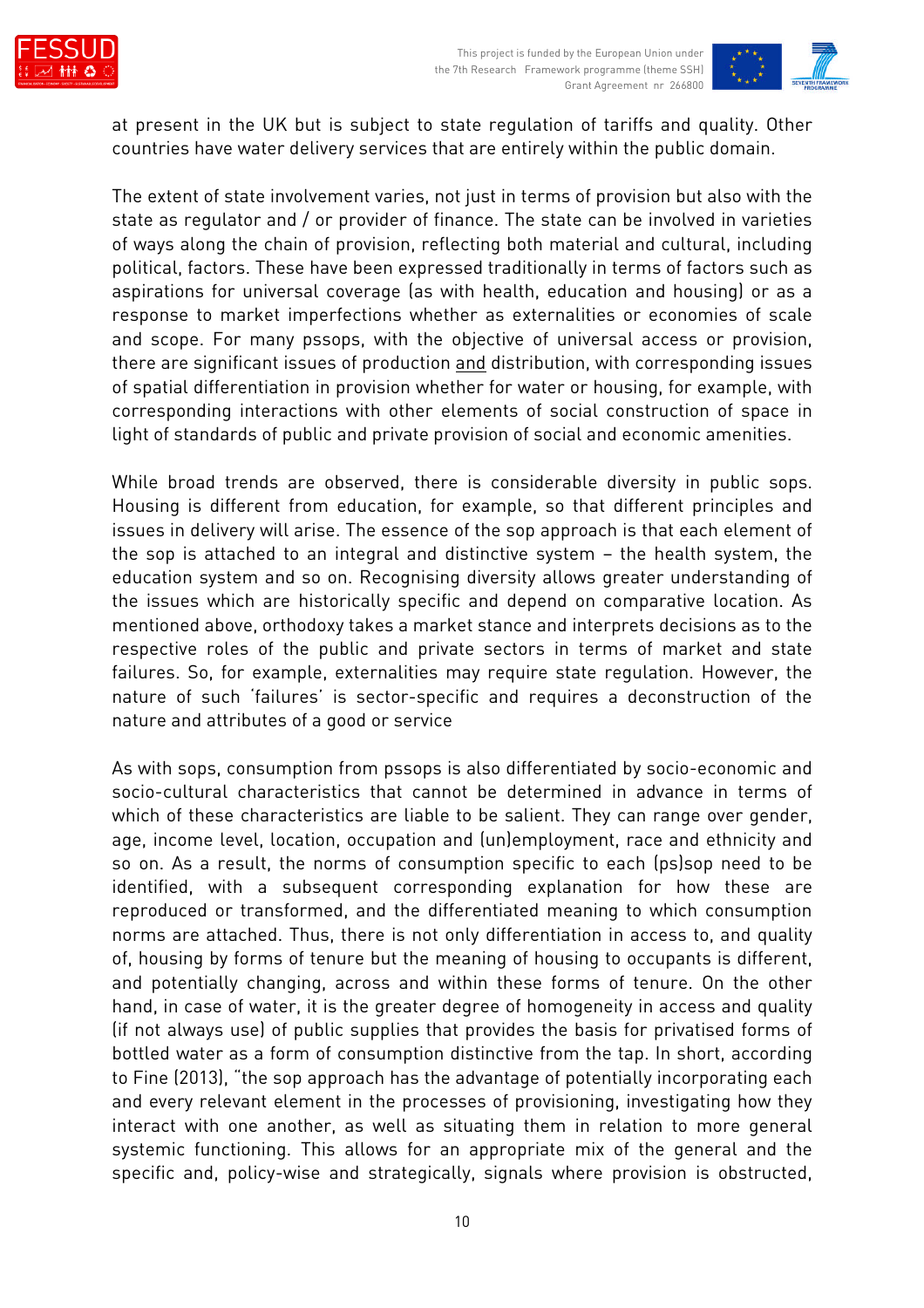



why and how it might be remedied. This is in contrast to unduly focused approaches, those that emphasize mode of finance alone for example, as has been the case for housing both before and after its current crisis (as opposed to emphasis on who is building what, how, and for whom, with what means of access). At the opposite extreme are unduly universal approaches such as those that appeal to market and/or institutional imperfections, and which accordingly fail to recognize that water provision is very different from housing provision in and of itself as well as in different contexts."

#### 2.3 Finance, Financialisation and PSSOPs

With neoliberalism in general, and privatisation in different forms in particular, finance has become increasingly prominent in accounts of both sops (not least in use of credit as a means to fund consumption) and pssops (extent and forms of state financing for example). Where there is a perceived welfare element to delivery, the issue of finance inevitably raises corresponding issues of subsidy and equity that are liable to be contested. But it would be inappropriate to confine such issues to their redistributive role alone. As is readily apparent, the extent of privatisation and financialisation of pssops is highly diverse across sectors and countries. So there is differentiation by these factors alone in the pssops. But, equally, how such differences in these factors affect outcomes is diverse contingent upon how they are located within the pssops as whole. There have been, for example, differences in mortgage finance across countries and difference in how these have affected overall levels and access of provision. Locating sops in social policy brings in wider issues such as income transfers (or subsidies including tax relief and means tests) but state financing features in the delivery of many goods, not just social policy, including for example agriculture. Bringing sop into areas with state financing and subsidy requires inquiry into the role of the state and the effectiveness of its redistributive and other functions.

Along with the chains of production, the chains of finance are also significant in the sop. For example, privatisation has been promoted as a source of additional investment finance. However, private investment can be costly for the state due to the need to repay private financiers with a profit margin. The UK experience of Private Finance Initiative shows how private capital has benefitted greatly from subcontracting of services that were previously provided by the state. Finance is a major factor in the relations of the different elements of the sop. The presence or intervention of finance shapes processes of provision and the behaviour of other agents. More than this, however, financial agencies are often proactive in trying to shape sops in favourable directions, as is most obviously demonstrated by the aggressive promotion of owner-occupation and mortgages by the US subprime mortgage lenders.

Financialisation in the past three decades has transformed public provision in many sectors and locations into a private asset, from the sale of social housing to the privatisation of water. The result is that provision is subject to the vagaries of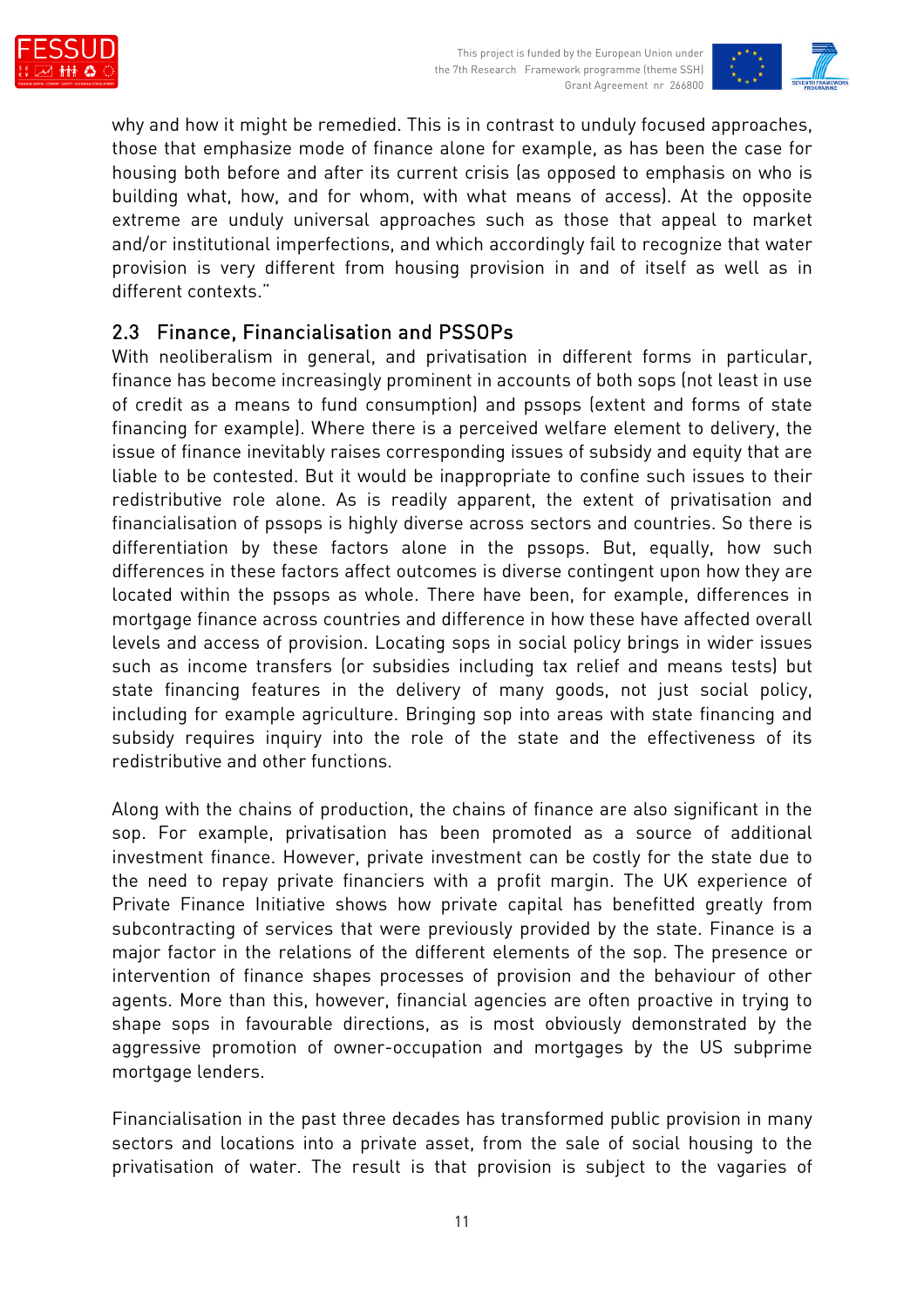

stockholder and asset value, which has encouraged speculation, sell-offs, and subcontracting at the expense of direct production.

There is, furthermore, some purchase in addressing social policy (and its privatisation) not only where there is material provision (as with education, housing, etc) but also where there is not, other than indirectly, as with pension funds and social security for example. This can be done, though, in a sense, by "top-slicing" the pssop approach and applying it without the underpinnings of the sectorally-specific system of provision itself. This depends on whether two crucial but dependent elements of the (ps)sop approach can stand alone in general and for specific elements of social policy. These are appeal to "consumption" norms and application of the 10Cs in addressing the cultures of social policy.

Such an emphasis upon the pssop approach for social policy even has some appeal for elements that are primarily income-based, especially pension provision, not least given the need to explain both different levels of provision and different forms of provision (as privatisation proceeds). It also has the advantage of critically departing from the two main ways of approaching social policy currently – the welfare regime approach of Esping-Andersen and the new welfare economics arising out of mainstream, imperfect-information economics (with each emphasising risk in its own way).<sup>3</sup> From the perspective of the pssop approach to social policy, both of these suffer, if in very different ways, from unduly homogenising over contextually-specific policies and practices that are differentiated by programme and country. This is so whether by appeal to ill-fitting ideal types of welfare regimes or more or less efficient incorporation of marginalised if optimising individuals into a situation of one type of market imperfection or another. Moreover, both implicitly eschew earlier political economy approaches to social policy and the welfare state that locate it in terms of the contradictory tensions between economic and social reproduction.

#### 2.4 Specifying SOPs in practice

In principle, each sop needs to be addressed by reference to the material and cultural specificities that take full account of the whole chain of activity, bringing together production, distribution (and access), and the nature and influence of the conditions under which these occur. Even at the level of empirical narrative, this leaves open some degree of ambiguity and choice. In part, this is because of the already indicated need to identify the scope of individual sops themselves. Thus, for example, private and public housing may not be integral with one another, as may be the case with private rented and owner-occupation, even though each will share some of their elements in common. Similarly, bottled and piped water will almost certainly be perceived as belonging to separate, if overlapping sops. In addition, even if the sop itself, and its elements, has been empirically identified, possibly uncontroversially, it is still open to be understood in very different ways both within

<sup>3</sup> See Fine (2012).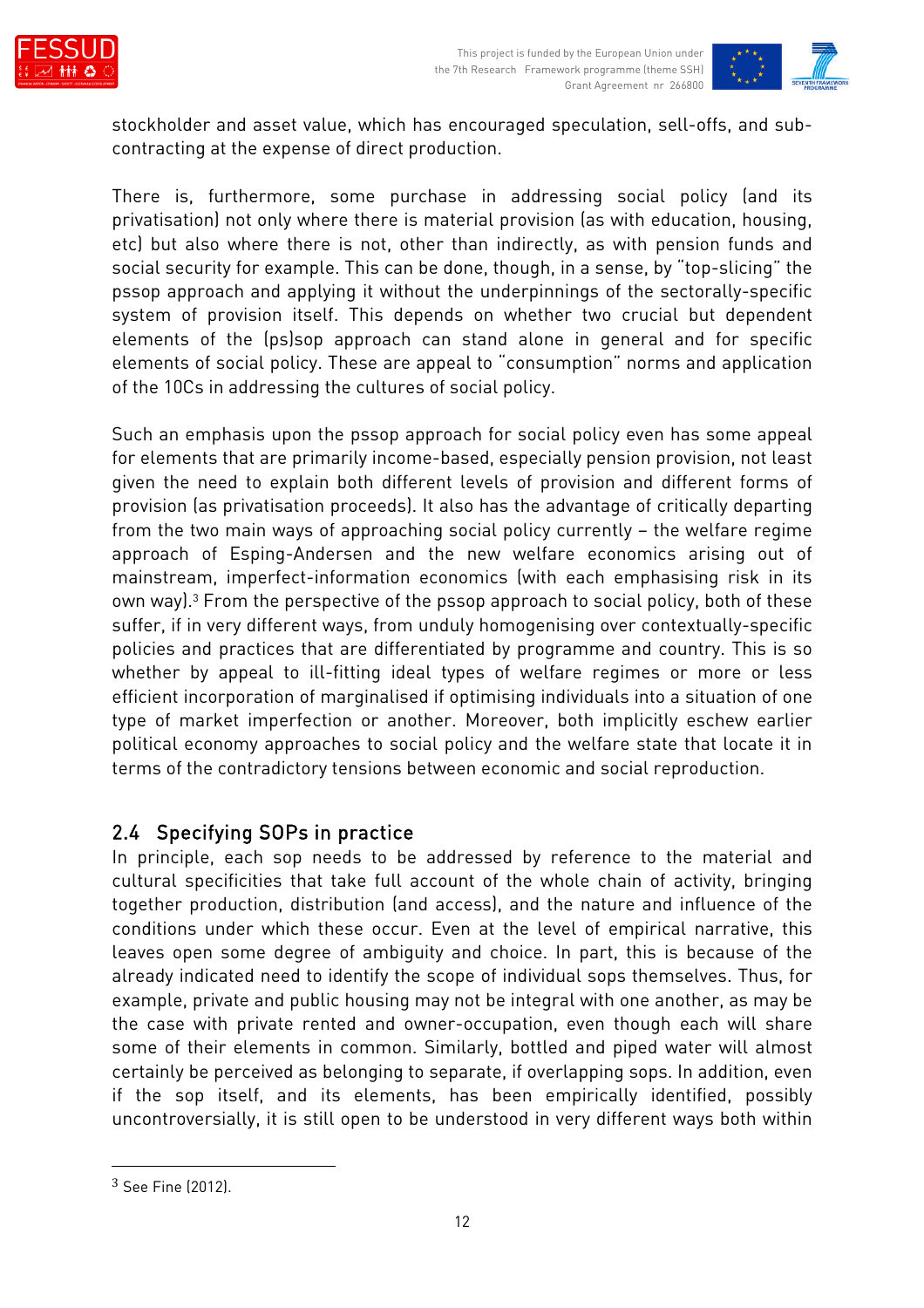



and across disciplines, conceptualisations, methods and theories. Once again, our approach remains open in this respect (other than to approaches that are not open and especially if deterministic as with, for example, appeal to the optimising behaviour of individuals characteristic of mainstream economics). As a result, we draw freely upon standard ways of conceptualising and theorising across the social sciences by appeal to the following general, overlapping categories :

- i) Structures broadly, this includes the historically-evolved and sociallyspecific institutional forms of provisioning, not least patterns of ownership, control and delivery. There may be structural divisions between public and private supply as well as demand, structures in access by price and quality, and so on.
- ii) Processes each sop is shaped by the interaction of the activities of labour and consumers, of service providers, of the state but also by wider processes such as commodification, decentralisation, globalisation, commercialisation and so on. It may be that a public sector structure of provision is subject to the process of privatisation so it important to specify the dynamic of each sop, how its structures and processes interact and may be in tension across and with one another.
- iii) Agents/agencies sops are determined by the participants in the processes of production through to consumption. Incorporated are those who produce and those who consume but also wider bodies such as trade unions, consumer groups, regulators and those who affect delivery of finance, investment, technology and so on. Agencies reflect and interact with both structures and processes, again either reproducing or transforming in tension or conformity to one another.
- iv) Relations structures, processes and agents/agencies are necessarily far from neutral, contingent upon who exercises power, and how, and with what purpose (and meaning to participants). So the relations upon which (ps)sops are founded are differentiated by the roles of capital (or state as employer) and labour in production and other commercial (or non-commercial) operations through to the relational norms by social characteristics that are attached to levels and meanings of consumption. Significantly, the relations attached to, and underpinning, sops are crucial in understanding what and how conflicts arise and how they are or are not resolved.

Clearly, this is not the place to put forward a general framework for undertaking social theory although, at least implicitly, this is to some extent unavoidable. What we have sought to do, however, is to pincer the specification of sops between two ways of framing them. One is to follow the action, as it were, seeking to specify the chain of provision from production through to consumption at a more immediate empirical level. This approach also allows for a synthesis of the literature by locating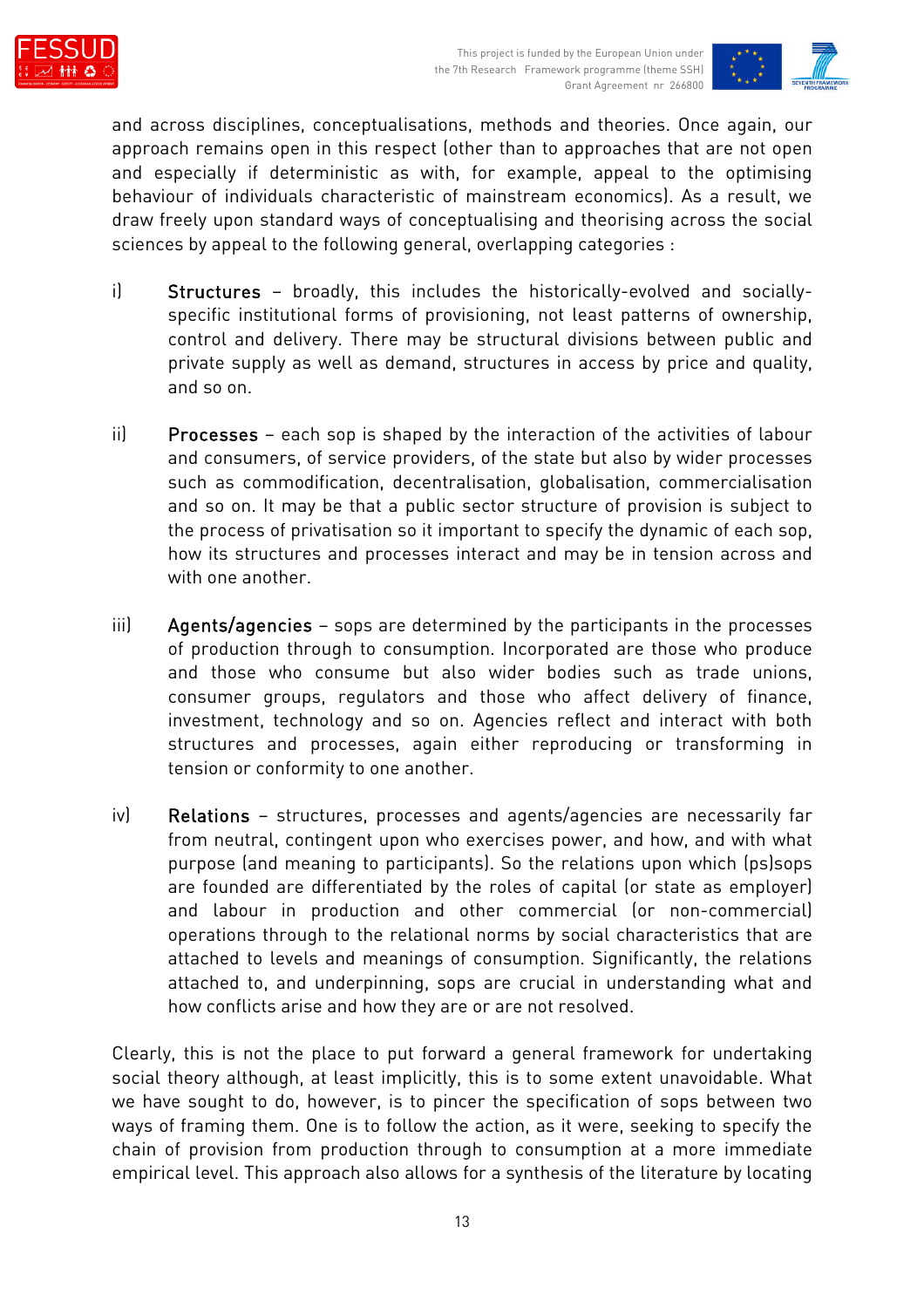



what are often partial analyses (dealing with one or more aspects of the sop alone) within the framing of the sop as a whole. The other framing is to follow the chain of determinants across structures, processes, agencies and relations. Each of these aspects of analysis requires close attention both to the integral nature of the sop and to its historical, social and material specificities (water is not housing). In addition, whilst we place emphasis on the integral nature of sops, we are also mindful that a focus can be placed on one particular element for closer analysis, either because it is of immediate concern and/or because it is particularly decisive in the functioning of the sop itself, whether in promoting or obstructing delivery for example. And a particular focus is our purpose here with respect to financialisation with the presumption that the presence of finance will be differentiated across both national sops of the same type (the national water or housing systems) and the same sops across nations. And, whilst this is something to be explained by virtue of the sops taken as a whole, by the same token, the impact of financialisation will be differentiated, irrespective of the weight and form of its presence, dependent upon how it interacts within particular sops as a whole.

#### 3 The UK Housing sop and Financialisation

There are some types of agents who will be part of any housing system in one form or another: specifically, those involved in development, those involved in construction (or builders who may or may not be the same as the "developers" as such), those involved in finance, house buyers, house occupiers (who, again, may or may not be identical with the previous agent), landowners, and the state (whose role will be multi-faceted, ranging from setting the basic legal framework within which housing construction takes place to providing housing directly themselves). In addition, other types of agents may play a role depending on the character of the housing system. These include estate agents, planners, housing managers and landlords. However, the character of these different agents, and how they interact and relate to each other, will vary across housing systems and needs to be investigated on a housing system by system basis. What follows is an attempt to give an impression of the sop approach 'in action' by providing a summary account of the UK housing sop viewed through the leading prism of financialisation which, whilst possibly suggestive, does not serve as a template or ideal type for other (national) housing sops.

Our current focus on finance means that the analysis below looks mainly at owneroccupation, as the housing system in which the impact of finance has been most strongly felt. It should be noted, however, that the UK, like many other countries, can be thought of as having more than one housing system in that it has a significant, if diminishing, decommodified housing system, the functioning of which differ quite substantially from that of housing provided through the market, as well as a growing private rented sector. While their operation is different, understanding the interaction of these different housing sectors is crucial. The history of UK housing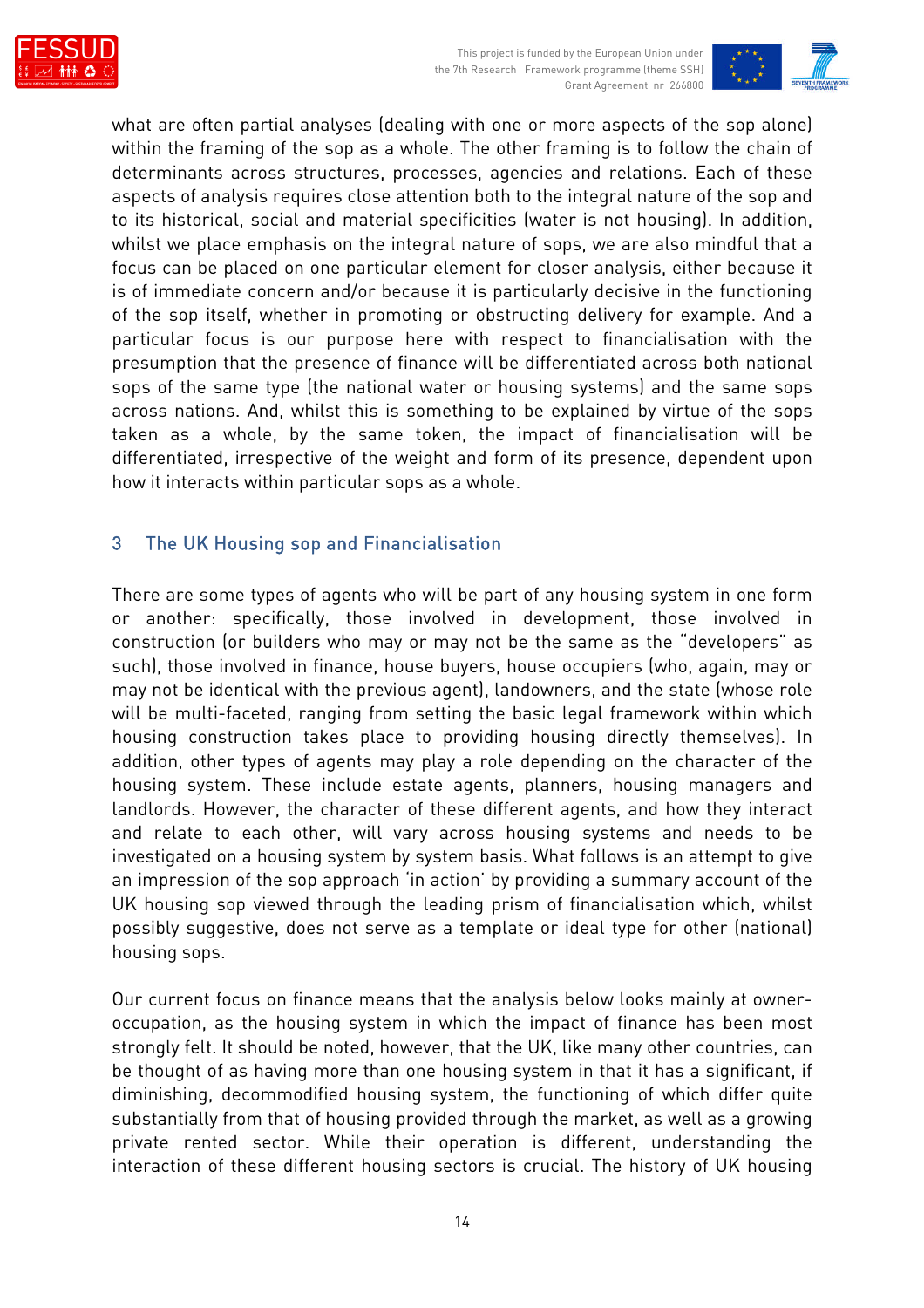



from the First World War to the 1970s was the history of the private rented sector, suffering from under-investment and rent control, shrinking and being replaced by owner-occupation and local authority-provided housing, which both grew rapidly between and immediately after the two world wars. By the 1980s the private rented sector, having shrunk to less than 10% of total housing, appeared to be decisively marginalised. At the same time, for reasons explored in further detail below, the balance between owner-occupation and social housing began to shift decisively in favour of owner-occupation. The 1990s and early 2000s were an era in which owneroccupation prevailed as the de facto or desired form of housing for the overwhelming majority of the population; an increasingly residualised section of the population for whom owner-occupation was out of reach continued to depend on social housing, and the private rented sector catered to specialist needs such as foreigners and students, or served as a stop-gap for people waiting to buy a house. Since the on-set of the 2007-9 financial crisis, the number of households unable to buy a house and, therefore, living in the private rented sector has expanded, with the consequence that the private rented sector has begun to grow again for the first time since the First World War.

#### 3.1 Housing and Finance

Finance is involved in housing throughout the chain of provision, from land acquisition via construction to purchase and even refurbishment. This ubiquity notwithstanding, the most high profile way in which financialisation has impacted on the UK housing system is in the form of credit to fuel housing consumption – in other words, mortgages. Long periods of low interest rates, abundant liquidity and financial deregulation have led to major changes in house purchase finance arrangements since the 1980s, the result of which has been the proliferation of mortgage lending in terms of both mortgage products available and sheer quantities being lent. Part of the reason for this is international – abundant global liquidity underpinned lending while securitisation, the packaging of mortgages into bonds sold on international financial markets, was used, for a while at least, to reduce the risk borne by lenders. Deregulation of financial and especially mortgage markets in the 1980s was also arguably an international phenomenon. Ball et al (1986) and Ball (1990), for example, show that both Germany and Britain underwent substantial changes in house purchase finance arrangements in the 1980s. While these changes can broadly be included under the rubric of 'financial liberalisation', one of Ball et al's findings is that the substance of the changes to house purchase finance arrangements, and therefore their consequences, varied significantly across the two countries. Ball et al argue that the variation reflected differences in the problems with existing arrangements as perceived by policy-makers rather than some sort of uniform move to less regulation: 'much of the impetus for the mortgage finance revolution arose as a result of growing problems in previous systems' (Ball 1990, p3). The way the previous house purchase finance systems functioned, the way in which problems with this functioning were perceived by policy-makers, and the particular ways in which such perceived problems were redressed should be understood in the context of the housing systems in the UK and Germany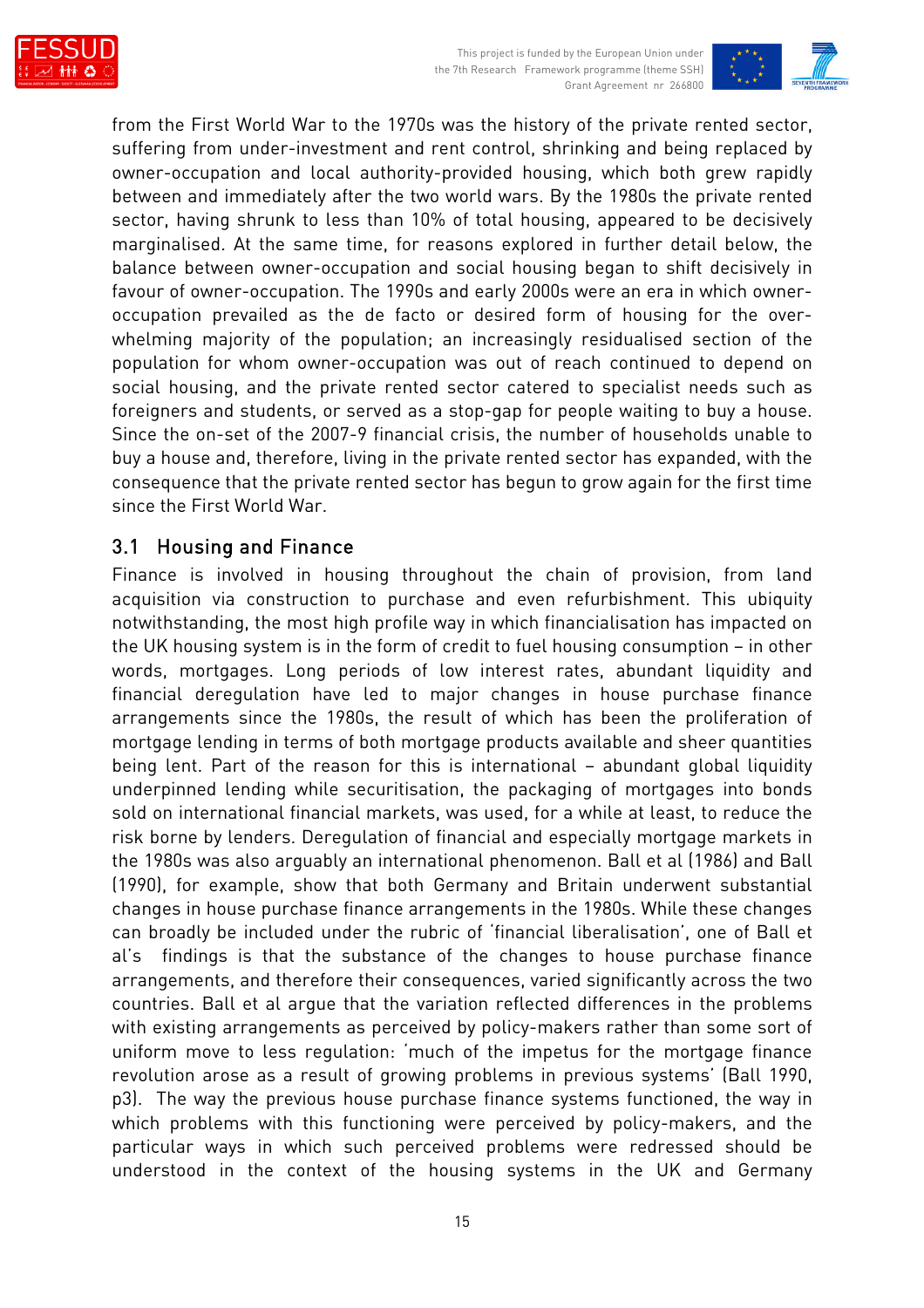



respectively as a whole. Although financial deregulation is one of the general processes of financialisation, in its concrete realisations it takes specific forms and has specific consequences in different countries.

The most important change in the UK was probably the breakdown of sectoral specialisation of financial institutions. From the time that owner-occupation began to grow in the 1920s to the 1980s, mortgage lending in the UK was dominated by building societies, that is, mutual organisations that were protected from competition by (evolving) tax advantages and restrictions on mortgage lending by other types of financial institution. These restrictions were lifted in the 1980s, in part because the under-supply of mortgages relative to demand gave rise to the widespread phenomenon of quantity rather than price rationing so that it was availability rather than price that was prohibitive for a number of people trying to access a mortgage. Other financial institutions were attracted to the mortgage market by high interest rates charged on mortgages by building societies, in part as a result of their protected position and in part to fund the high interest rates offered on deposits to attract investors. This entry increased competition in mortgage markets, which was manifested through a reduction in mortgage costs and the proliferation of riskier mortgages (in terms of loan-to-value and loan-to-income ratios) and through attempts to increase the market for mortgage products or reduce competition through mergers. As discussed in more detail below, this expansion of mortgage lending was sustained by increases in house prices but not by significant increases in house building.

These changes to house purchase financing arrangements were important, but interest in the interaction of finance and the UK housing sop should not limit our attention to mortgage lending. On the contrary, the defining feature of the sop approach is that understanding this interaction requires account to be taken of the entire chain of housing provision. The reasons, in this context, are as follows. First, finance does not just intervene in the form of mortgages. In relation specifically to the housing sector, the intervention of finance goes beyond mortgage lending. Credit is also required for investment in supply (on which more below) and direct investment in real estate has become an important component of some firms' investment behaviour (Tiwari and White 2010). Furthermore, the greater availability of mortgage lending, in combination with growing home-ownership and rising house prices, has had knock-on effects on consumer behaviour and social reproduction, with mortgage equity withdrawal being used to fuel consumption (Reinold 2011) and house values being treated as a form of insurance or security in old age.

Second, the proliferation of mortgage lending required not only an expanded supply of mortgages but also a corresponding increase in the number of people demanding them. Housing demand does not necessarily or inevitably generate mortgage demand. The former is determined by demographic, lifestyle and labour market factors, while the latter depends on housing demand being expressed as demand for owner-occupation in particular. In Britain mortgage demand was fed not only by a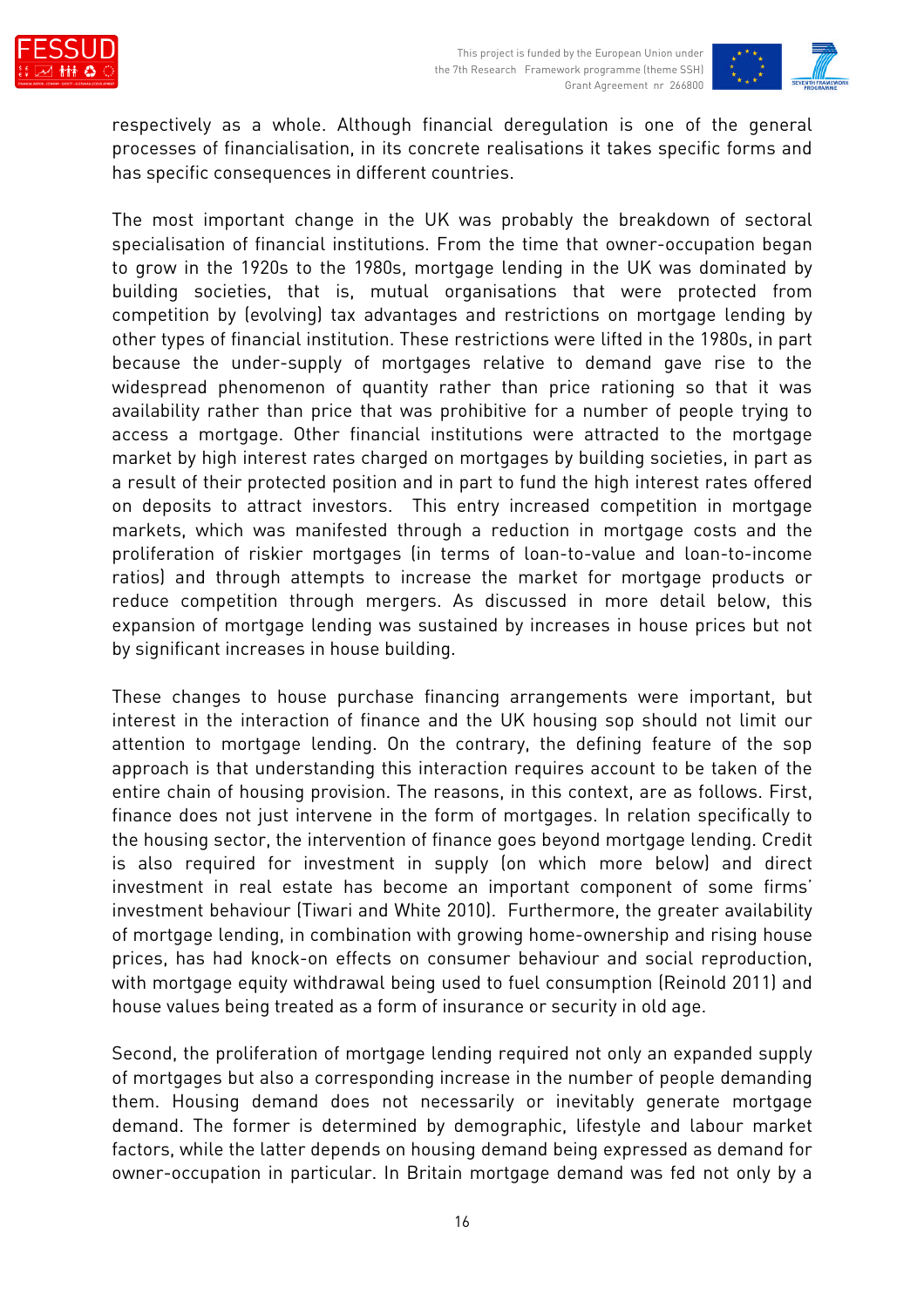



trend for increasing numbers to own their own homes, but also by patterns of homeownership in which people tend to move more than once in the course of their lifetimes because of phenomena such as trading up or buying houses as an asset in pursuit of capital gains. Similarly, mortgage supply does not necessarily generate mortgage demand – an expanded market for mortgages had to be created through multidimensional changes. Many (e.g. Malpass 2005) have argued that changes to house purchase finance in the 1980s were accompanied by changes in the culture of consumption of housing; more specifically, by a rise in the culture of owneroccupation. That this happened is something that should be explained rather than assumed, and this is the subject of the next section.

### 3.2 Consumption

The focus of this section is why an expansion of mortgage-lending in the UK since the 1980s coincided with an expansion of owner-occupation. The logic of neoclassical consumer theory is that as mortgage costs fell, and encouraged by discounted sales of council houses under the Right to Buy,<sup>4</sup> people optimising over a fixed utility function adjusted their behaviour towards a new equilibrium in which the level of owner-occupation was higher. Because neoclassical economists take preferences as given rather than subjecting them to explanation or investigation, explicit discussions of demand for owner-occupation are hard to find in the neoclassical literature. However, that housing choices are thought to reflect costs relative to a budget constraint (often involving heroic assumptions about how individuals calculate housing costs) is evident in Himmelberg et al (2005), who measure the rationality of housing prices relative to cost of home-ownership defined as the imputed annual renting cost of owning a home, and in DiPasquale (1999), who approvingly quotes Potepan's analysis of the decision to move home or improve one's existing home in terms of changes in interest rates and income alone.

The neoclassical image of individuals as rational calculating machines ceaselessly adjusting their behaviour in response to changes in costs in order to achieve a more cost-efficient outcome contrasts strongly with the other school of thought that has tended to take the current popularity of owner-occupation in the UK for granted. This is the view argued by Saunders (1990) and echoed by successive governments, that people have a natural and innate desire for owner-occupation. Saunders argues that home-ownership brings constancy, security and comfort that are essential to people's 'ontological security' (which can be roughly summarised as the sense of safety and self-identity).

<sup>4</sup> The Right to Buy, a signature policy of Thatcher's first government, and one that has been in place since, gave tenants of local authority-owned property the right to buy their property at substantial discounts from market rates based on how long they had been living there. The policy had a dramatic effect on UK housing provision as it mean that large numbers of the better council properties were privatised and that the proportion of the population in owner-occupation increased dramatically. Replacement of council properties transferred to the private sector was low.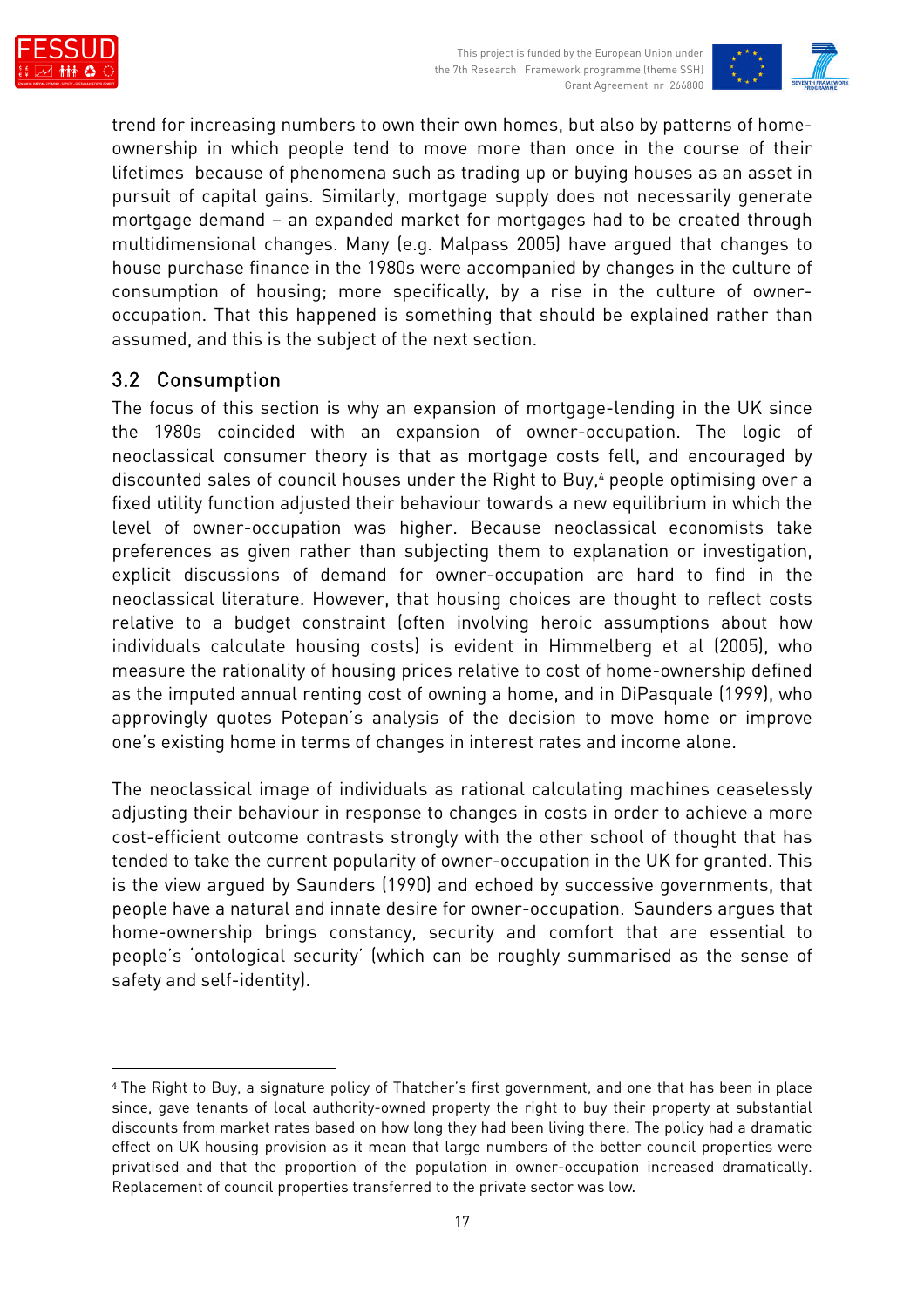

This project is funded by the European Union under the 7th Research Framework programme (theme SSH) Grant Agreement nr 266800



In contrast with the neoclassical approach, the sop approach recognises that people's housing decisions are both constructed and acted upon on the basis of a much broader range of considerations than prices and budget constraints. Houses are tied up with people's lifestyles and identities in a way that takes them beyond being merely a place of shelter or an asset. In contrast with Saunders, the sop approach does not take the perceived attributes or characteristics of owneroccupation or, indeed, any other tenure, as given. The ability of owner-occupation to satisfy ontological security or any other human need or want will depend on how that tenure is provided. A further insight of the sop approach is that what people want from their houses and how they perceive the different housing options available to them will depend on both the material attributes that housing acquires through the chain of provision that underpins it, and a wide variety of cultural discourses about housing that mediate between individuals and these material attributes.

To flesh this out, the reasons for the rise in popularity of owner-occupation in the UK that complemented and reinforced expanding access to finance can roughly be summarised under three headings: use-value, context, and discourse. The point about use-value is that the attributes people sought from their home increasingly came to be associated with owner-occupation. This is partly because, as a result of the ways in which housing has been provided historically in the UK, owner-occupied housing often does in practice better satisfy people's housing wants. The systematic denigration of the private rented sector and under-investment in social housing means that owner-occupied housing is often in better physical condition and environment than other tenures. The higher incidence of local authority house building in inner city areas, plus early definitions of standardised housing and 'safe' household types by mortgage lenders, who played a crucial role in the creation of the speculative building industry in the 1930s (Ball et al 1986), have meant that owner-occupied housing is more likely to be suburban, semi-detached and have a garden. The greater ease of access of wealthier people to owner-occupation combined with the way that the residualisation of social housing has concentrated society's most marginalised in social housing means that owner-occupation tends to be in 'better' neighbourhoods.

It is also because the use values associated with housing have changed. Most crucial here is the way that housing has come to be perceived as an asset as well as a home. Here context becomes important, in particular, the way in which the individualisation of welfare made ownership of personal assets more important at the same time as the capital gains available through home-ownership were being promoted. Payne (2012) argues that because of the way in which housing has become most people's main asset, owner-occupation has been a central part of the Thatcherite broader neo-liberal project, which included replacing collectivised welfare provision with greater reliance on the market and encouraging individuals to bear more risk and exercise more choice.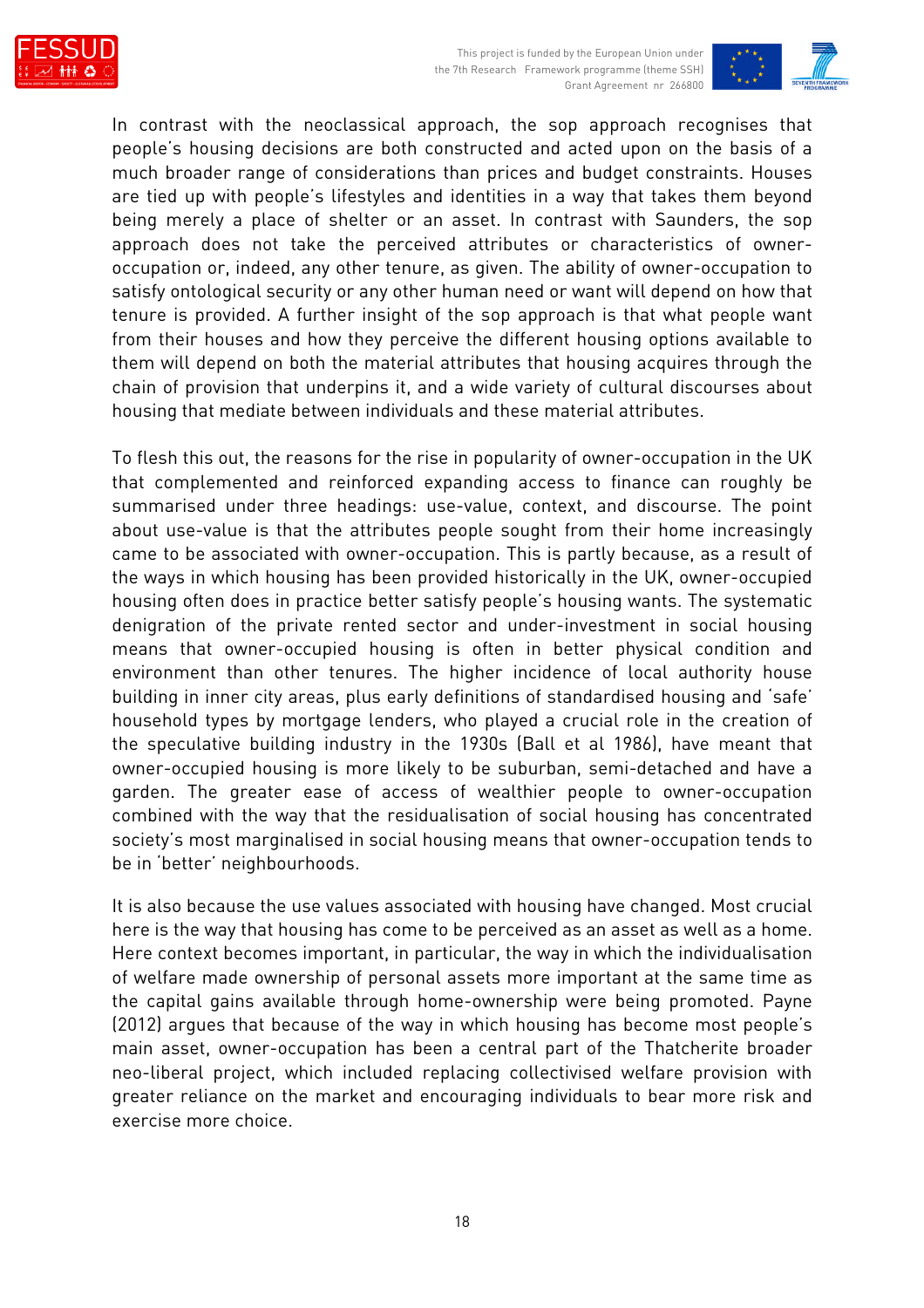

This project is funded by the European Union under the 7th Research Framework programme (theme SSH) Grant Agreement nr 266800



The other contextual point is what was happening to other tenures. Clapham (1996) argues that the fairly rapid recovery of the UK owner-occupied housing market after the crash of the late 1980s in which many were plunged into negative equity reflected the lack of alternative options. With social housing suffering severe excess demand despite simultaneously suffering from an image problem, and the private rented sector limited in availability and desirability after nearly a century of neglect (though this is starting to change now), owner-occupation remained the best option despite many people's negative experiences during the crash. Clapham's argument is a call to consider 'push' as well as 'pull' factors, that is, the extent to which demand for owner-occupation reflects under-investment in alternatives rather than the merits of that tenure. Thus, the decline of collective forms of provision for social and economic reproduction has affected housing both directly, as under-investment in social housing has limited available alternatives to owner-occupation, and indirectly, by encouraging owner-occupation to be a central plank in the creation of an asset-owning society.

Finally, the constructionist turn in housing research in the late 1990s drew attention to the way in which cultures around housing are socially constructed. Without wanting to veer too far down a postmodern path, the approach is useful in reminding us that, partly because people are social beings and partly because they do not have full information about housing conditions, people's housing choices are significantly shaped by public images and discussions about different types of housing. Gurney (1999) applies this approach to owner-occupation by drawing on landmark government policy documents and ethnographic interviews with working class owner-occupiers to argue that home-ownership has been 'normalised' in public discourses about housing and its contingent advantages construed as being essential. The kind of evidence he draws upon ranges from government publications representing owner-occupation as natural and more homely, to publically shared associations between home-ownership and attributes of a good citizen. There is not the space here to go into his analysis in detail but the point is that public images and representations of owner-occupation were an important factor in its rise to dominance.

This is not, of course, meant to suggest that people can be made to believe any old thing – the point of the sop approach is that the process through which people's knowledge is turned into consumption behaviour is complex. The content of the discourse is related to changes in the material provision of housing and must be sufficiently compatible with people's lived experiences that it can serve as a way of interpreting those lived experiences. But there are some degrees of freedom in how these experiences are interpreted and represented, and dominant discourses around housing play a role in shaping this.

In short we might say that both material experiences and public discourses are reflexively interpreted in light of each other. Normalising discourses about owneroccupation emerged in the UK in the 1980s and were accompanied by material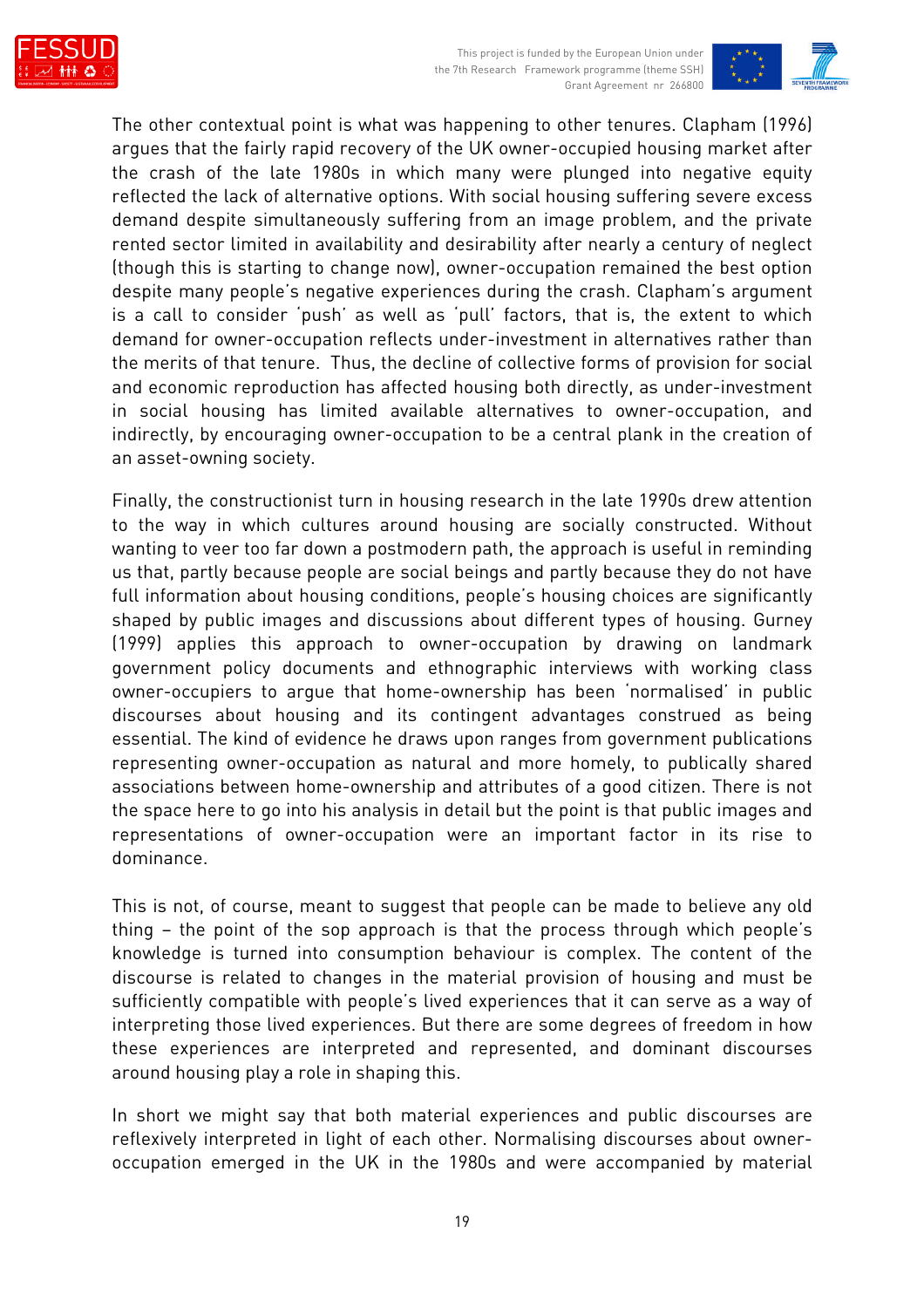

incentives such as low interest rates, financial liberalisation and the residualisation of social housing, while broader economic changes fed the culture of owneroccupation by creating needs that owner-occupation was thought to fulfil.

The understanding of the culture of owner-occupation that has emerged through this discussion can be characterised in terms of some of the 10Cs discussed above (see Section 2). That use values are constructed in an economic and political context helps us to make sense of the often *contradictory* and *chaotic* meanings attached to owner-occupation. The extrinsic value of generating capital gains co-exists with the way in which the home is valued for its intrinsic properties as a site of constancy and safety, despite the one encouraging behaviour (speculation, climbing up the property ladder) incompatible with the other. Neither is an inherent or necessary feature of owner-occupation, but rather both are created simultaneously as desires and as properties of owner-occupation in response to the pressures of the economic and political conjuncture (in this case, a neo-liberal economy imposes the pressure to be economically self-reliant and entrepreneurial while entailing uncertainty and vulnerability that increases the need for a place of constancy and safety.

Thus far we have focused on the way in which the sop approach to consumption focuses on unpicking the way in which good-specific consumption cultures are shaped by the interaction of image and material content. However, it is also a central insight of the approach that both sides of this interaction are a product of the processes through which a particular good is provided. Particularly important in light of our current interest in the impact of financialisation on the UK housing sector is how to account for sustained above-inflation increases in house prices, as it was this that both helped to maintain increased mortgage lending and helped the asset role of housing become an increasingly important part of its use-value by generating the near-universal idea that housing was a safe and rewarding investment for the future.

#### 3.3 Construction

Basic market principles dictate that supply should adjust to meet demand communicated via price signals. This has been violated in Britain where house price growth has zoomed ahead of housing construction over a long period of time. Despite booming property prices in the lead-in to the 2007 crisis, Britain's rate of house-building per head of the population has been strikingly low – less than 1/6 that of Eire, 1/5 that of Spain and half that of the USA. This is reinforced by estimates of price elasticity of housing supply in Britain. White and Allmendinger (2003) estimate the post-war long-run elasticity of housing supply in Britain to be 0-1 compared to 6-13 for the USA. However, neoclassical approaches struggle to move beyond estimating these elasticities to explaining why the responsiveness of housing supply to house prices is so low in Britain. They tend to proceed from regressing aggregate supply data on aggregate price data to incorporating additional variables such as construction costs, planning restrictions and risk associated with bubble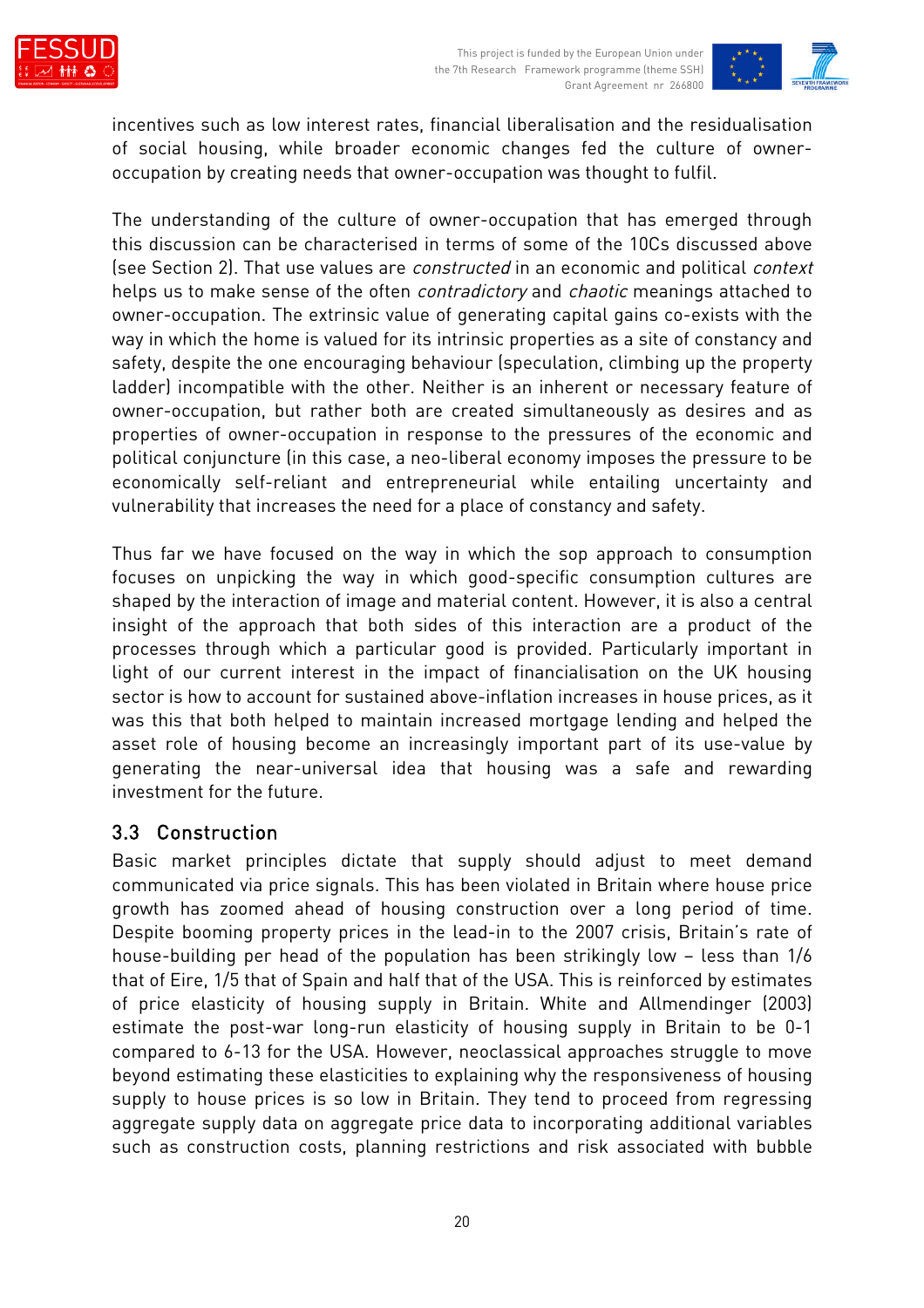



behaviour of house prices in an attempt to explain low price responsiveness and slow adjustment to a posited equilibrium.

By contrast, the starting point for the sop approach is the agents who control production – namely, capitalist building firms – and to examine the conditions under which they accumulate capital. Ball's (1988) ground-breaking work on structures of housing provision highlights two characteristics of housing development that are crucial in shaping the behaviour of housing developers and this work remains relevant today. First, the relative balance between merchant and producer roles of construction firms and, second, the range of agents involved in class struggle in housing production, which includes not only capitalists and workers, but also land speculators and developers, building professionals, financiers and property owners, who are all involved in the competition for profit arising from the creation and existence of housing.

The UK owner-occupied house-building industry is dominated by speculative builders, that is, firms who initiate housing development and acquire land and planning permission themselves, as well as carrying out construction itself. The distinguishing feature of such firms is that they appropriate profits arising from development gain, that is, increases in land values between purchase and sale, as well as from the production process itself. This means that 'turnover of capital for a speculative builder, in short, does not depend on steady production rates, but on successful manipulation of land purchases, development programmes, and building sales' (Ball 1988 p46) in which timing is key – something that has a number of implications for housing construction.

First, speculative builders try to minimise working capital tied up in site production. Production methods and the nature of employment are geared towards facilitating flexibility, leading to simple production techniques using little fixed capital<sup>5</sup> and a casualised workforce. Both of these tend to create bottlenecks during booms, which can limit the price responsiveness of supply. Minimising fixed capital favours renting of equipment, and consequent shortages or inflated rental prices when demand is high; and a casualised workforce means that 'skilled workforces are disbanded and can be difficult to recruit again when needed' (Ball 1983 p. 93). Since the UK house building industry continues to be dominated by speculative builders who face limited incentives to invest in order to increase the efficiency of production, the skills problem in British construction has not been addressed in the intervening years (Chartered Institute of Builders 2010). Ball also suggests that the trend towards greater use of subcontractors increases the risk of bottlenecks and rising input

<sup>5</sup> Some (Stone 1983) have argued that technological backwardness is inherent to the construction industry because its physical characteristics prohibit 'production line' style rationalisation. However, Ball's analysis shows that 'vertical' rather than 'horizontal' building is used because continuous production would leave firms with large and uncertain financing costs, not because continuous production is physically impossible.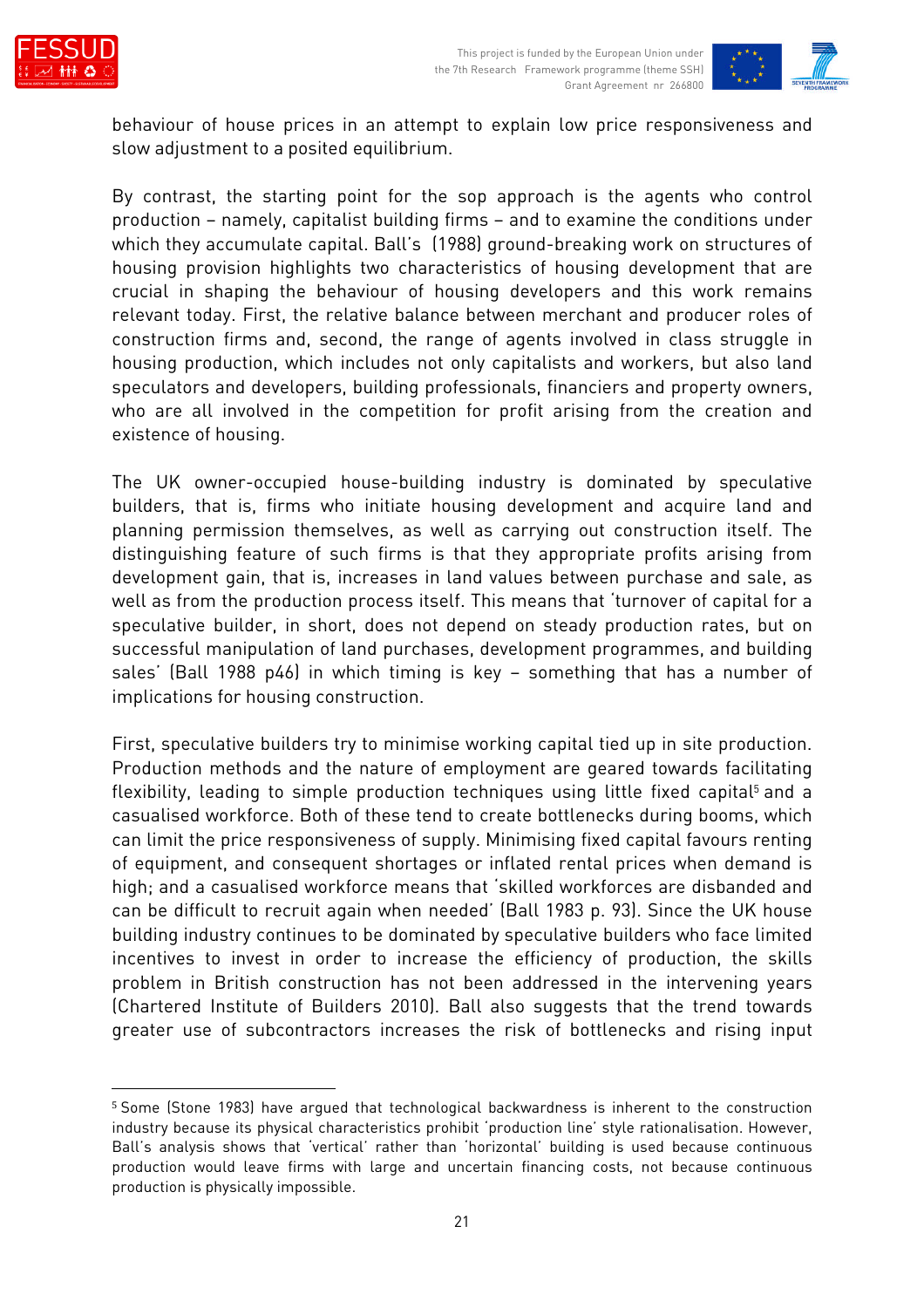



prices: 'dealing with large numbers of subcontractors ... contractors could end up bidding against each other for an insufficient pool of resources' (p. 215).<sup>6</sup>

However, the impact of speculative building on housing supply runs deeper than creating bottlenecks. Because speculative builders seek to maximise the gap between initial land price and purchase price (minus capital input and labour costs), land acquisition plays a central role in their pursuit of profit. Thus, second, Ball argues that speculative house-builders often hold large land banks as, by holding large amounts of land in stock, house-builders can respond flexibly to the housing market without having their profits squeezed by landowners charging higher prices for land during a boom. However, this can impede house-building because, as Ball (2002) and Barker (2008) argue, when land markets are tight, housing developers have an incentive to accumulate land banks and extract profit from rapidly increasing capital gains rather than from building and selling houses. Thus, in certain areas experiencing rapid increases in land values, development gain may even be maximised by not building houses at all and, instead, sitting on the land and reaping the benefits as its value escalates. Land banks also serve to minimise entry into the house-building industry as potential new entrants struggle to get access to land. This enables house-builders to function as semi-monopolists, staggering house-building in order to keep house prices high and maximise development gain.

Speculative house-builders in the UK therefore use production methods that facilitate variable output levels, the success of which has depended on land banking, low capital inputs and the skill weaknesses and instability of the building labour force, but not on expanding output in line with price. This goes some way to explaining the high house prices that have sustained high levels of mortgage lending, but the next section turns to land and labour, respectively.

#### 3.4 Land

It is common in mainstream economics and political discourse to blame the low price-responsiveness of housing on overly-restrictive planning regulations. The UK's planning law is argued to be particularly restrictive and complicated, meaning that applying for planning permission is timely and costly, directly delaying and/or deterring housing construction (Barker 2008, Chesire2008). Such considerations should not be ignored. Allmendinger (2010) identifies a marked increase in planning information requirements and costs between 1997-2007 as planning guidance became more ambitious, complex and ambiguous. However, the previous section on

<sup>6</sup> Ball's analysis of the implications of these and other characteristics of the construction industry go much further than their impact on the industry's ability to respond to increased demand for new housing. The other main consequences cited by Ball are limited technological progress in construction and poor quality production resulting from fragmentation of the production process. While these are not directly relevant to understanding the financialisation of the housing market, they do highlight another cost of the current literature's preoccupation with housing finance. This is that fundamental characteristics of housing provision, such as productivity, technical progress and quality, are left unanalysed.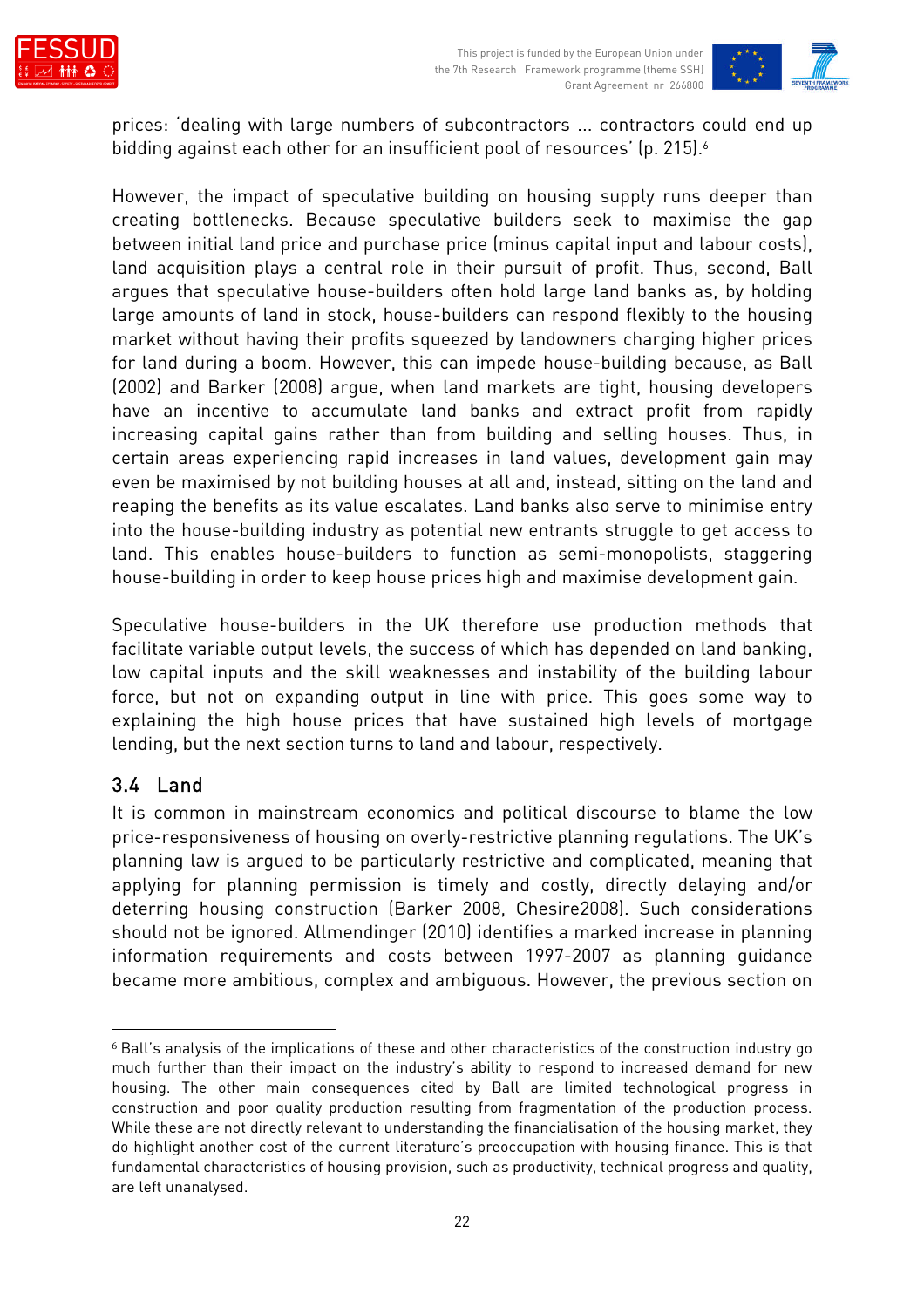



construction shows that the impact of land and planning on housing supply goes beyond increasing the costs and lead-in time of construction.

It was argued in the previous section that the acquisition of land and development permission is a central part of the process of speculative housing development because a large component of the profits of speculative house-builders derive from development gain, that is, the gap between the initial price paid for land and final sales price of completed houses. Land values therefore have a major influence on the behaviour of speculative builders. The determination of land values is a complex process that depends on economic and labour market development, public infrastructure investment, gentrification and expectations about future housing market behaviour. The planning system intervenes in these processes in ways that are multifaceted. One question is how UK planning regulations interact with a house-building industry dominated by speculative house-builders to shape land values and what the consequences are for housing supply. Another is how land values feed into capital gains for owner-occupiers and therefore sustain higher mortgage lending.

First, tight planning controls, by restricting the land available for development, may increase the proportion of their profits house-builders are able to obtain through developmental gain relative to those obtained through housing production by pushing up land prices and enabling landowners to extract higher rents. Second, and beyond this, however, the planning system plays a major role in creating differentials in land value through public investment. Decisions on the nature, extent and location of public investment projects will have an enormous impact on the viability and desirability of house-building projects and on housing marketability. Simply put, proximity of train stations, good schools, and protected green space will tend to increase housing desirability and therefore house prices, their absence, or proximity of 'bads' such as airports, incinerators, motorways and so on will decrease them.

Third, and arising from the last two, is the politicisation of the planning process. House-builders seek to influence planning decisions in ways favourable to them, and this may not take the form of straightforward competition. As discussed above, large firms often acquire land and development permission without developing the land in order to protect themselves from fluctuations in land costs and reap the benefits of capital gains. (Rydon 1985) argues that large firms may try actively to prevent development permission being granted on nearby land in order to increase the value of their own land (because, for example, houses in proximity to green space sell for more than houses in built up areas).

This tendency for the planning process to become politicised is compounded by the monopoly power that arises when the housing development industry has a concentrated industrial structure, something that Ball (2002) argues is another byproduct of complicated planning law. Planning authorities that impose high information requirements favour large firms that can develop the specialist skills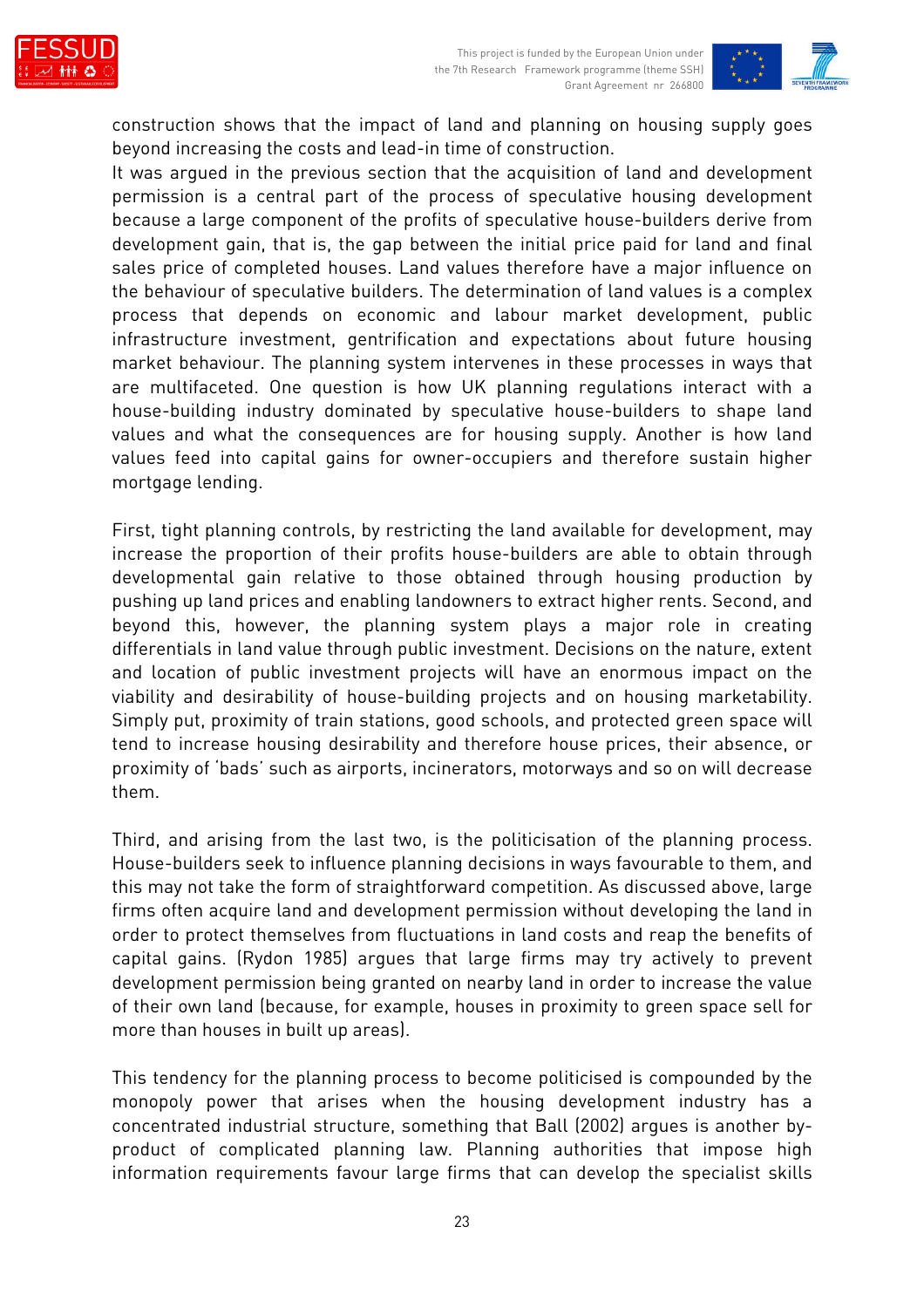



needed to apply for planning permission and benefit from scale economies in attaining planning permission for large tracts of land. Goodier and Pan (2010) find that the top 100 housing development companies build approximately 2/3 of unit completions by the industry as a whole.

Fourth, the impact of the planning system on the land and housing markets is not uni-directional; changes in patterns of landownership and tenure form can have a profound impact on the functioning of the planning system as well. For example, sales of publicly-owned land can have a long-term impact on future options in the provision of social housing, sustaining, if not increasing, future demand for owneroccupied housing. More generally, it has been conscious government policy to replace, as far as possible, public investment in housing and public space with private investment. As a result the planning system has become increasingly subject to the logic of the market and less able to exercise an independent impact on the construction of public space. The planning system has become constrained by the need to accept that development should only occur in places where it is profitable. This subservience to the profit motive strains areas where conditions for profitable house-building already exists and constrains urban expansion programmes because 'suburban expansion is the only way to get large numbers of owner-occupied houses built by speculative builders' (Ball 1983 p260). Such effects suggest that the planning system has lost the capacity to rationalise housing provision geographically, feeding housing booms in particular areas and leading the housing market to develop unevenly, with particular, especially urban, areas overheating more than others.

#### 3.5 Labour

It was argued above that speculative building firms are under pressure to minimise the amount of capital tied up in production and to be able to respond rapidly and flexibly to changes in housing market conditions. This has favoured the casualisation of labour processes in the construction industry through casual employment and incentive payments and hostility to union organising. As developers have come to operate more like organisers of house-building, using subcontractors to carry out particular pieces of work, a multitude of worker-employer relations appear onsite, which weakens labour's ability to organise. A recent scandal over blacklisting of construction workers raising concerns about onsite health and safety demonstrates both construction firms' desire to maintain a casualised labour force and other ways in which corners are cut in production (i.e. through short-cutting health and safety procedures). 'Lumping' – the hiring of workers at a single fixed price for a job (and therefore without a normal hourly wage or fringe benefits) – is common in the construction industry.

The casualisation of construction labour should be understood in its broader context of a secular decline in trade union membership across sectors. Direct labour organisations (DLOs, that is, teams of construction workers directly employed by local authorities to carry out council house construction and repair) were forced to tender for their own work in competition with the private sector, which led to a decline in quality of work and output but also removed the pressure arising from an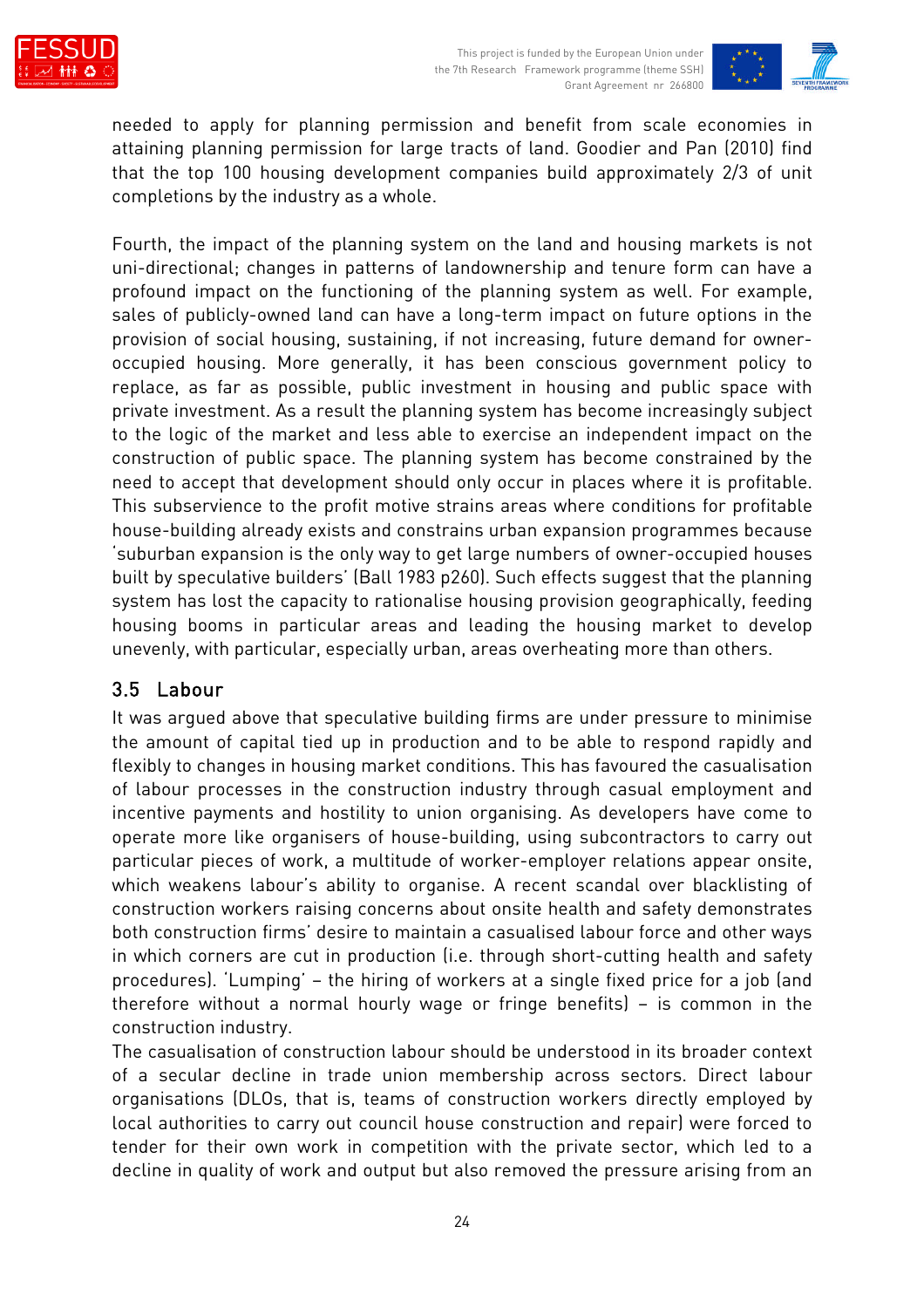

alternative source of construction employment that was more reliable. Changes in technology, although limited in the construction industry, have also limited the ability of some groups of workers to organise, for example, because of the breakdown of the distinction between craft and non-craft workers.

The other way in which housing relates to labour is that housing is part of the cost of the reproduction of labour power. The expansion of owner-occupation underpinned by mortgages represents an increase in the proportion of the costs of social and economic reproduction that is dependent on interest-bearing capital – a defining feature of financialisation. The extent to which high house prices have fed through into higher real wages has been highly uneven, with implications for welfare and distribution among different groups of workers.

### 3.6 The State

When it comes to the state, the key lesson of the sop approach is not to think of the state as a single homogenous entity or to take a narrow view of the role of the state in housing provision. The state has been in the background throughout the preceding discussion. It implemented financial deregulation, the Right to Buy programme, planning law, and restrictions on local authority house building. It is also, via local authorities, directly involved in day-to-day planning decisions and has been proactive in the promotion of owner-occupation through contributing to normalising discourses as well as through subsidies and other policies. While mortgage tax relief was phased out from the early 1990s, it has been selectively reintroduced in targeted forms since the Great Recession hit in 2007-9.

Interest in the state's role in housing provision often stems from concern about distributive or social justice outcomes. The most obvious way in which the state has an impact on such matters is via the size and incidence of subsidies and tax breaks as well as the character and extent of social housing provision. While these are important, one of the lessons of the sop approach is that distribution and social outcomes are determined not just by levels of subsidy but by the operation of the whole system of housing provision. To illustrate, while investment in social housing as the tenure on which the poorest in society are dependent would have redistributive consequences, some of the most socially regressive aspects of owneroccupation in the UK arise not from the tenure per se or from subsidies attached to it but from the way in which escalating house prices have reduced accessibility and created windfall capital gains for the home-owning section of the population.

In its emphasis on cultural as well as material factors, the sop approach also teaches us to be sensitive to constructionist analyses of the way in which construction of political problems reflects power and influence of different interests. Watson (2009), for example, argues that the UK government response to crisis in 2007 was decisively shaped by a middle class moral panic created around falling house prices. More recently, the current coalition government has introduced policies that they claim are aimed at increasing housing supply. However, the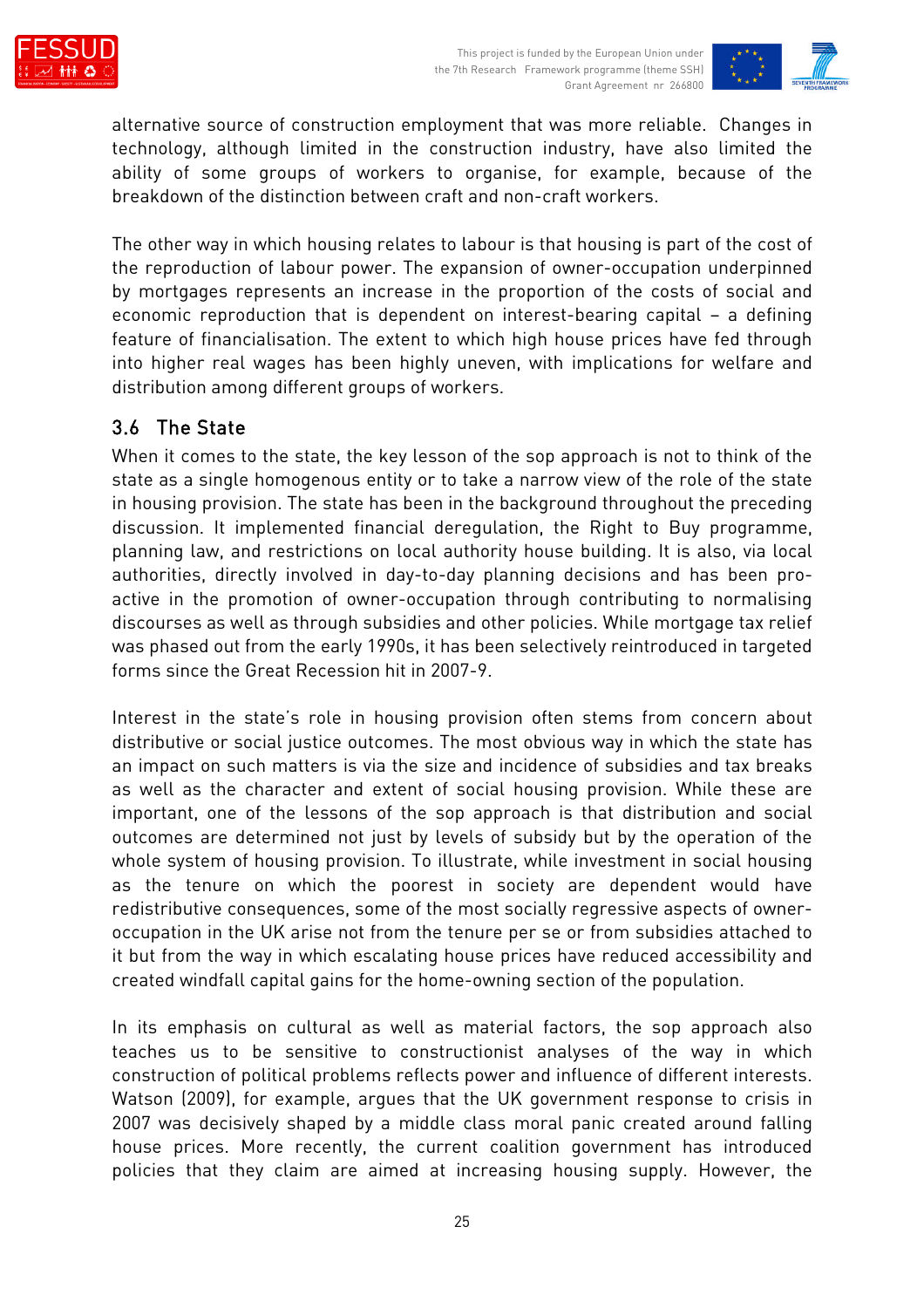



policies focus on subsidising potential buyers who are on the cusp of homeownership by, for example, providing deposit insurance. Despite expanding housing supply being the stated objective of these measures, they are clearly constrained by pressure to keep house prices high, which suggests that we should be sensitive to the distinction between what states do and what they say they do.

### 3.7 Conclusion

The expansion of owner-occupation and mortgage lending have been central to the way in which the three main general implications of process of financialisation identified by Fine (2012) have been manifested concretely in the UK housing sop. Fine identifies three general implications: first, influencing conditions of social and economic reproduction, of which social (which includes housing) policy is both a part and a response to; second, exerting an influence on social (and therefore housing) policy itself as a result of its association with neo-liberalism and globalization; and, third, by placing the real economy at risk from financial triggers.

Considering these in turn, expanded mortgage lending and owner-occupation, first, have facilitated the transition to a system in which the costs and risks associated with social and economic reproduction are increasingly borne by the individual. This is true not only in the sense that the cost of accessing shelter is increasingly borne by individuals in the form of credit, but also to the extent that home-ownership has come to be regarded as a form of security and insurance against the costs of old age. Second, expanded mortgage lending is a manifestation and result of broader processes of deregulation and expansion of international finance that are central processes of financialisation. Finally, by creating both a more indebted populace and a complex system of mortgage-backed securities, expanded mortgage lending has increased the risk of financial triggers for the real economy. As Edwards (in Ball et al 1985) observes, property assets are now an important part of the asset structure on which the financial system is secured and the continued valorisation of these assets is, therefore, essential to stability of the system.

## 4 Systems of provision for water

#### 4.1 Water SOP - overview

A systems approach to the delivery of water appeals more than for most sectors for the following reasons. First, water consumption can be considered to be circular rather than linear. The chains connecting the different stages in the hydrological cycle are already established – water evaporates and then falls as precipitation, etc. Unlike other goods or commodities, the disposal of water has an impact on the supply so can be considered to be part of the whole production process as water is constantly reused. Second, water is interconnected to all aspects of human existence. All households consume water, and it is a vital input into food, industry and energy. Many aspects of public health are affected by access to safe water. Water both affects and is affected by economic activity. Finally, if more water is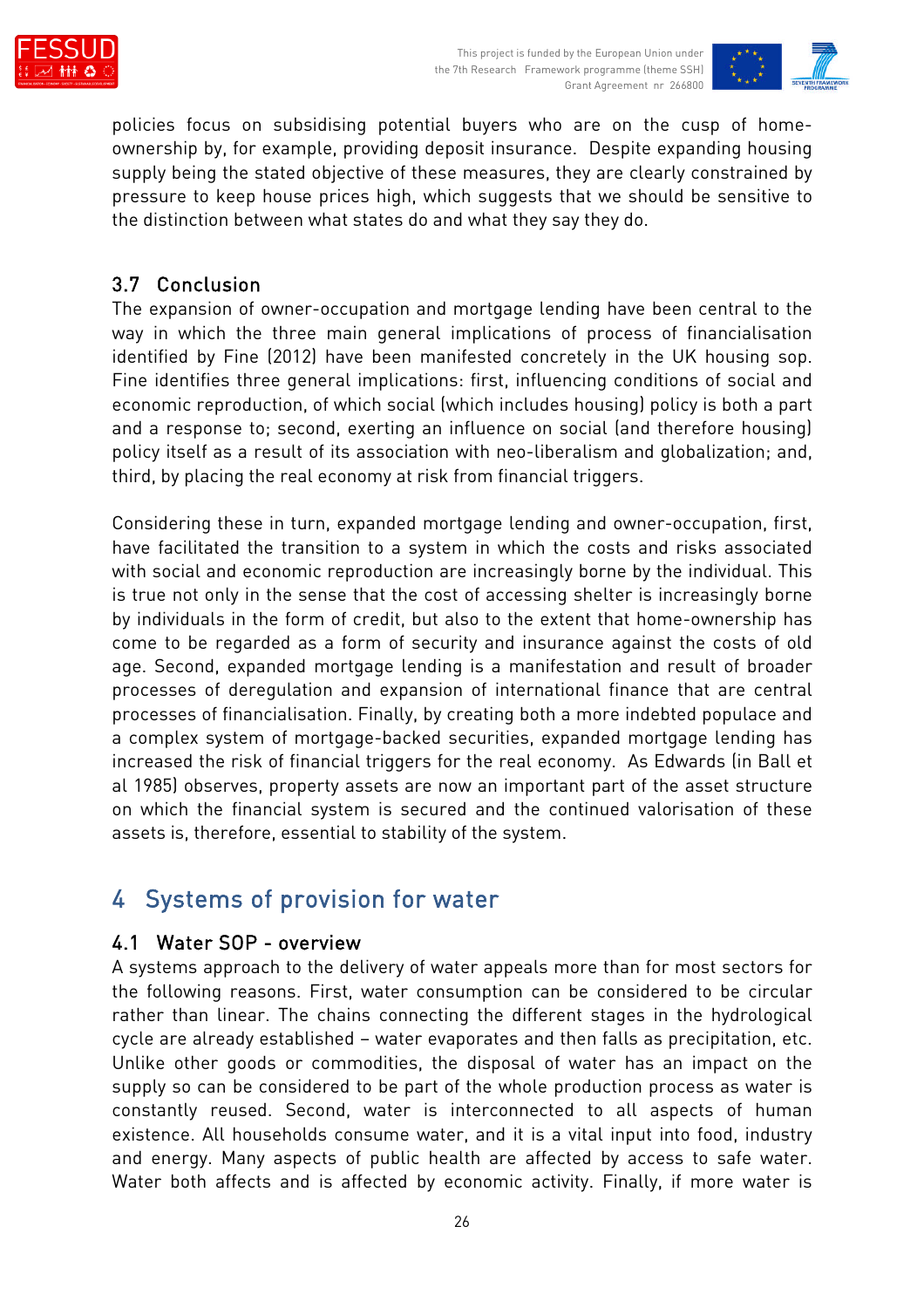



consumed than is renewed, the consequences can be catastrophic, so there are agents involved in monitoring the allocation of water across different uses.

Systems approaches already exist, most notably with the Integrated Water Resources Management (IWRM) framework that aims to promote the "co-ordinated development and management of water, land and related resources, in order to maximize the resultant economic and social welfare in an equitable manner without compromising the sustainability of vital ecosystems."<sup>7</sup> The rhetoric is that increasing water demand in the context of constant supply requires an integrated approach. Hence, waste water management, water recycling and demand management are increasingly becoming part of policy, and supply side measures alone are not sufficient. More recently the IWRM has been expanded with what is known as the 'water–food–energy nexus', for example, in the Bonn 2011 Nexus Conference.<sup>8</sup>

However, the systems approaches mentioned above derive from the need for coordinated ecological management of water but largely fail to incorporate the socio-economic or political economy factors that shape water production and consumption. As a result, policy responses are often limited to addressing what are perceived to be externalities and largely fail to incorporate the full economic and political structures in which they are set, neglecting to take account of tensions between competing interests in the supply and use of water.

In contrast, the sop approach sets the consumption of water and its production (which in turn is part of the production of other commodities) in its historical and social contexts. The sop approach to norms of consumption is proposed here with a view to incorporating the material and cultural in approaching the structures and processes plus the agents and relations between them that are associated with the delivery and consumption of water. While the sop approach aims to articulate a generic framework, the relative significance of the details will vary across locations.

Our concern is with the processes, structures, agencies and relations in the water delivery system. There are other elements of the sop which will not be covered here including hydrology and climate change and the technology of water production. Technological advances have not left old infrastructures obsolete, and some cities have been using infrastructure that is over 100 years old (eg in the UK) (UN Water 2012). What changes over time and space is the way in which these are used.

Water has certain physical properties that affect its sop. Water flows downhill (unless pumped) and as a result sometimes has to be shared across regional and international boundaries. It is heavy to transport relative to value and so is typically used close to source. Delivery is fixed capital-intensive, relying on networks of pipes and pumps that are not easily moveable so investments are long-term. There are

<sup>7</sup> http://www.un.org/waterforlifedecade/iwrm.shtml accessed 26th February 2013

<sup>&</sup>lt;sup>8</sup> http://www.water-energy-food.org/en/whats\_the\_nexus/bonn\_nexus\_conference.html - accessed 15th February 2013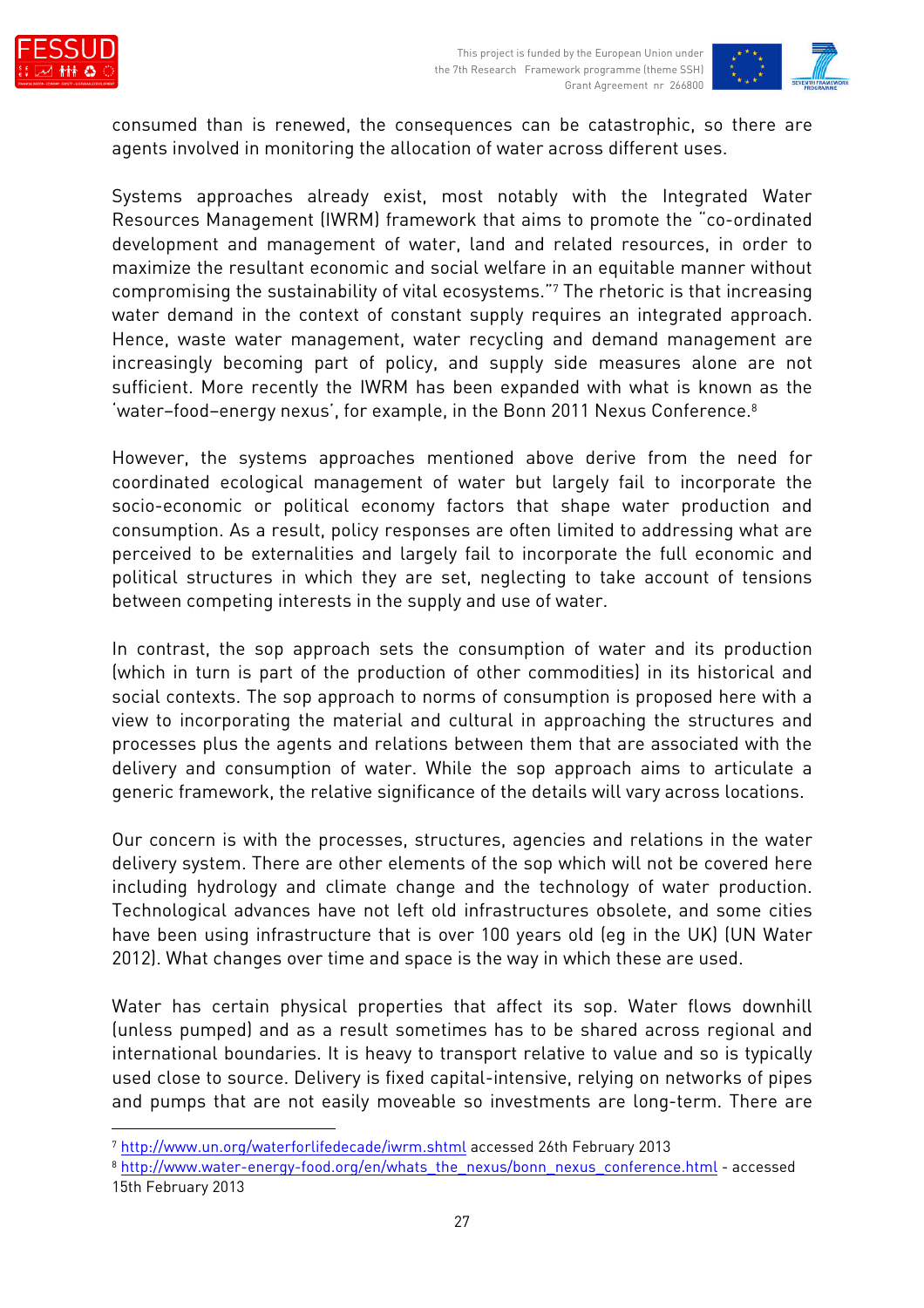



considerable scale economies, and delivery is usually monopolistic. The availability of water is unpredictable due to variability in rainfall and is also affected by pollution and climate change. Water is an essential input into virtually all aspects of life, not just in its own right but as an input into industry, agriculture and energy and so access is sometimes contested. As a result of these factors, there is typically a strong role for the state in the water sop, not necessarily as a provider but as regulator and a financier. Increasing efforts to involve the private sector have been affected by these properties of water. Subject to quality variations, water itself is homogenous but its value varies depending on location and use and mode of delivery. Although chemically the same, water in a drought is different from water in a flood. Bottled water is not the same as supply from a public water system. The culture of water consumption is therefore contextual.

The way in which water is provided is fundamentally shaped by the way it is perceived. For most of the last century it was considered to be abundant and delivery was a government responsibility. Since the 1980s, however, a different perception has developed of water as a scarce economic resource that needs to be rationed. This perspective gained considerable traction in what are known as the 'Dublin Principles<sup>'9</sup> the 4<sup>th</sup> of which reads: "Water has an economic value in all its competing uses and should be recognized as an economic good." The principles were adopted at the subsequent World Summit in Rio in 1992 and by the Global Water Partnership and were reinforced in the 1993 World Bank Strategy Report (World Bank 1993). The notion of water as an economic good (and, as such, to a large degree devoid of any historical, social, cultural or political attachments) has become increasingly entrenched in World Bank philosophy and policy.

In contrast to this economic view of water, if equally universalistic as the notion of water as a good, in 2010 the United Nations General Assembly explicitly recognized the human right to water and sanitation (UN Resolution 64/292) and acknowledged that clean drinking water and sanitation are essential to the realisation of all human rights. This means that everyone has the right to a minimum level of water for basic consumption (50-100 l/c/d), this has to be affordable (no more than 3% of income), and people must not be denied access to water on the grounds of income.

The international water rights framework does not per se exclude cost recovery for water services and nor does it stipulate the provision of free water or the public ownership of water supply. But it does specify that everyone is entitled to affordable water for personal and domestic uses. The rights-based approach does not rule out private ownership or delivery but it does rule out costs that make it unaffordable. There is a conflict between a progressive rights based approach which views water

<sup>9</sup> In January 1992 at the International Conference on Water and the Environment in Dublin, four principles, known as the Dublin Principles were set out as recommendations to guide policy and to reduce scarcity.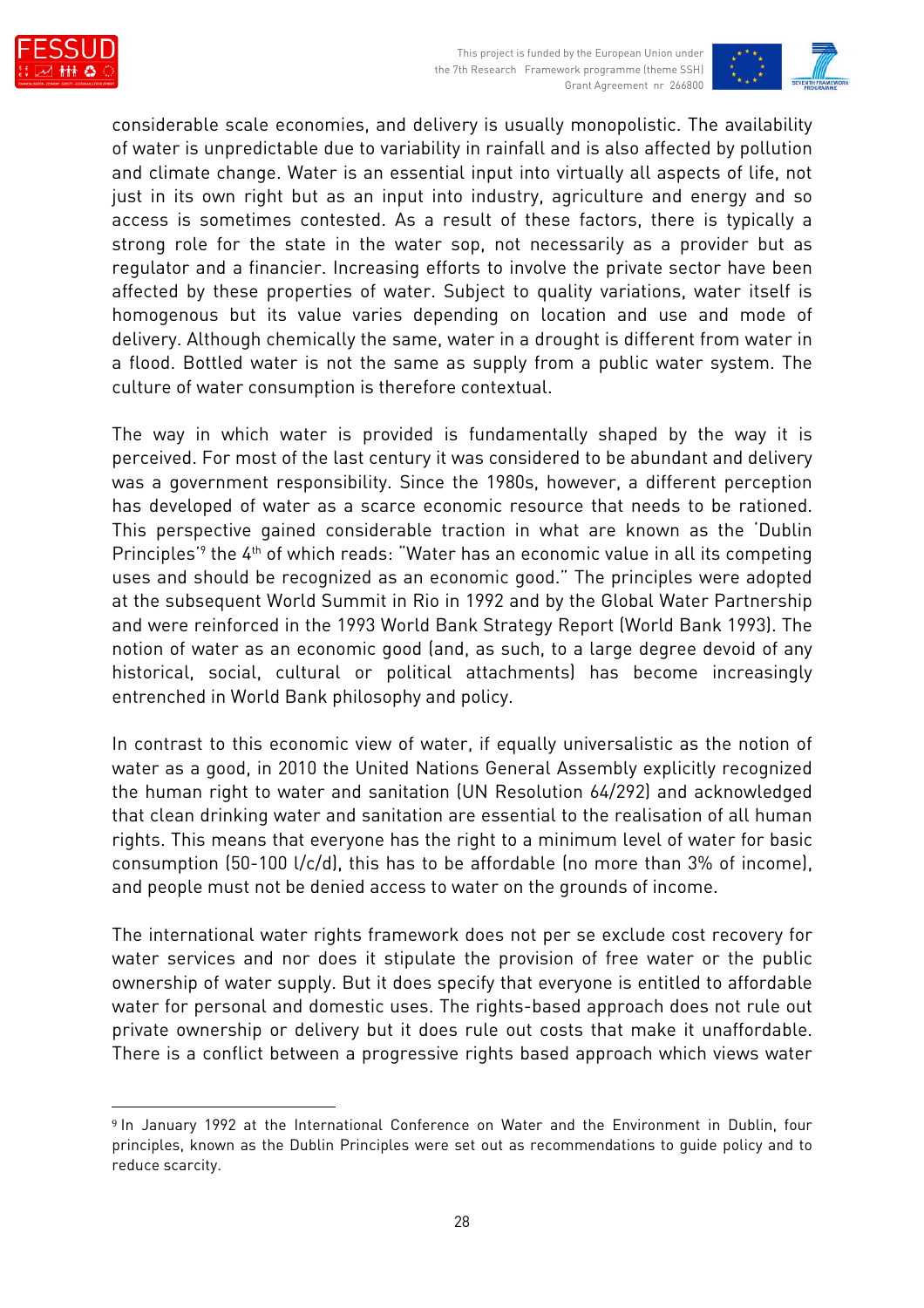



as a social good and the commercialised model which treats water as a source of revenue instead of a public service (Dugard 2010).

Countries have varied in the degree to which they have incorporated the notion of water as an economic good into national policy and strategy. Only a few countries have so far enshrined the right to water in national constitutions. Water privatisation, aside from its dubious empirical impact, has attracted fierce resistance in some locations (for example the Bolivian water wars) while it has been embraced in others (UK). The water sop is built on national perceptions and priorities for water. As a result, the concerns around water are different according to levels of economic development and country characteristics.

#### 4.2 Finance and financialisation

Water has become increasingly financialised in that the financial, economic and institutional architecture on which service delivery is based has become skewed to support the interests of private financial capital. In some countries, complex financial instruments combined with private sector involvement have evolved to create wealth for a tiny minority (Bayliss 2013 forthcoming). This has not been universal, however, and the extent and impact of financialisation varies across countries.

Water is the least attractive sector for private investors in infrastructure (requiring high investment that will take a long time to recoup) compared at the other extreme with telecoms which generates quick and high returns.<sup>10</sup> In the UK (as elsewhere) expansion of water access in the first half of the 20<sup>th</sup> century was funded largely by the central government via local government institutions. The transition to privatisation was on the basis of an already existing infrastructure. Privatisation was only possible because of pre-existing public investment.

As with scarcity, there is a sense of crisis in water finance with both using the language of sustainability. Even though the private sector has shown reluctance to invest in water delivery (Marin 2009), there are calls to use state finance to attract more private finance into water investment through 'leveraging' and 'blending' (OECD 2010) Ultimately water infrastructure is paid for by public funding or user charges. Private finance needs to be repaid from one of these sources and with a profit.

Infrastructure finance has always been intertwined with capital flows with infrastructure bonds being a core element of the development of modern capital markets (Gandy 2004). However, sources of private finance are becoming increasingly complex and there is a growing emphasis on project finance. Firms

<sup>10</sup> This has prompted Gandy to refer to a 'concrete divide' which is more significant than a 'digital divide' where urban slum dwellers have access to wifi and mobile phones (where private firms are active) but not to basic water and sanitation.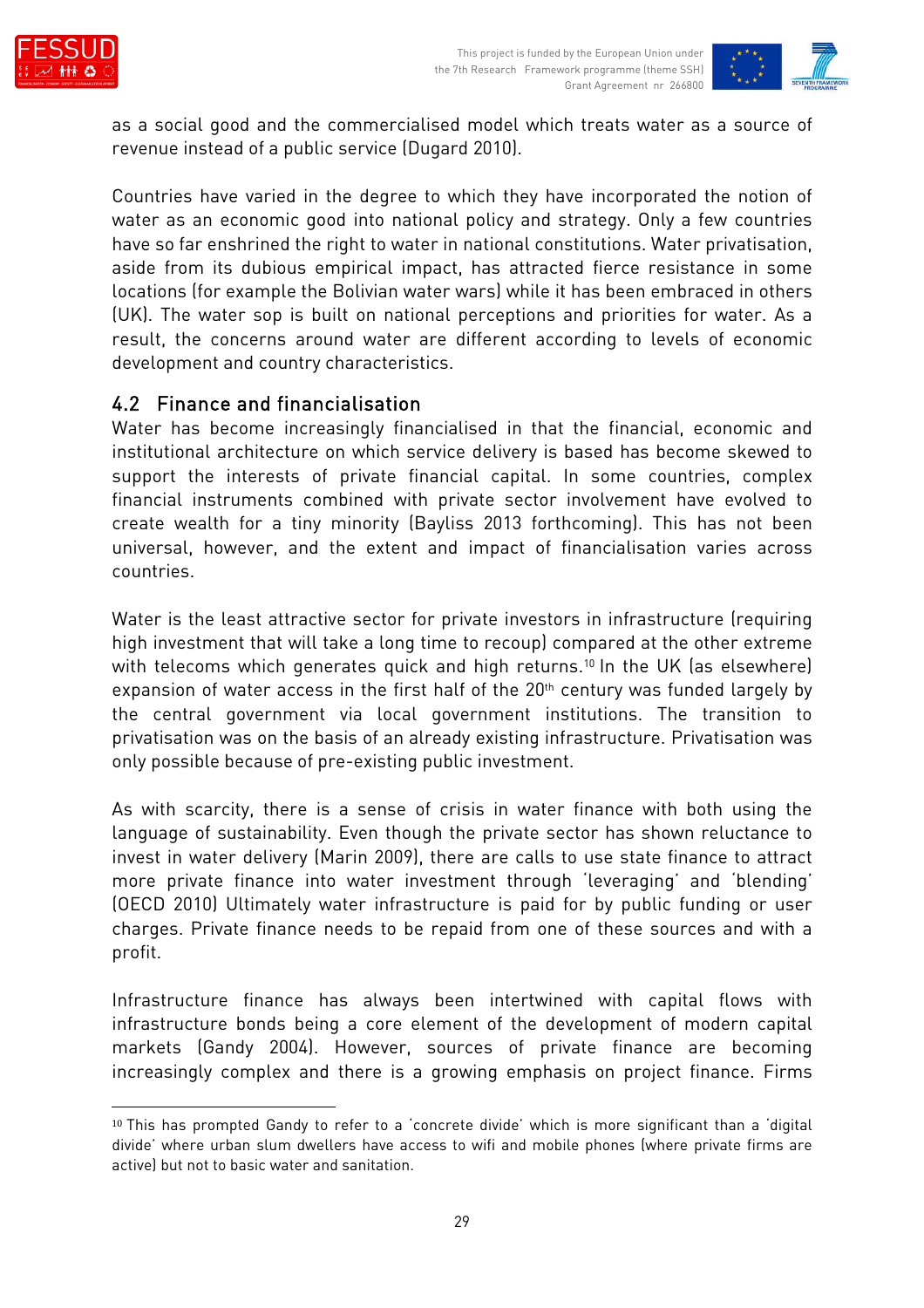



form a 'Special Purpose Vehicle' (SPV) to borrow non-recourse funds so they are secured by the project assets and paid for with project revenue and stakes in these can become a financial asset in themselves to be on sold as a derivative.

There is an increasing emphasis on the need for full cost recovery in water pricing but there are grey areas regarding exactly what costs should be recovered, and from whom (for example, where leakage rates are high). The sop approach unravels the financial flows in the delivery of water with a focus on equity. The financial trail needs to be traced from central government to end users to establish the paths of revenue among the different agents in the process (state, private sector, end users, labour).

#### 4.3 Consumption

Water is used in the following ways: food production (accounting for about 70% of global water withdrawals); energy production (accounting for about 15% of the world's total water use); industry; human settlements and ecosystems. There is a considerable literature on the use of water in these different sectors.

Water consumption has been shaped by changes in the consumption of goods for which water is an input. For example, different types of crops and food production require different amounts of water. Livestock is particularly water-intensive, requiring water at all stages of the production chain. Consumption of livestock is increasing with rising affluence, putting upward pressure on water demand. Livestock production accounts for more than 8% of global human water use (FAO 2006). Similarly, water needs for energy production are set to grow at twice the rate of energy demand reflecting a move towards more water-intensive power generation and expanding output of biofuels (IEA 2012). The 'green economy' is attempting to reduce consumption of fossil fuels but in so doing is providing support for waterintensive biofuel crops which has led to the diversion of water and agricultural land to the production of ethanol and jatropha. These changes in global energy policy as well as technological processes have had a major impact on water and land allocation.

In a transformation of drinking water consumption, many now drink bottled water. Gimeno and Cool (2012) map the origins of the global bottled water industry, which began with reports of health benefits from the consumption of water from a local spring. From this small start a global market has evolved with Pepsi Co and Coca Cola selling purified tap water rather than spring water (Aquafina and Dasani). These companies are battling for global market share in a challenging context as there are many sources of supply, products are nearly impossible to tell apart by taste, and this is a product for which a free substitute exists. Part of the marketing for bottled water is to create mistrust in public water systems.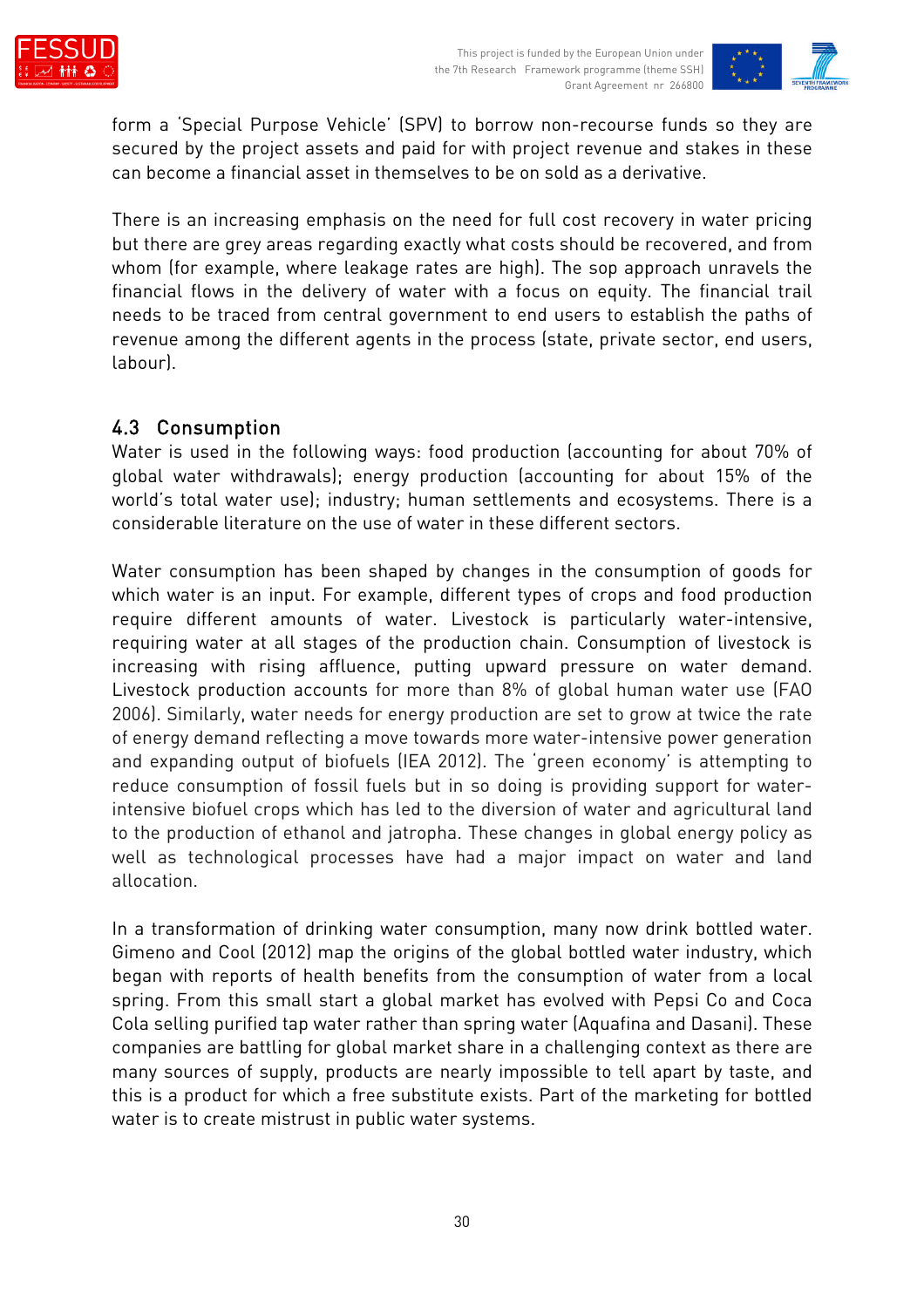



While, globally, food production accounts for about 70% of global water withdrawals, this varies across regions. Globalisation and international trade mean that water is, in effect, often consumed far from where it is produced. Agricultural water withdrawal accounts for 44% of total water withdrawal in OECD countries but around 87% in India and more than 90% in less developed countries (UN Water 2012). This variation across countries reflects water use but not the nation's water 'footprint' which is defined as the total volume of freshwater that is used to produce the goods and services consumed by the inhabitants of the nation.

The water footprint relates to water embedded in consumption whereas water use assessments are about water use in production within a nation (Chapagain et al 2006). The impact of the external water footprint depends on the regional climactic conditions and production technologies in the producer country in question. The social and environmental impacts are not generally translated into prices of products (WWF 2010). The water footprint concept has been criticized for the notion that all water inputs are identical and the assumption that the water not used for one thing can be effortlessly transferred to an alternative use (Hoekstra and Chapagain 2006). Furthermore the amount of water embodied in a product does not necessarily indicate the amount of ecological strain involved in its production (Frontier Economics 2008). Despite its limitations, the water footprint concept shows that, while the water SOP for countries in the North may appear to be more sustainable because their relative water use per capita is low, this is because they are using water from the south embedded in imports.

In the UK over half of the water produced is consumed by households.<sup>11</sup> Water consumption by households is shaped by demographics, cultural values and access patterns. The production of water has shaped consumption. In the 17<sup>th</sup> Century people rarely washed their clothes or bodies because it was so difficult whereas now this happens daily (Harvey 2012). According to Gandy (2004, p. 366/7), "the spread of the private bathroom marked a new bashfulness towards the body as emerging fashions for washing, hygiene and bodily privacy fostered increasing aversion to human excrement. The modern home became subject to a new moral geography of social behaviour that enabled the development of modern technologies to be incorporated into an 'invented tradition' of domesticity".

In some countries, rapid urbanisation has put considerable strain on water resources in and around cities. Rich households are able to secure access but sometimes the poor are not. Commercialisation processes have introduced tariff structures based on cost recovery and households are often expected to pay the cost of a water connection which many cannot afford (UN Water 2012). The outcome is regressive and the role of the state is reduced with pressures for further "liberalization, deregulation and fragmentation" (Gandy 2004 p.372). Many

<sup>11</sup> http://www.water.org.uk/home/news/press-releases/sustainable-water/stateofsector2008.pdf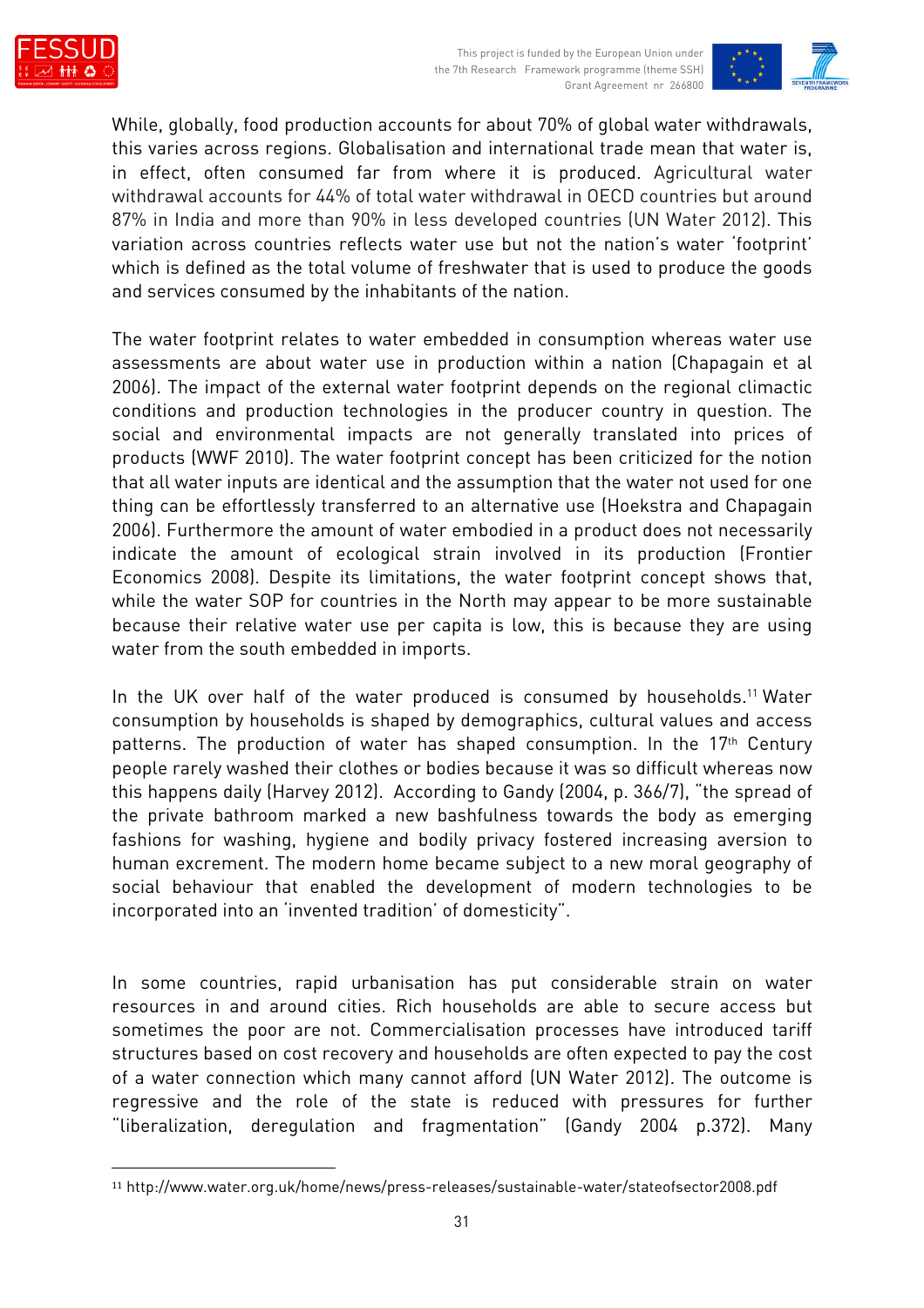



governments have adopted policies of commercialisation and full (present) cost recovery. However, this is applied to infrastructure built by the state on historic and written off cost, often to support the economic elite. Subsequent cost recovery policies then, where all households are required to pay the full cost of the services, are biased against low-income households.

Water consumption is shaped by the tariff structure which reflects underlying societal priorities. In the UK there has been a major shift in tariff policy. The country is in the process of a transition to universal metering but at present only just over a third of households have meters. For the remainder, the old charging system is used whereby households pay a flat rate for water based on an imputed annual rental value of their property regardless of how much they consume (Ofwat 2011). The shifting tariff structure reflects a transformation in notions of equity. Now it is considered fair if households can lower their bills by limiting consumption. Previously it was considered fair for water charges to be based on an approximation of wealth (property value). This is a further manifestation of the individualisation of water consumption as individuals themselves can control their water bills. The distributional impact of the shift to greater metering is likely to penalise those in high-density low-value housing.

Despite universal coverage of water in developed countries, many live in what is known as 'water poverty' where households pay over 3% of income on water bills. In the UK (in 2009) 23% of households spent more than 3% of their disposable income on water and sewerage bills and 11% of households spent more than 5%. These were generally those on low incomes often living in social housing (OFWAT 2010a). Like other forms of household debt, water debt is also rising. Over the past five years, the amount owed to water companies has gone up by more than 50%. The cost of recovering the debt has now reached £76m a year and £100m a year is written off for bad debts which adds about £12 a year to every household water bill. According to the regulator (Ofwat 2010b), because households cannot be disconnected for non-payment of water, they pay other bills first.

The notion of water scarcity provides environmental weight for neoliberal efficiency arguments. The fear of water sources running dry fits with the rhetoric of economic efficiency supposedly provided by the discipline of the market. Scarcity provides an opportunity to justify privatization and commercialization especially with apocalyptic references which generate a context of fear and insecurity and provides "both the technical and moral framework to minimize contestation" (Ahlers 2010 p226). This is shown in the media as for example, in the Guardian (20th February 2011) report: "'Water poverty' to rise in the UK as scarcity pushes up bills".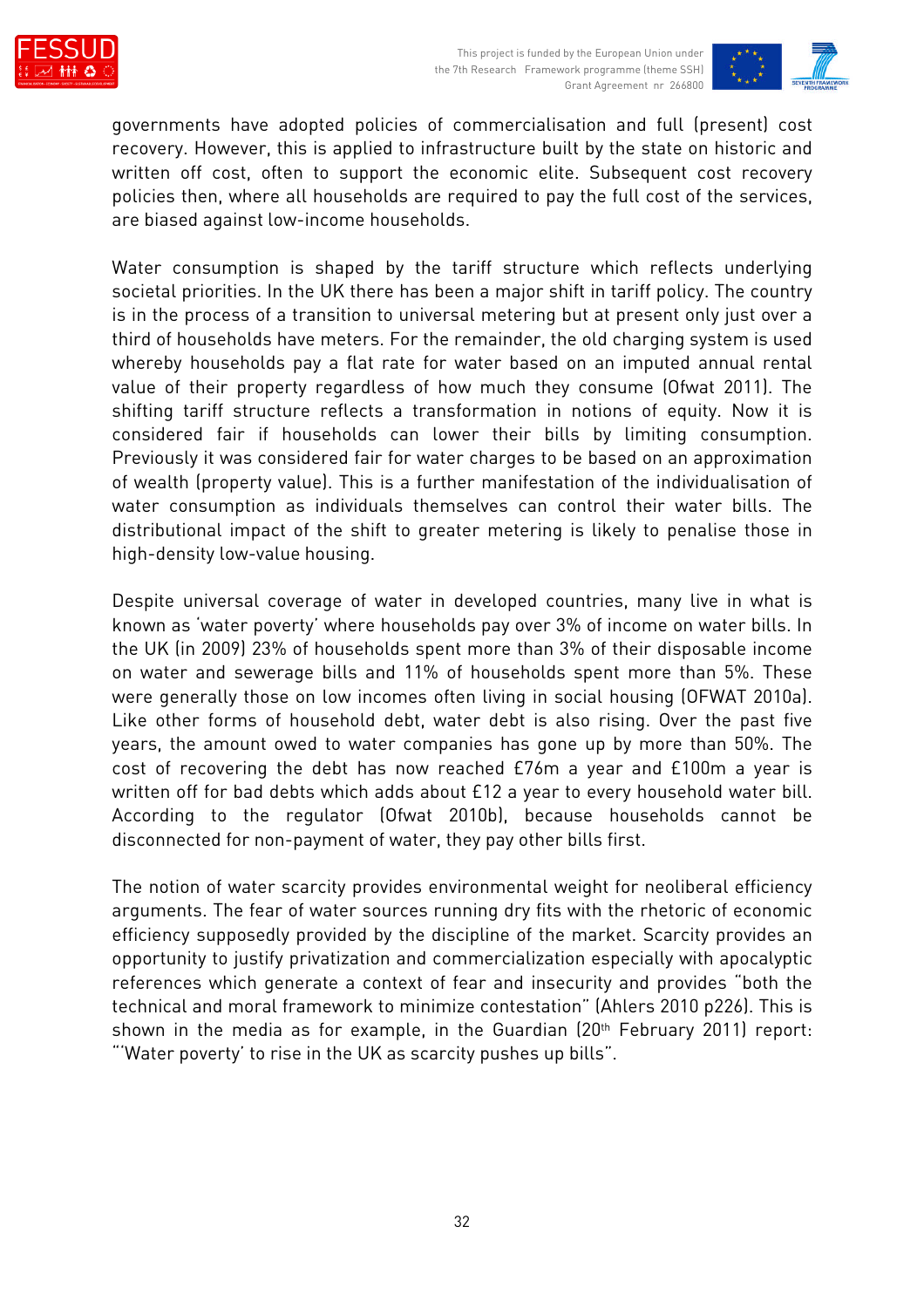





#### 4.4 Production

Water production is capital-intensive and brings extensive investment in infrastructure together with labour for the production of bulk water and its distribution to end users, usually relying on a vast network of underground pipes as well as pumps and water treatment plants. Infrastructure typically lasts for decades. This means that history is particularly significant in understanding the sop. For example, there is a considerable lag between the prevailing political paradigm and that which produced the infrastructure (Mosse 2008). This is clear in the UK where the governmental bodies that constructed the national water infrastructure have long since been dismantled and replaced with private firms.

Since the late 1980s, many countries have introduced some degree and form of private sector involvement in water delivery. In neoliberal discourse, this is intended to increase efficiency in water production and to introduce private sources of finance. In 2009, a major study by Gassner, Popov and Pushak concluded that privatisation has been successful because of higher efficiency levels in private as compared with public utilities, most notably as a result of reduced employment. However, this (and many similar) studies are misleading. They are based on a oneoff snapshot and fail to account for reasons why their observed outcomes may have occurred. In addition, support for the neoliberal paradigm frames the whole debate in terms of private sector goals such as efficiency with little concern for equity or social justice (see Bayliss 2011 for detailed critique).

The sop approach views ownership change – and other elements of public sector reform – differently. Transitions in policies and paradigms both affect and are affected by the interaction of physical and institutional structures and processes. These are facilitated by different agencies, and the outcomes are the result of the interactions between them. These are discussed below using water privatisation and the UK experience as an example. Other case studies may address different elements of sector policy and will raise different issues whilst applying the same broad framework.

#### Processes

An assessment of the impact of privatisation via the sop approach needs to be anchored within the historical evolution of the infrastructure and the institutions involved. In the UK, for example, the earliest water companies were private but many became municipalised in the wake of public health concerns in the second half of the  $19<sup>th</sup>$  century (Fisher et al 2005; Osborne 2005). For most of the  $20<sup>th</sup>$  Century, water production was the preserve of the state. It was considered to be abundant and the dominant features of water (essential for life, capital-intensive, important agricultural input, monopolistic) were reasons for public ownership and delivery. The state provided investment to ensure universal access. There were cultural and symbolic features associated with the expansion of water infrastructure at this stage (See Gandy 2004 on Paris and Swngedouw 2005 on Franco's Spain).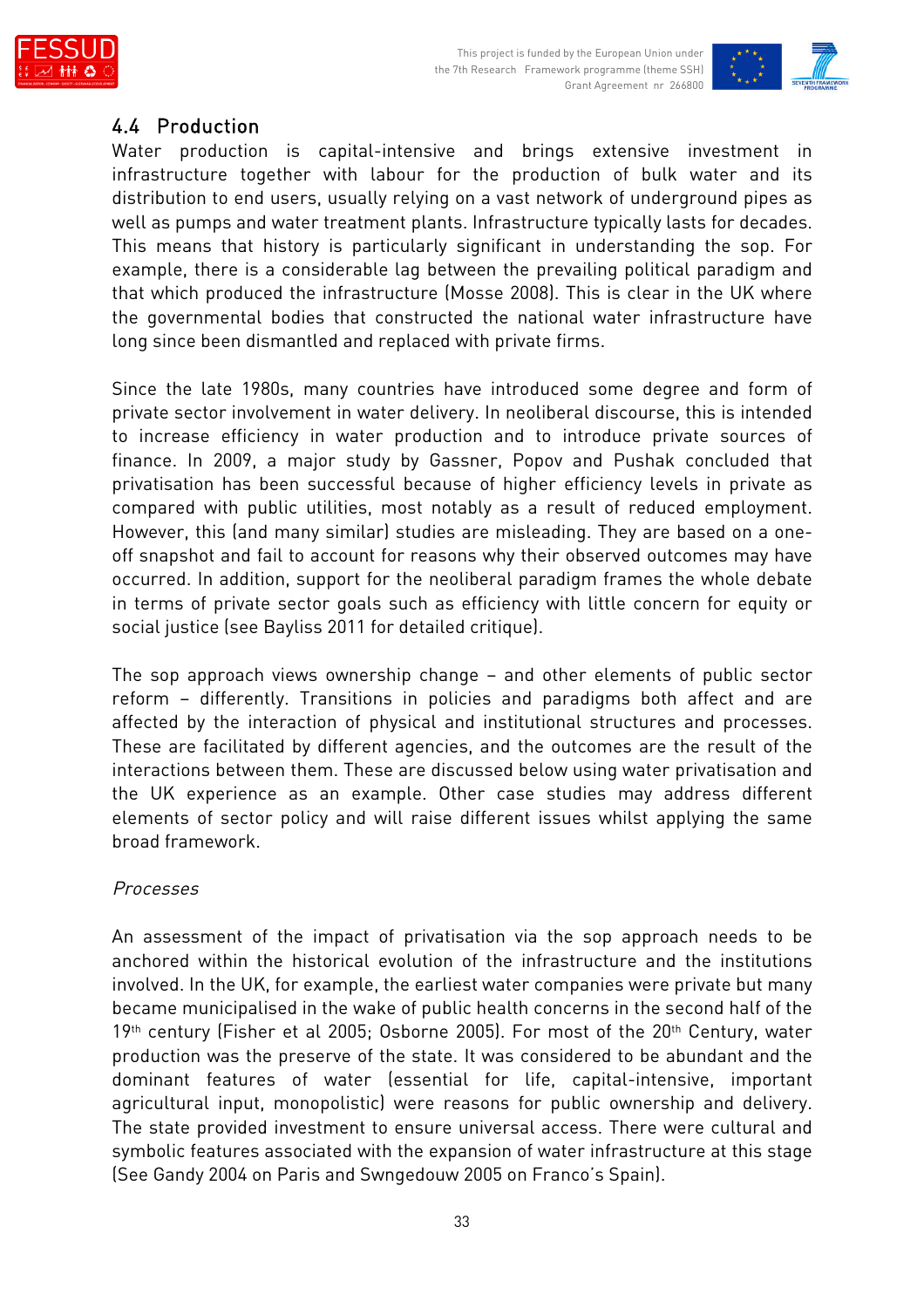



Bakker (2007) refers to this as the 'state-hydraulic' phase with capital investment driven by welfarism. Drinking water was conceived as a welfare service with critical impacts on public health and environmental quality. There was a level of cross subsidy from rich to poor households with water rates based on property rather than consumption of water. Bakker documents the variations across the state-hydraulic model and shows that the rapid expansion in connections in the UK was funded largely by local governments partly through local taxes and partly through concessional loans from central government (Fisher et al 2005).

Against this background came the global economic crisis of the 1970s which put pressure on state finances. Welfarism gave way to scrutiny of public sector spending. State provision had been premised on 'market failure' but with fiscal constraints, attention turned instead to 'government failure'. According to Gandy (2004, p.374): "Political economic and social developments which gathered accelerated momentum in the wake of global economic turbulence in the 1970s contributed towards the emergence of a set of new configurations between space, society and technology." Water was redefined as a commodity rather than a public good, or as part of welfare, with rights redistributed from social to private property with the help of the market and the introduction of capitalist allocation mechanisms (Ahlers 2010).

Privatisation of water was introduced in 1989 in the UK. Significantly, there was already a substantial amount of publicly-funded infrastructure in place which could be used by the private sector for commercial purposes. The process adopted is unique to the UK with the ten regional water companies floated on the London Stock Exchange. One of the objectives of this, and other privatisations introduced at that time, was to extend the reach of smaller scale shareholders but quickly shares became assimilated in the hands of larger stakeholders. These were initially infrastructure companies but, more recently, British water companies have been taken over by private equity companies in a process of acquisitions which has deepened the reach and dominance of finance in water delivery over the country.

#### Agents

There are numerous agents involved in the delivery of water at the national level monitoring quality, maintaining environmental standards, regulating service providers, utility providers (public and private), unions, consumer groups. Furthermore there are international bodies such as the EU and the UN that have an input into national water policies.

The process of transformation that water has undergone in the past three decades has led to a change in social relationships. The processes of privatisation and commercialisation have been part of a widespread reorientation of public sector governance towards the needs of private capital. Rather than a provider of strategic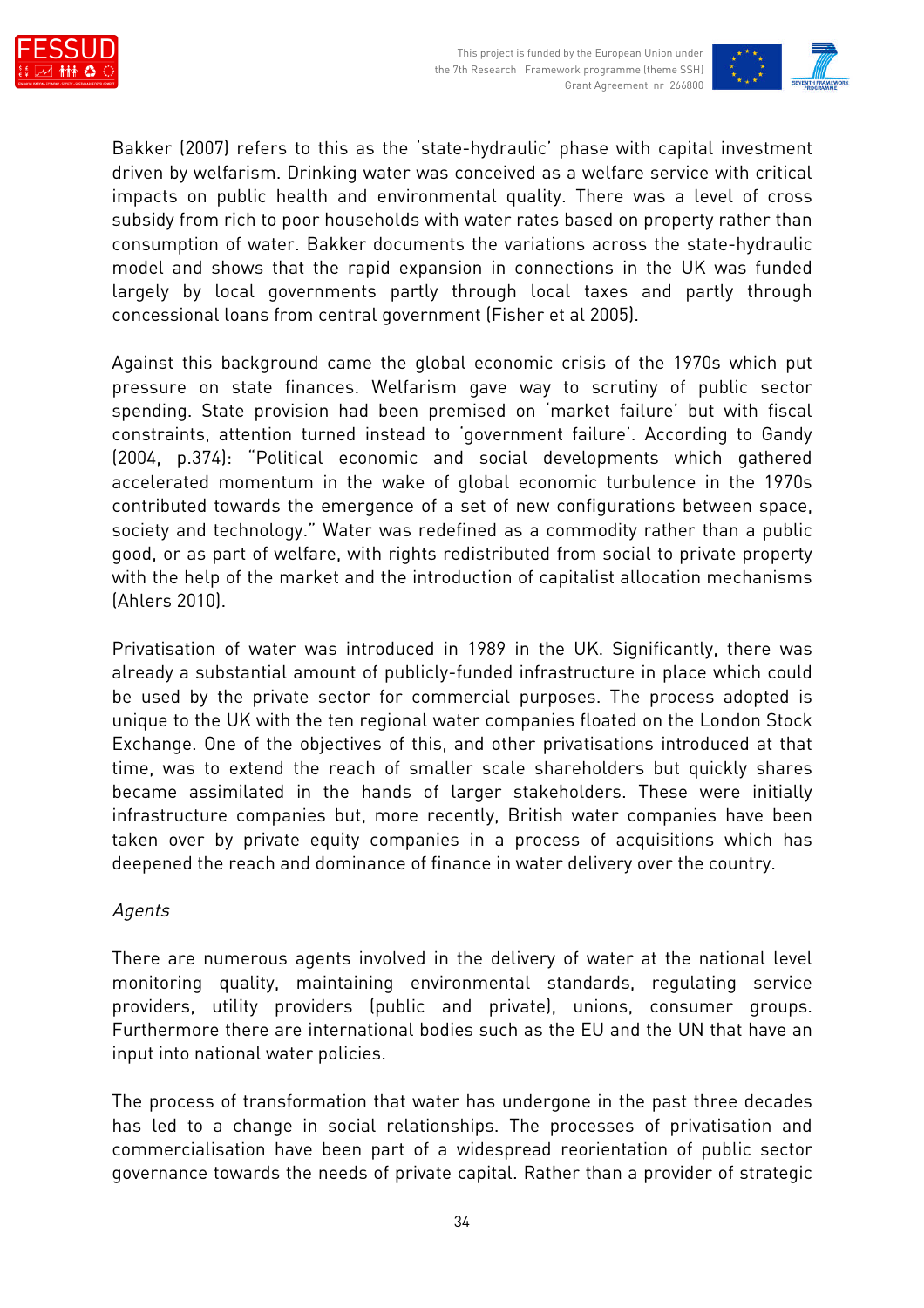



resources, the utility sector was re-conceptualised as a potential source of profit. Water supply provision is reconfigured as a business rather than a public service which should have as its primary goal the maximization of efficiency rather than social equity in the context of the increasing scarcity of water resources.

Privatisation creates new agencies with the introduction of shareholders into the water sop. Clearly there is a potential tension between the priorities of private shareholders and those of end users. For that reason, the state appointed a regulator, Ofwat. The regulator approves tariff increases and monitors the performance of firms. Ofwat does not regulate firm profits but allows price increases based on costs. There have been protests about the high profits made by firms but Ofwat justifies these as follows (Ofwat 2008, p.1): "Just as mortgage providers for homeowners expect a return on the finance (or capital) they lend, water companies must provide a reasonable return to providers of capital. They must therefore make a profit to reward their investors."

The process of privatisation means that transparency is reduced as information is owned by the private sector and is secret. There are information asymmetries between the regulator and the private firms. The regulator makes decisions based on data provided by the private companies but there is an incentive to misreport and this sometimes comes to light. For example, in 2008, Severn Trent were fined for supplying false information and in 2007 Thames Water were also fined for poor reporting (press reports).

The efforts to achieve efficiency gains, particularly from privatisation, tend to fall most heavily on labour. There is not much that can be done to cut costs of water provision as mostly these come from big investments in infrastructure so the most flexibility is in labour costs. One of the ways that productivity is measured is in terms of staff per 1,000 connections. A reduction in this number is seen as a 'good thing' as, for example, in the empirical study by Gassner et al (2009) which found that water privatisation was associated with productivity improvements which was another way of saying reductions in the labour force. The most recent stages of water financialisation are associated with profits accruing to capital while labour is squeezed (see Bayliss 2013 forthcoming).

Privatisation has led to a transformation of attitudes and relationships aiming to delink political and public involvement in water. As a result, notions of citizenship are reconfigured. Citizens have become consumers. They are no longer using collective voice through public policy mechanisms and democratic processes. Instead they are individuals exercising their consumer rights. They are now customers with the right to purchase water as a commodity rather than citizens with the right to a water supply service (Bakker 2007, p.26). Water is removed from the realm of the elected government reflecting political preferences to one where the (admittedly, regulated) market is expected to reflect consumer preferences.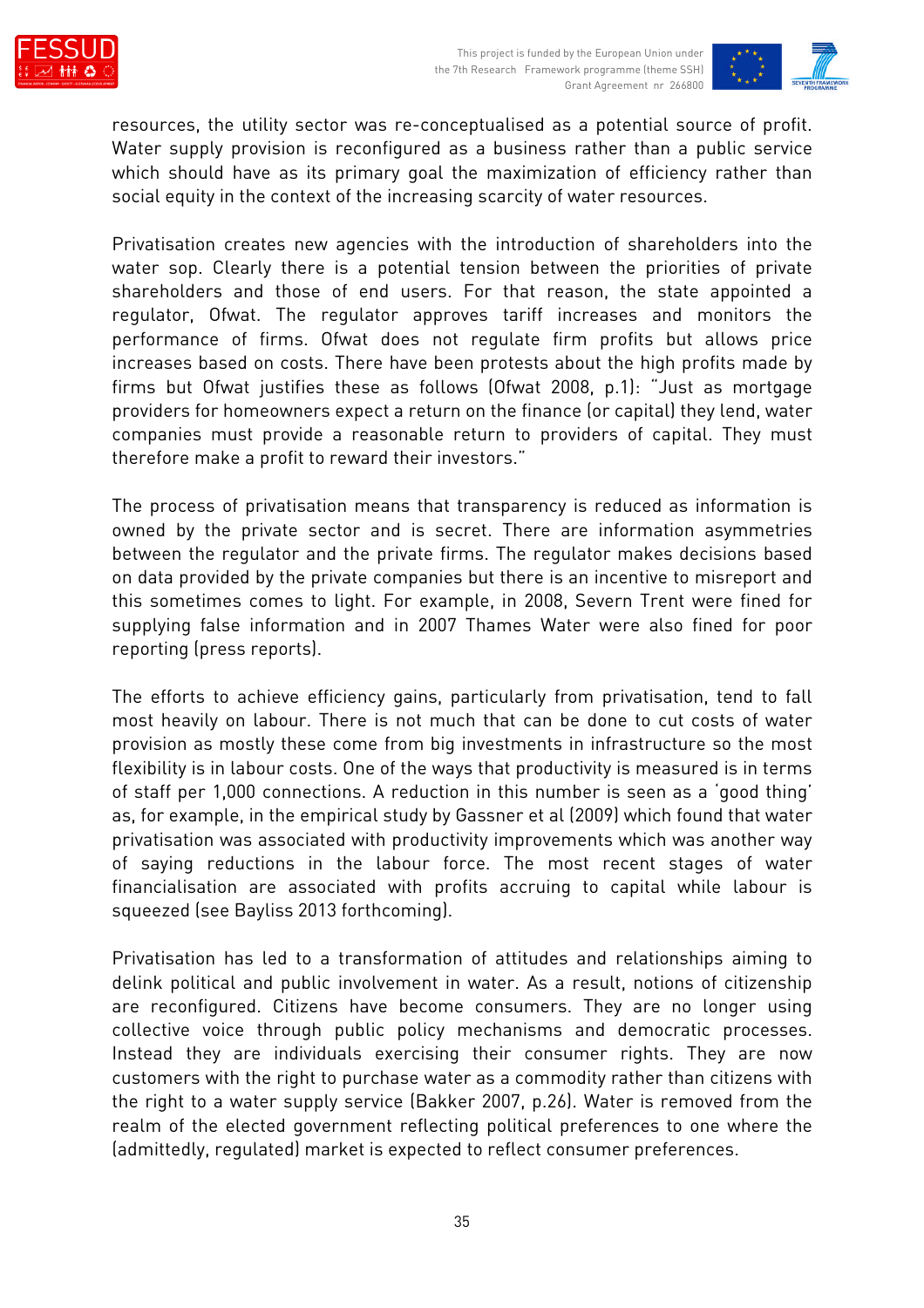



#### **Structures**

Water is usually provided through large utility companies which are owned by the state. In France a form of privatisation has taken place where the state owns the infrastructure but it is operated by the private sector. Only in the UK has the private sector taken over ownership. The organisation of these utilities is often according to municipal boundaries (as in the USA). In the UK, regional water companies have been established on the basis of river basins.

Sector reform is usually associated with some kind of unbundling, and with privatisation this can lead to a different form of horizontal restructuring. For example, where elements of infrastructure were managed at the municipal level and so were part of a regional policy framework, these are now segregated and realigned along corporate lines. As with other types of infrastructure, with restructuring, water companies are separated into individual assets that are at first managed by various investors alongside each other. Subsequently there is a period of global interlinking of the same subtype of infrastructure assets.

Privatisation has meant that an investor can build up a global portfolio of infrastructure assets, and these will be managed on similar terms wherever the asset is located, according to the corporate ethos and so to some degree removed from government/municipal control and coordination with local development. This combination of local unbundling and international interlinking of infrastructure assets is described by Torrance (2009) as a consequence of "the shifts in the style of infrastructure provision and the restructuring of socio-spatial relations in cities … Rather than conceptualizing urban governance as physical and spatial compartments that are managed through local or national governance, the urban configurations of the future will need to incorporate the perspective of both institutional investors and global financial institutions."

In the water sector, infrastructure companies and financial investors have stakes in water and other facilities across the world. So, for example, in the UK, Thames Water is owned by Australian company, the Macquarie European Infrastructure Funds that has a huge infrastructure portfolio which includes utility investments in China, Germany, South Korea, Sweden to name but a few. But also in the UK the same company has stakes in Bristol Airport, National Car Parks, the M6 Toll Road and many others.<sup>12</sup> Water assets are used as leverage for new forms of economic activity rooted in speculative rather than productive forms of profit generation (Gandy 2004, p. 370).

As Swyngedouw (2005), says, the new accumulation strategies have created a process by which water has become integrated into circuits of global capital: "Consequently, local resource systems become part of the strategic checkerboard of

<sup>12</sup> http://www.macquarie.co.uk/mgl/uk/meif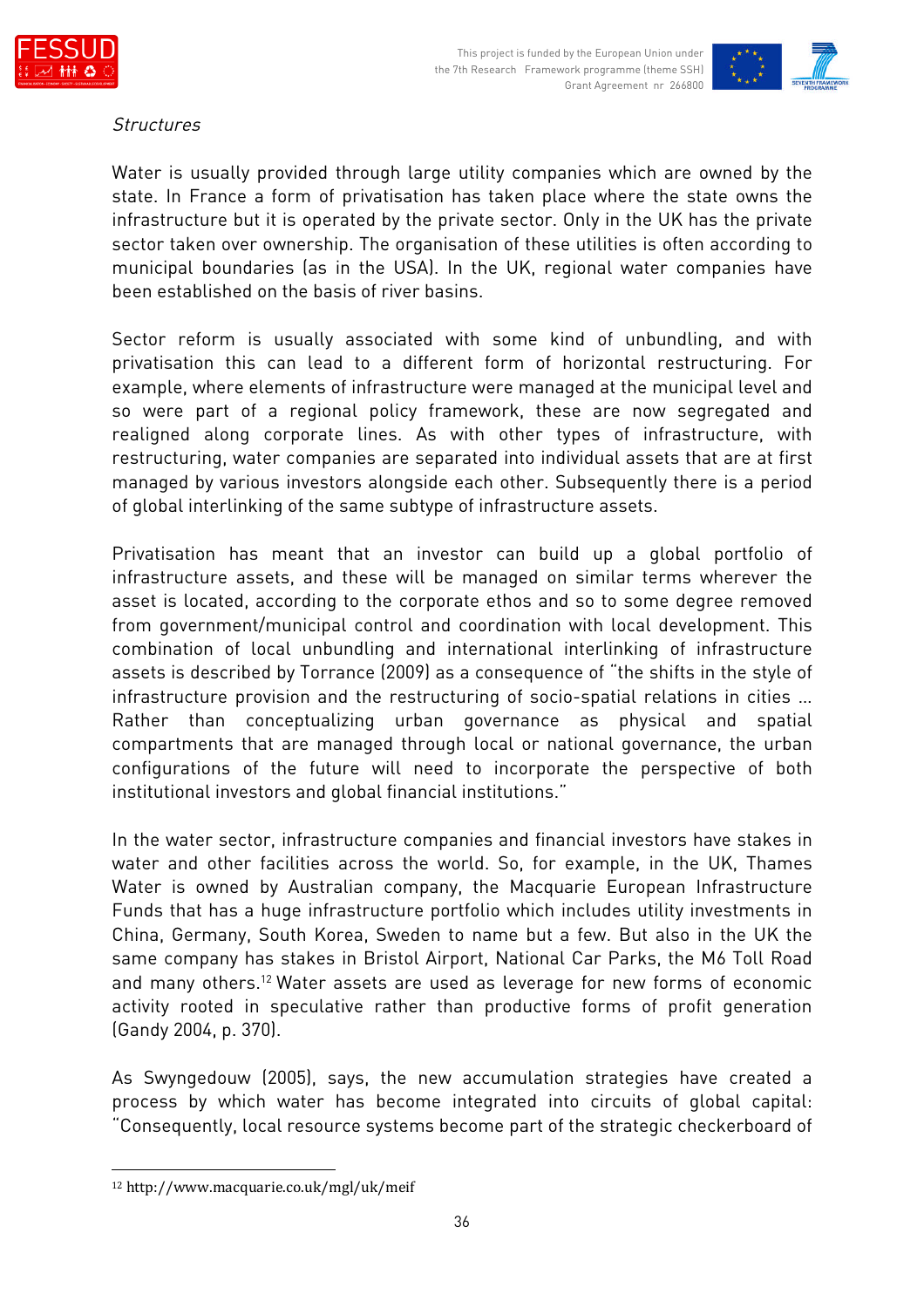



global companies" (p. 87). Shifting power and responsibility to global private firms divorces water from the local context and makes it more difficult to integrate water policy into wider urban or social policy as water production and distribution becomes incorporated into the global economy and water policy becomes part of global private capital (Swyngedouw 2006).

#### Relations

Power relations are regarded by several commentators as of crucial significance in water systems and their omission as a major failing of orthodox approaches (Swyngedouw 2006; Mosse 2008; Ioris 2010; Loftus 2009). The interaction between agents is in part related to a perception of who is responsible for the delivery of water. The state-hydraulic paradigm and a rights-based approach are associated with state investment and expansion. The commodification of water, however, is associated with individualism. A study by Mulreany et al (2006) raises concerns that privatisation "lowers expectations of public institutions" (p. 31) not just in water delivery but in wider aspects of public health.

In the UK the push for national water delivery and universal coverage at the start of the 20<sup>th</sup> century had widespread support, and this was attributed to growing awareness of all aspects of deprivation but also awareness of the need to maintain a healthy workforce and social reproduction. For some commentators, the subsequent shift to privatisation and reductions in state expenditure have their origins in the need for private capital to access new sources of accumulation (eg Harvey 2004, Swyngedouw 2005). This theoretical perspective is borne out by evidence that water companies were looking for new markets and actively lobbied the World Bank to promote water privatisation in developing countries<sup>13</sup>.

Outside developed countries, access to water is often an issue of politics and power rather than absolute scarcity. Most cities produce enough drinking water to satisfy human health and sanitation conditions but the available water is distributed in a highly unequal manner (Swyngedouw 2006, UNDP 2006). The problem then is one of purchasing power and control over capital investment. Water access and social power are closely connected. Water access is first and foremost a question of entitlements, of property rights, and of rights to access.

Ioris (2010) highlights that mainstream economists have persisted in the neglect of issues such as power asymmetry and class, gender and race discrimination which have remained out of the debate or have been contained in a secondary agenda of social compensation. He says that the on-going water reforms in Brazil are fundamentally constrained by their connection with systems of political and economic control long-established in colonial times and associated with the 'patrimonialistic operation of the Brazilian State' (p. 237). Ahistorical economic

<sup>&</sup>lt;sup>13</sup> This observation was made in a personal communication with Esteban Castro and we are still trying to obtain the original source.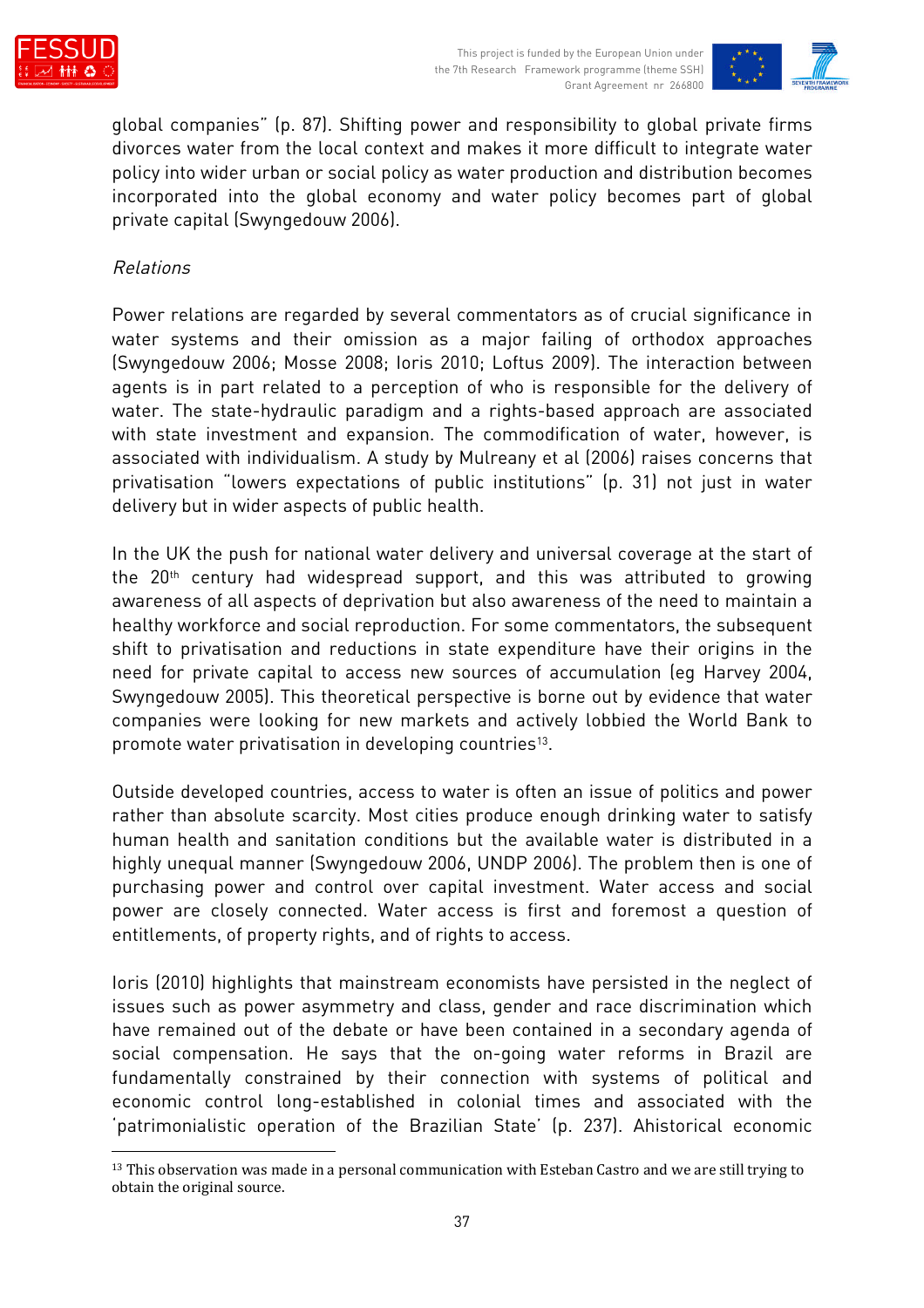



models of water neglect that developing new institutions is a complex and contested task – for Mosse (2008, p.948) "one that is never just about water as an economic resource, but about water as a symbol of identity, power and citizenship." Investigation of power relations will be an important element of the sop approach in terms of who owns and controls water supply, how, and with what prospects for, and effects of, contestation as well as conditions of access.

## 5 Conclusion

The above discussions highlight a number of common threads that can be drawn together to contribute to our understanding of sops. First, sops are complex and context and sector specific, integrating relations across a multiplicity of agents with a diversity of structures and processes. Each sop is unique but that is not to say that there are not cross-cutting themes that can be observed, for example, in relation to financialisation. Although, in principle, the sop approach displays some degree of neutrality towards the theory that should be deployed, and allows for theoretical differences across those who deploy it, the approach is not without theoretical implications. These include a commitment to systemic, interdisciplinary analysis that is able to finesse the relationship between theory and specificity.

Second, the material culture of a commodity clearly affects consumption patterns as shown by the different material nature of housing as opposed to water as well as cultural values attached. Yet, major ideological shifts, for example, towards greater individualisation of society have affected both housing and water.

Third, outcomes are case-specific. The complex web of structures, agents, processes and relations means that the same policy will lead to different outcomes in each location, depending on the prevailing sop in which it is implemented. Fourth, history is significant. For both of these sectors, there is a considerable lag between capital investment and social outcomes. The prevailing state of affairs rests heavily on past political decisions and how these have informed both material and cultural aspects of provision.

Fifth, the state has a multi-faceted role. Its influence goes beyond the obvious interventions such as sector policy. Privatisation does not reduce the role of the state but changes it. In housing, the sop is affected by public investment decisions. Both sectors have been affected by changes in finance policy and practice. The roles of provider and regulator may or may not be clear (and observed) but other state activities affect the sop such as environmental and financial legislation. State subsidies and cross-subsidies, sometime implicit, affect the social equity of policy outcomes.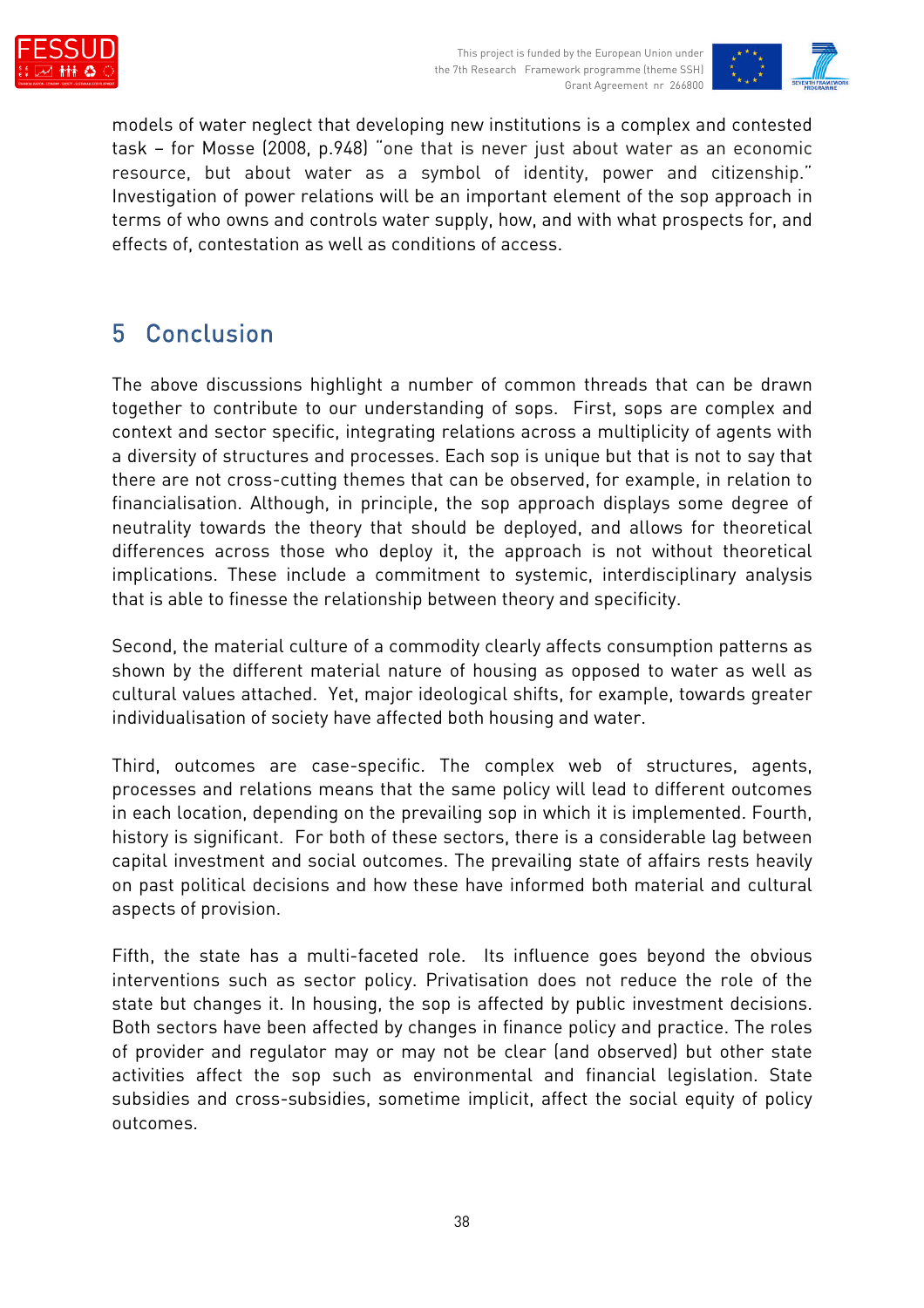



Finally, financialisation has transformed the sops for housing and water, in the UK and elsewhere. Global financial capital now affects the delivery of these basic services with far-reaching effects. In both sectors, service delivery is now subject to the vagaries of shareholders that are interested in asset values, from the sale of social housing to the privatisation of water. Rather than social equity, it is the speculative on-selling and subcontracting that is of interest.

The sop approach received considerable critical acclaim when first applied to the food and clothing sectors in the 1990s. By broadening the scope to what are traditionally known as public sectors, this research programme aims to deepen understanding of the parameters that shape the sops and the way in which these affect outcomes, particularly with regard to social equity with implications for social policy. The sop approach entails a considerably broader frame of analysis than most sector-specific research (and, in many ways, the sop approach offers a synthesis of such research, or at least of the factors covered by it) and we anticipate that the case studies that will be produced as a result of this study will present a far more realistic – and therefore useful - investigation of these sectors.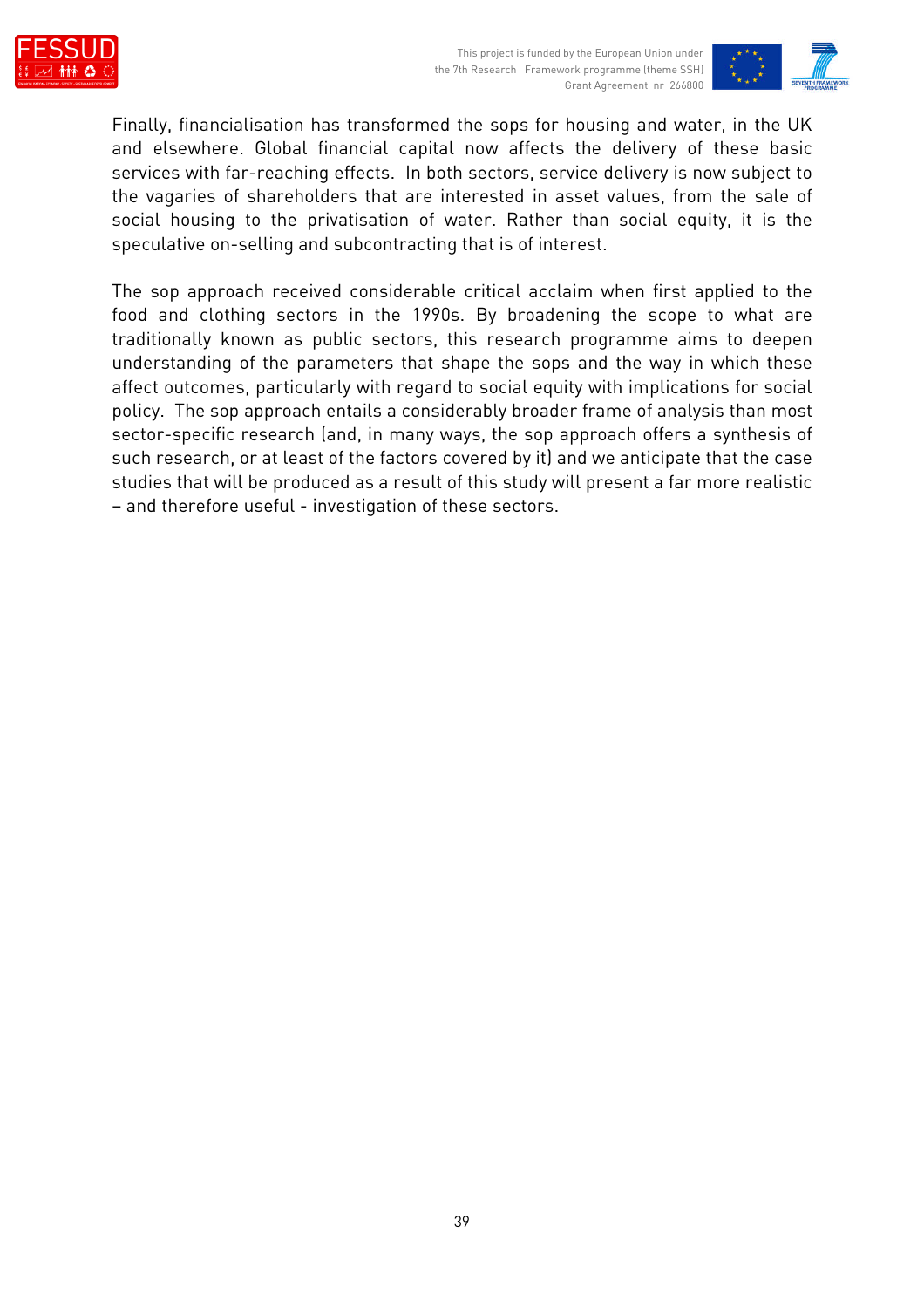



#### References

Ahlers, R. (2010) "Fixing and Nixing: The Politics of Water Privatization" Review of Radical Political Economics 42 (2) 213-230.

Allmendinger, P. (2010) 'Transactions Costs, Planning, and Housing Supply', RICS Research.

Bakker, K. (2007) An Uncooperative Commodity: Privatizing Water in England and Wales Oxford University Press

Ball, M (1983) Housing Policy and Economic Power: the Political Economy of Owner Occupation, Methuen.

Ball, M. (1988) Rebuilding Construction: Economic Change and the British Construction Industry, Routledge.

Ball, M. (1990) Under One Roof – Retail Banking and the International Mortgage Finance Revolution Harvester Wheatsheaf

Ball, M. (2002) "Markets and the Structure of the House-Building Industry: An International Perspective" Urban Studies, Vol. 40, No.s 5-6, pp897-917.

Ball, M., M. Maartens, and M. Harloe (1986) "Mortgage Finance and Owner-Occupation in Britain and West Germany" Progress in Planning, 26(3).

Barker, K. (2008), "Planning policy, planning practice, and housing supply", Oxford Review of Economic Policy, Vol. 24, No. 1, 2008, pp. 34–49.

Bayliss, K (2013 – forthcoming) "The Financialisation of Water" Review of Radical Political Economics (final version accepted).

Bayliss, K. (2011) "A Cup Half Full: The World Bank's Assessment of Water Privatisation" in The Political Economy of Development: The World Bank, Neoliberalism and Development Research eds. K. Bayliss, B. Fine and E. Van Waeyenberge, pp:73-98 London: Pluto Press.

Chapagain, A., A Hoekstra, H. Savenije and R. Gautam (2006) "The water footprint of cotton consumption: An assessment of the impact of worldwide consumption of cotton products on the water resources in the cotton producing countries" Ecological Economics 60: 1860203.

Chartered institute of Building (2010) 'Skills in the UK Construction Industry'

Chesire, P (2008) 'Reflections on the Nature and Implications of Planning Restrictions on Housing Supply. Discussion of "Planning Policy, Planning Practice and Housing Supply" by Kate Barker', Oxford Review of Economic Policy, 24, pp50-58

Clapham, D. (1996) 'Housing and the Economy: Broadening Comparative Housing Research', Urban Studies, Vol. 33, No.s 4-5, pp 631-647.

DiPasquale, D. (1999) 'Why Don't We Know More About Housing Supply?', Journal of Real Estate Finance and Economics, 18:1, 9-23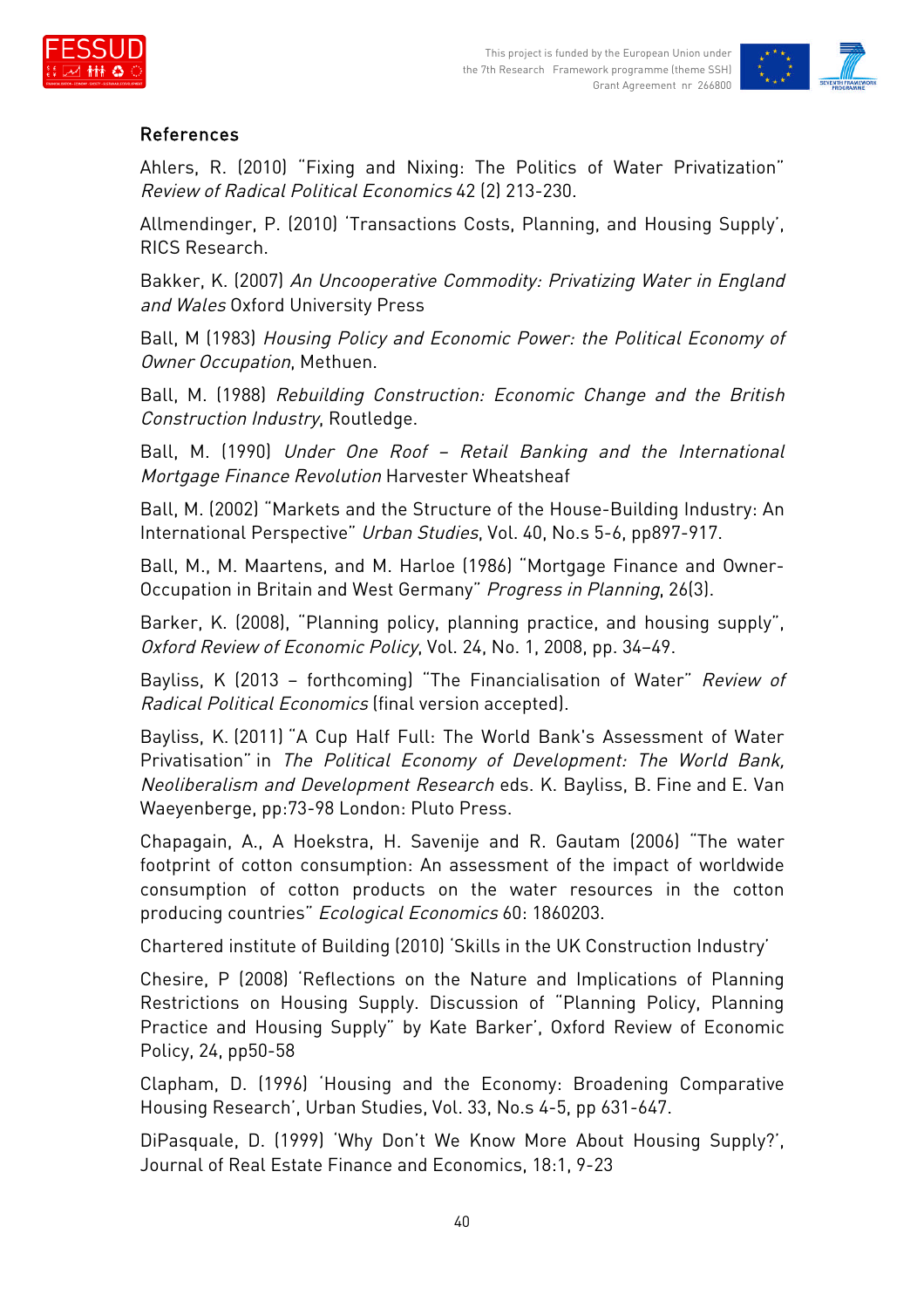



Dugard, J, (2010) "Can Human Rights Transcend the Commercialization of Water in South Africa? Soweto's Legal Fight for an Equitable Water Policy" Review of Radical Political Economics 42(2) 175–194.

Edwards, M. (1985) 'Planning and the Land Market: Problems, Prospects, and Strategy' in Ball, Bentivegna, Edwards, Folin (1985) 'Land Rent, Housing, and Urban Planning' Croom Helm

Fine, B. (2002) The World of Consumption: The Cultural and Material Revisited, London: Routledge.

Fine, B. (2012) "The Continuing Enigmas of Social Policy", mimeo.

Fine, B. (2013) "Consumption Matters", Ephemera, forthcoming.

Fine, B. and E. Leopold (1993) The World of Consumption London: Routledge.

Fisher, J., A. Cotton and B. Reed (2005) "Learning from the past: Delivery of water and sanitation services to the poor in 19th Century Britain" Background Report for WELL, Briefing Note 9,n Water Engineering and Development Centre, Loughborough University.

Gandy, M. (2004) "Water, Space and the Modern City" City 8(3) 371 - 387

Gassner, K. A. Popov and N. Pushak (2009) "Does Private Sector Participation Improve Performance in Electricity and Water Distribution?", Trends and Policy Options no 6, World Bank and PPIAF, IBRD, Washington, DC.

Gimeno, J. and K. Cool (2012) The Evolution of the Bottled Water Industry: Ready for the "Water Wars"? INSEAD Case Study http://www.insead.edu/facultyresearch/faculty/documents/5621.pdf (accessed 8th February 2013).

Goodier, C. and W. Pan (2010) 'The Future of UK House-Building', RICS Research

Gurney (1999) 'Pride and Prejudice: Discourses of Normalisation in Public and Private Accounts of Home Ownership', Housing Studies, Vol. 14, No. 2

Himmelberg, C., C. Mayer, and T. Sinai (2005) 'Assessing High House Prices: Bubbles, Fundamentals, and Misperceptions', Journal of Economic Perspectives, Vol. 19, No. 4, pp67-92.

Ioris, A. (2010) "The Political Nexus between Water and Economics in Brazil: A Critique of Recent Policy Reforms" Review of Radical Political Economics 42(2) 231–250.

Jackson, P., P. Russell and N. Ward (2004) "Commodity Chains and the Politics of Food", Cultures of Consumption, and ESRC-AHRB Research Programme, Working Paper, no 18, http://www.consume.bbk.ac.uk/working\_papers/jackson.doc

Leslie, D. and S. Reimer (1999) "Spatializing Commodity Chains", Progress in Human Geography, 23(3) 401-20.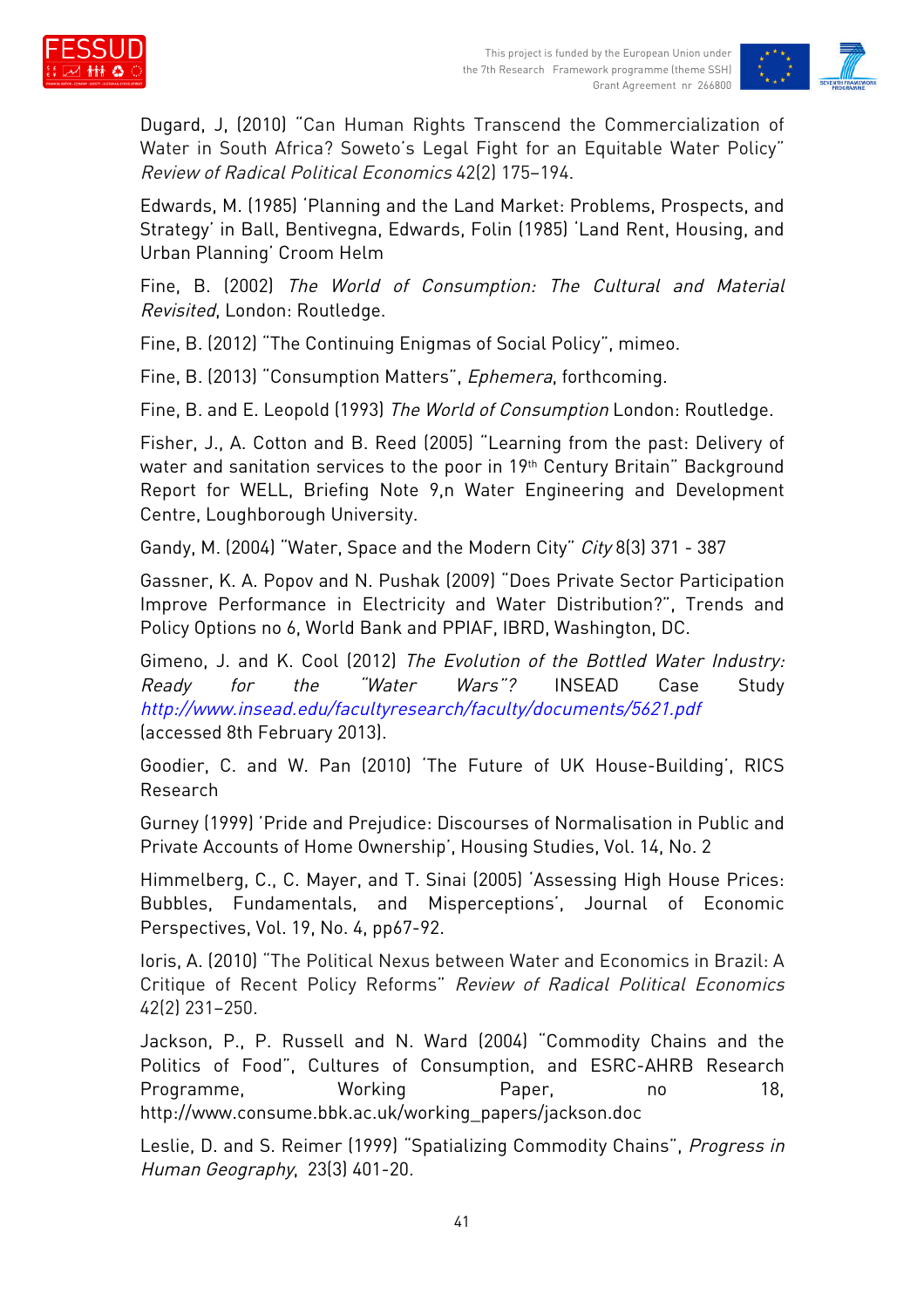



Malpass, P. (2005) 'Housing and the Welfare State: the Development of Housing Policy in Britain', Palgrave MacMillan.

Mosse, D. (2008) 'Epilogue: The Cultural Politics of Water – A Comparative Perspective' Journal of Southern African Studies, 34(4).

Mulreany J, S. Calikoglu, S. Ruiz, J. Sapsin (2006) "Water privatization and public health in Latin America'"Rev Panam Salud Publica 19(1):23–32

OECD (2002) "Household Energy and Water Consumption and Waste Generation; Trends, Environmental Impacts and Policy Responses" Sector Case Study Series, Working Party on National Environmental Policy, Organisation for Economic Co-operation and Development, Paris.

OECD (2010) Innovative Financing Mechanisms for the Water Sector. Working Party on Global and Structural Policies, Organisation for Economic Cooperation and Development, Paris.

Ofwat (2008) '"Water charges and company profits: Position paper'" http://www.ofwat.gov.uk/consumerissues/chargesbills/pap\_pos\_watchrges20 080604.pdf - accessed 8th April 2013.

Ofwat (2010a) "Affordability and debt 2009-2010 – current evidence"

Ofwat (2010b) "A drain on society – what can be done about water debt?: Protecting consumers, promoting value, safeguarding the future"

Ofwat (2011) "Push, pull, nudge: How can we help customers save water, energy and money?" Ofwat Focus Report, Ofwat, Birmingham, UK http://www.ofwat.gov.uk/publications/focusreports/prs\_inf\_pushpullnudge.pd f - accessed 8th April 2013

Osborne, T. (2005) "Security and vitality: drains, liberalism and power in the nineteenth century" Chap 5, pp. 99-122 in Barry, A., T. Osborne and N. Rose (eds) Foucault and Political Reason Routledge: London

Payne, C. (2012) 'The Consumer, Credit, and Neoliberalism: Governing the Modern Economy, Routledge.

Reinold, K. (2011) 'Housing Equity Withdrawal since the Financial Crisis' in Bank of England Quarterly Bulletin Q2

Rydon, Y. (1985) 'Residential Development and the Planning System: a Study of the Housing Land System at the Local Level', Progress in Planning, 24.1

Saunders (1990) 'A Nation of Home-Owners', Routledge

Stone, P. A. (1983) Building Economy: Design, Production and Organisation – A Synoptic View

Swyngedouw, E. (2005) "Dispossessing H2O: The Contested Terrain of Water Privatization" Capitalism Nature Socialism Volume 16 Number 1 (March 2005) pp.81-98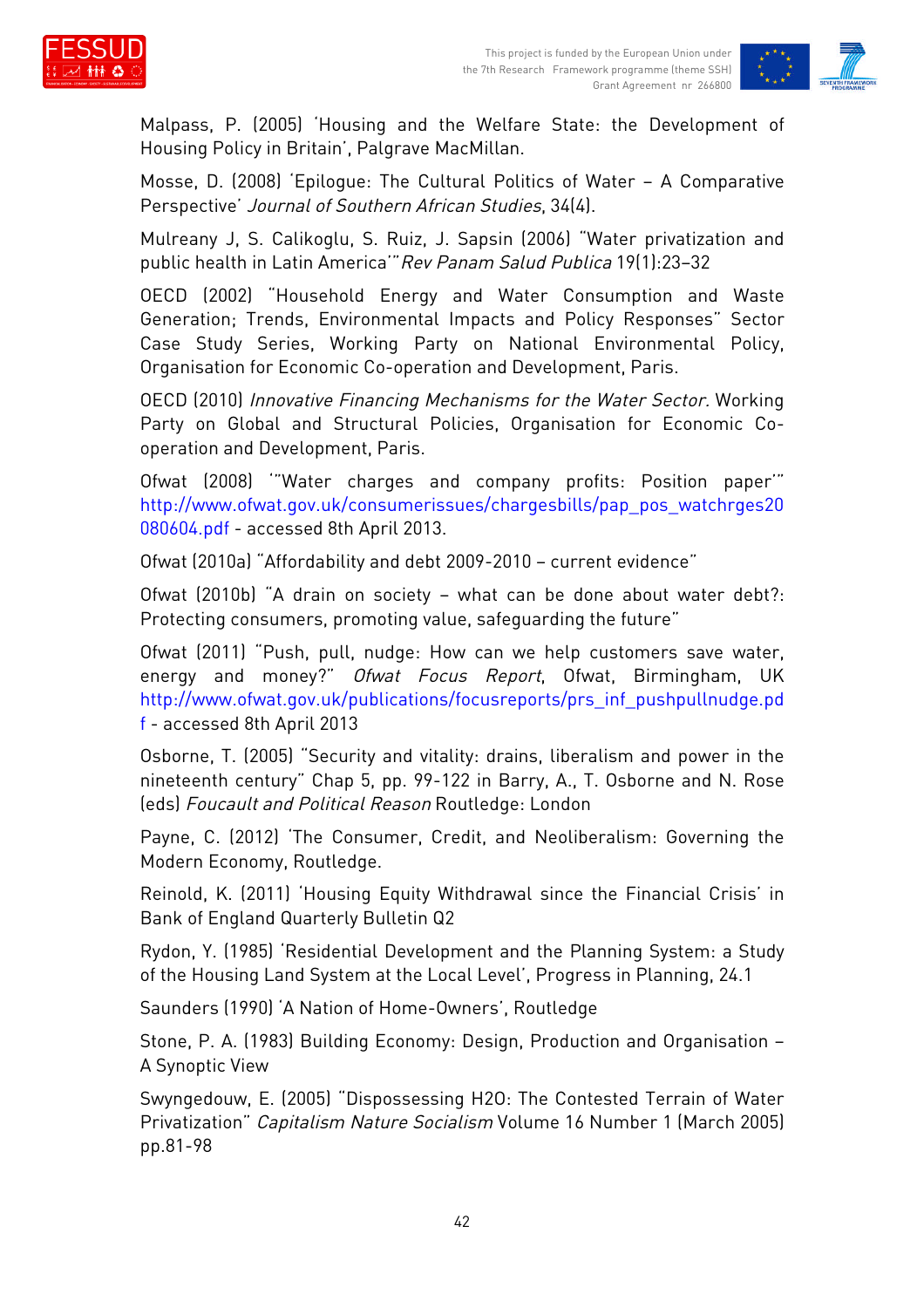



Tiwari, P. and M, White, (2010) 'International Real Estate Economics' Palgrave MacMillan

Torrance, M. (2009) "Reconceptualizing urban governance through a new paradigm for urban infrastructure networks" Journal of Economic Geography 9 (2009) pp. 805–822

UN-Water (2012) "Managing Water under Uncertainty and Risk" The United Nations World Water Development Report Number 4.

Watson, M. (2009) 'Headlong into the Polanyian Dilemma: The Impact of Middle-Class Moral Panic on the British Government's Response to the Subprime Crisis', The British Journal of Politics and International Relations, Vol. 11

White, M. and P. Allmendinger (2003) 'Land-use Planning and the Housing Market: A Comparative Review of the UK and the USA', Urban Studies, Vol. 40, No.s 5-6, pp.953-972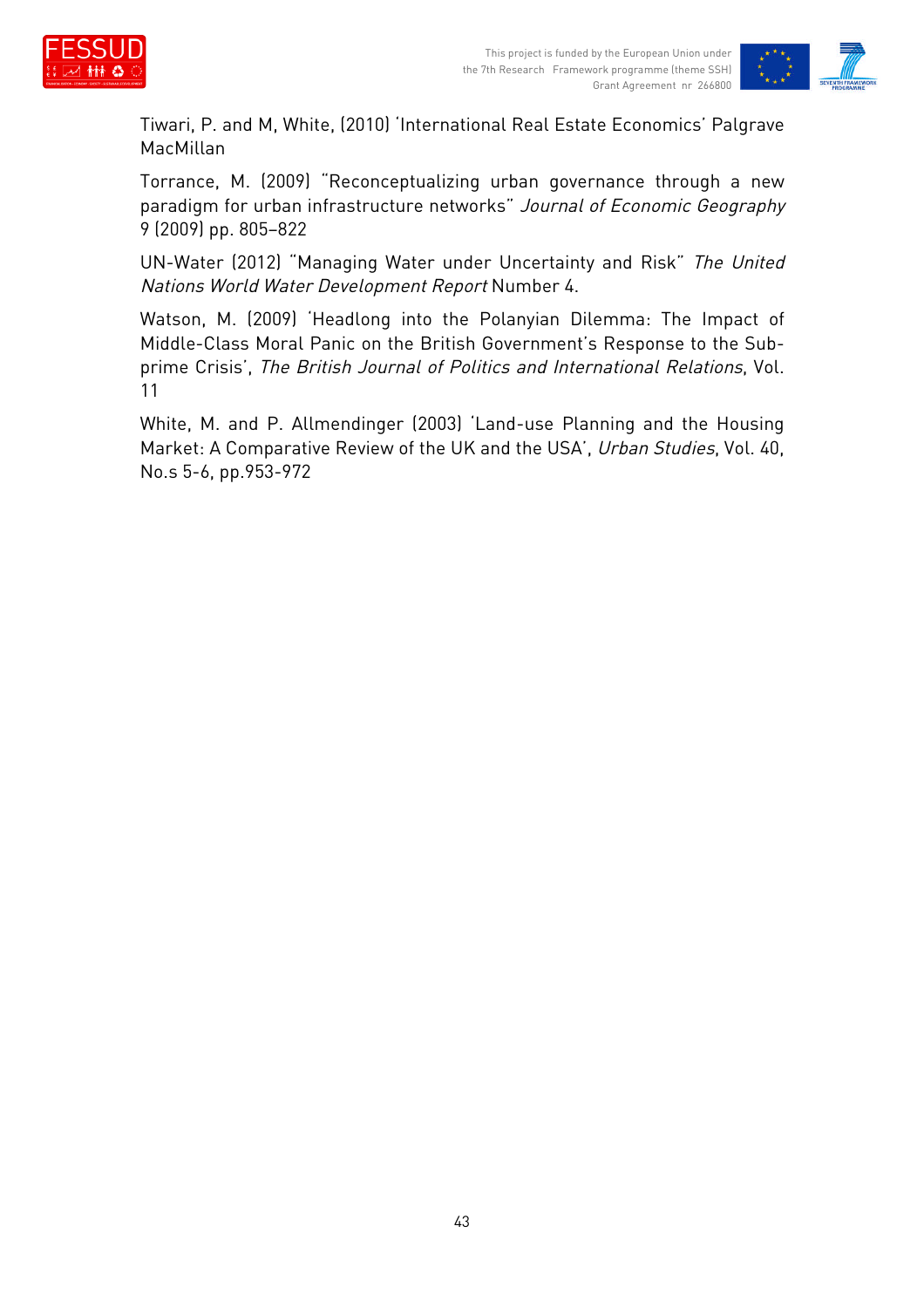



Financialisation, Economy, Society and Sustainable Development (FESSUD) is a 10 million euro project largely funded by a near 8 million euro grant from the European Commission under Framework Programme 7 (contract number : 266800). The University of Leeds is the lead co-ordinator for the research project with a budget of over 2 million euros.

### **THE ABSTRACT OF THE PROJECT IS:**

The research programme will integrate diverse levels, methods and disciplinary traditions with the aim of developing a comprehensive policy agenda for changing the role of the financial system to help achieve a future which is sustainable in environmental, social and economic terms. The programme involves an integrated and balanced consortium involving partners from 14 countries that has unsurpassed experience of deploying diverse perspectives both within economics and across disciplines inclusive of economics. The programme is distinctively pluralistic, and aims to forge alliances across the social sciences, so as to understand how finance can better serve economic, social and environmental needs. The central issues addressed are the ways in which the growth and performance of economies in the last 30 years have been dependent on the characteristics of the processes of financialisation; how has financialisation impacted on the achievement of specific economic, social, and environmental objectives?; the nature of the relationship between financialisation and the sustainability of the financial system, economic development and the environment?; the lessons to be drawn from the crisis about the nature and impacts of financialisation? ; what are the requisites of a financial system able to support a process of sustainable development, broadly conceived?'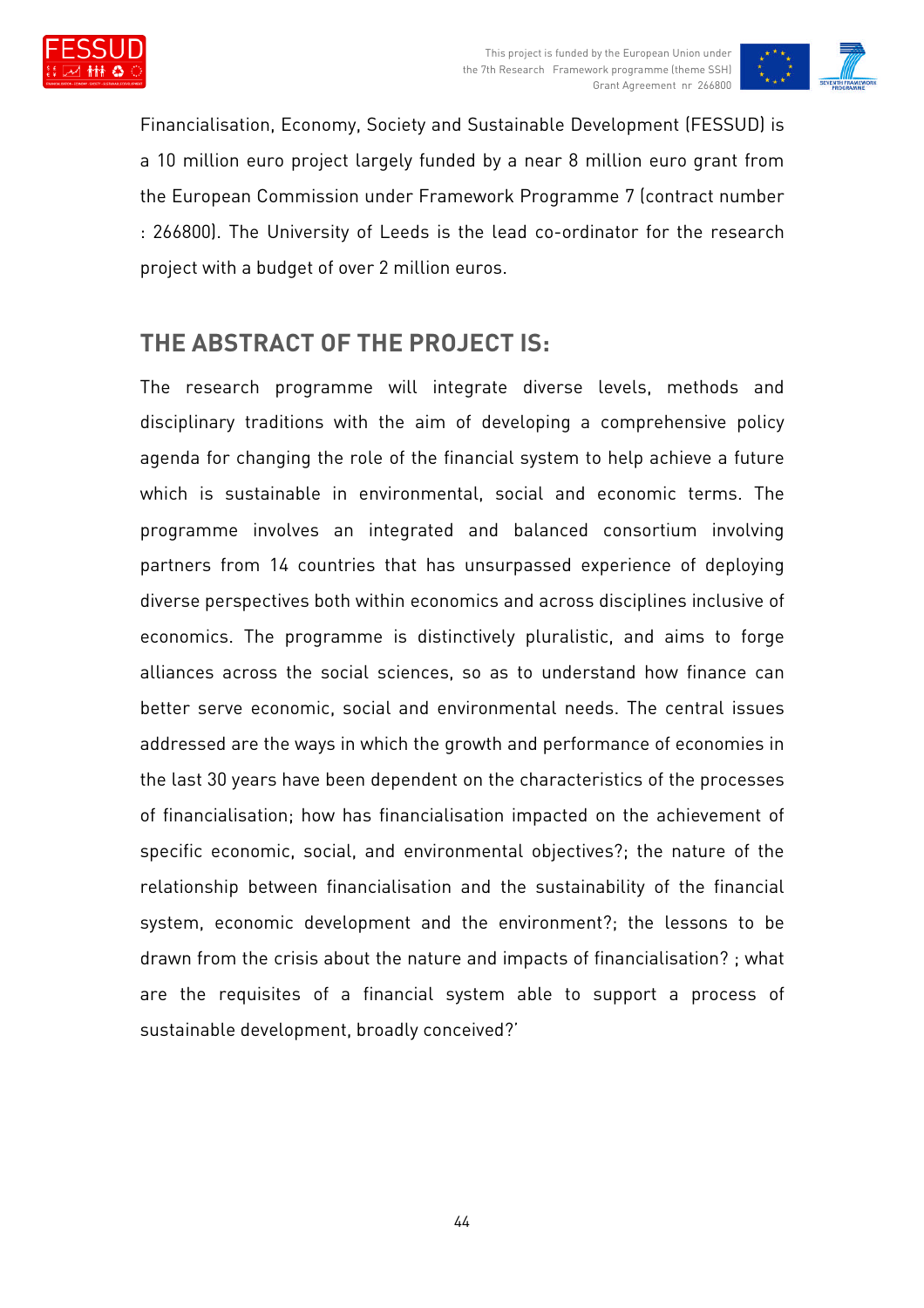



# **THE PARTNERS IN THE CONSORTIUM ARE:**

| <b>Participant Number</b> | <b>Participant organisation name</b>               | Country      |
|---------------------------|----------------------------------------------------|--------------|
| 1 (Coordinator)           | University of Leeds                                | <b>UK</b>    |
| $\overline{2}$            | University of Siena                                | Italy        |
| 3                         | School of Oriental and African Studies             | <b>UK</b>    |
| 4                         | <b>Fondation Nationale des Sciences Politiques</b> | France       |
| 5                         | Pour la Solidarite, Brussels                       | Belgium      |
| 6                         | Poznan University of Economics                     | Poland       |
| 7                         | <b>Tallin University of Technology</b>             | Estonia      |
| 8                         | Berlin School of Economics and Law                 | Germany      |
| 9                         | Centre for Social Studies, University of Coimbra   | Portugal     |
| 10                        | University of Pannonia, Veszprem                   | Hungary      |
| 11                        | National and Kapodistrian University of Athens     | Greece       |
| 12                        | Middle East Technical University, Ankara           | Turkey       |
| 13                        | <b>Lund University</b>                             | Sweden       |
| 14                        | University of Witwatersrand                        | South Africa |
| 15                        | University of the Basque Country, Bilbao           | Spain        |
|                           |                                                    |              |